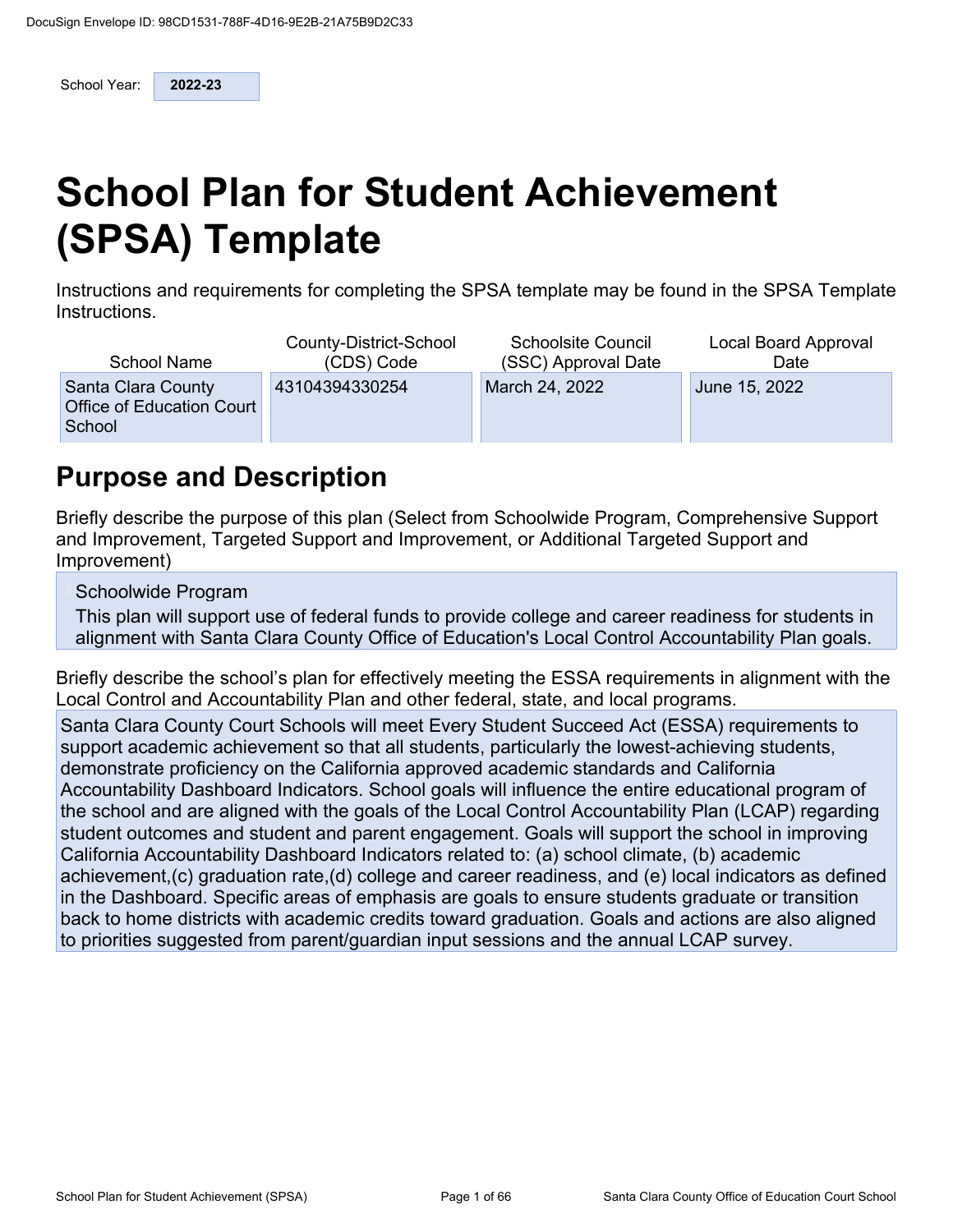# **Table of Contents**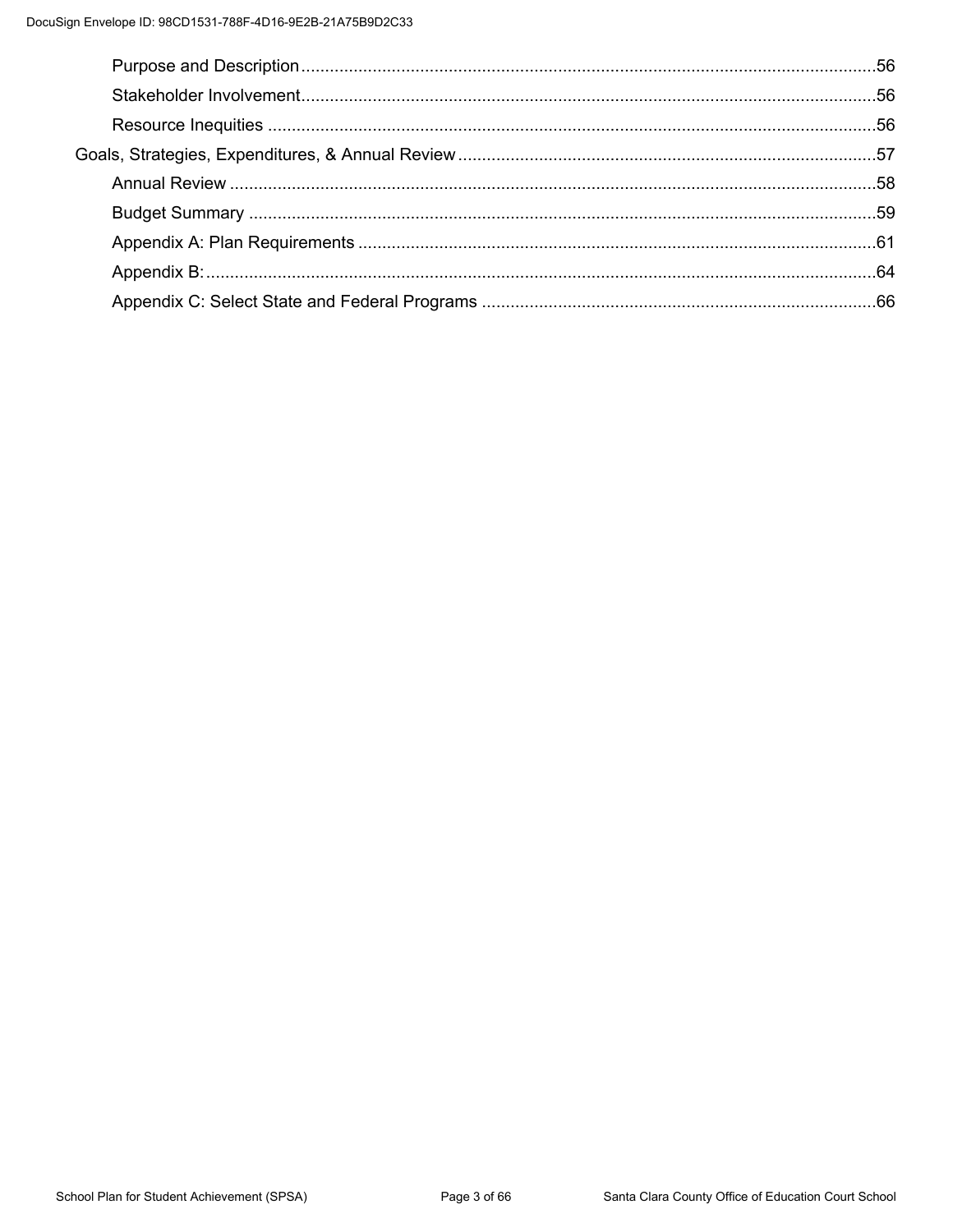# **Comprehensive Needs Assessment Components**

## **Data Analysis**

Please refer to the School and Student Performance Data section where an analysis is provided.

## **Surveys**

This section provides a description of surveys (i.e., Student, Parent, Teacher) used during the schoolyear, and a summary of results from the survey(s).

On an annual basis the school facilitates a needs assessment through the collaboration of the: (a) English Language Advisory Committee (ELAC), (b) School Site Council (SSC), and (c) Local Control Accountability Plan (LCAP) processes. Surveys are provided to: (a) students, (b) parents, (c) teachers, (d) administrators, and (e) community members. The data is gathered and evaluated through several committees that inform both the School Plan for Student Achievement and the Local Control Accountability Plan. The results are reported out during subsequent meetings. Thereafter, these discussions inform the development of both the SPSA and LCAP and the goals, actions items, and budgets are aligned accordingly. Needs assessment priorities are also established through parent input sessions in alignment with the planning of the Local Control Accountability Plan. 2021 LCAP survey results indicate five top priorities for Court Schools: (a) internet access and connectivity, (b) social-emotional mental health well being services, (c) health services, (d) home and school communication, and (e) academic interventions. These priorities are addressed in planning for the SPSA as well as the LCAP.

## **Classroom Observations**

This section provides a description of types and frequency of classroom observations conducted during the school-year and a summary of findings.

Classroom observations occur regularly as illustrated in: (a) frequent daily walkthroughs,(b) visits, and (c) informal and formal observations. The Alternative Education Department contracts with the Professional Learning and Instructional Support department and the Inclusion Collaborative through the Santa Clara County Office of Education. These providers support: (a) coaching, (b) curriculum alignment and planning, and (c) Professional Learning Communities.

### **Analysis of Current Instructional Program**

The following statements are derived from the Elementary and Secondary Education Act (ESEA) of 1965 and Essential Program Components (EPCs). In conjunction with the needs assessments, these categories may be used to discuss and develop critical findings that characterize current instructional practice for numerically significant subgroups as well as individual students who are:

- Not meeting performance goals
- Meeting performance goals
- Exceeding performance goals

Discussion of each of these statements should result in succinct and focused findings based on verifiable facts. Avoid vague or general descriptions. Each successive school plan should examine the status of these findings and note progress made. Special consideration should be given to any practices, policies, or procedures found to be noncompliant through ongoing monitoring of categorical programs.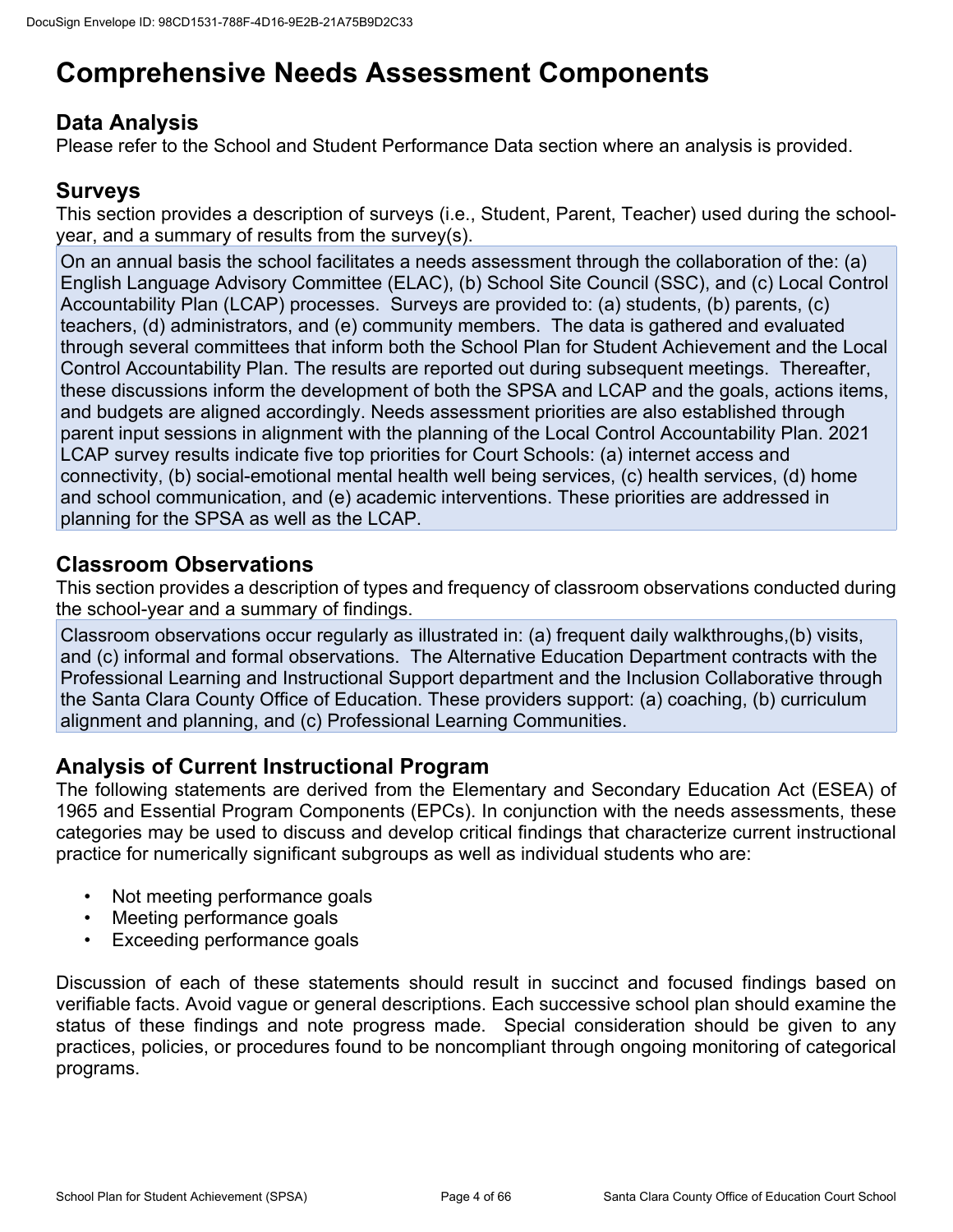## **Standards, Assessment, and Accountability**

Use of state and local assessments to modify instruction and improve student achievement (ESEA)

On a yearly basis the school facilitates state and local assessments to inform student success. Due to the nature of student enrollment and attrition rates and the unique learning conditions that Court School students experience, the use of local assessments are a priority for up-to-date information on student levels. These local assessments are the Renaissance Star (Ren Star) reading and math assessments. Students receive these assessments within the first 10 days of enrollment and quarterly thereafter.

Use of data to monitor student progress on curriculum-embedded assessments and modify instruction (EPC)

Student learning results from both state standardized assessments and local assessment data is shared with staff. During Professional Learning Community meetings: (a) teachers, (b) curriculum coordinators, and (c) administrators evaluate learning outcomes and calibrate instructional practices to address student learning needs.

## **Staffing and Professional Development**

Status of meeting requirements for highly qualified staff (ESEA)

100% of staff are highly qualified as defined by the state of California. Ongoing professional development is provided to ensure staff is current with standards based instruction and interventions.

Sufficiency of credentialed teachers and teacher professional development (e.g., access to instructional materials training on SBE-adopted instructional materials) (EPC)

100% of staff are highly qualified as defined by the state of California. The school is sufficiently staffed with credentialed teachers, classified staff, and administration.

Alignment of staff development to content standards, assessed student performance, and professional needs (ESEA)

Professional Development is aligned to the needs assessment and is focused on the School Plan for Student Achievement (SPSA) and the Local Control Accountability Plan (LCAP) goals. The majority of the professional development is facilitated through the Santa Clara County Office of Education Professional Learning and Instructional Support Division. Content Coordinators facilitate professional development through the coordination of Professional Learning Communities with special emphasis on inclusion practices and strategies to support students who receive English Language Proficiency services. Support staff also provide professional development to staff to support the social and emotional needs of students.

Ongoing instructional assistance and support for teachers (e.g., use of content experts and instructional coaches) (EPC)

Professional development is aligned to the needs assessment and is focused on the School Plan for Student Achievement (SPSA) and the Local Control Accountability Plan (LCAP) goals. The majority of the professional development is facilitated through the Santa Clara County Office of Education Professional Learning and Instructional Support Division. Content Coordinators facilitate professional development through the coordination of Professional Learning Communities and inclass curriculum coaching.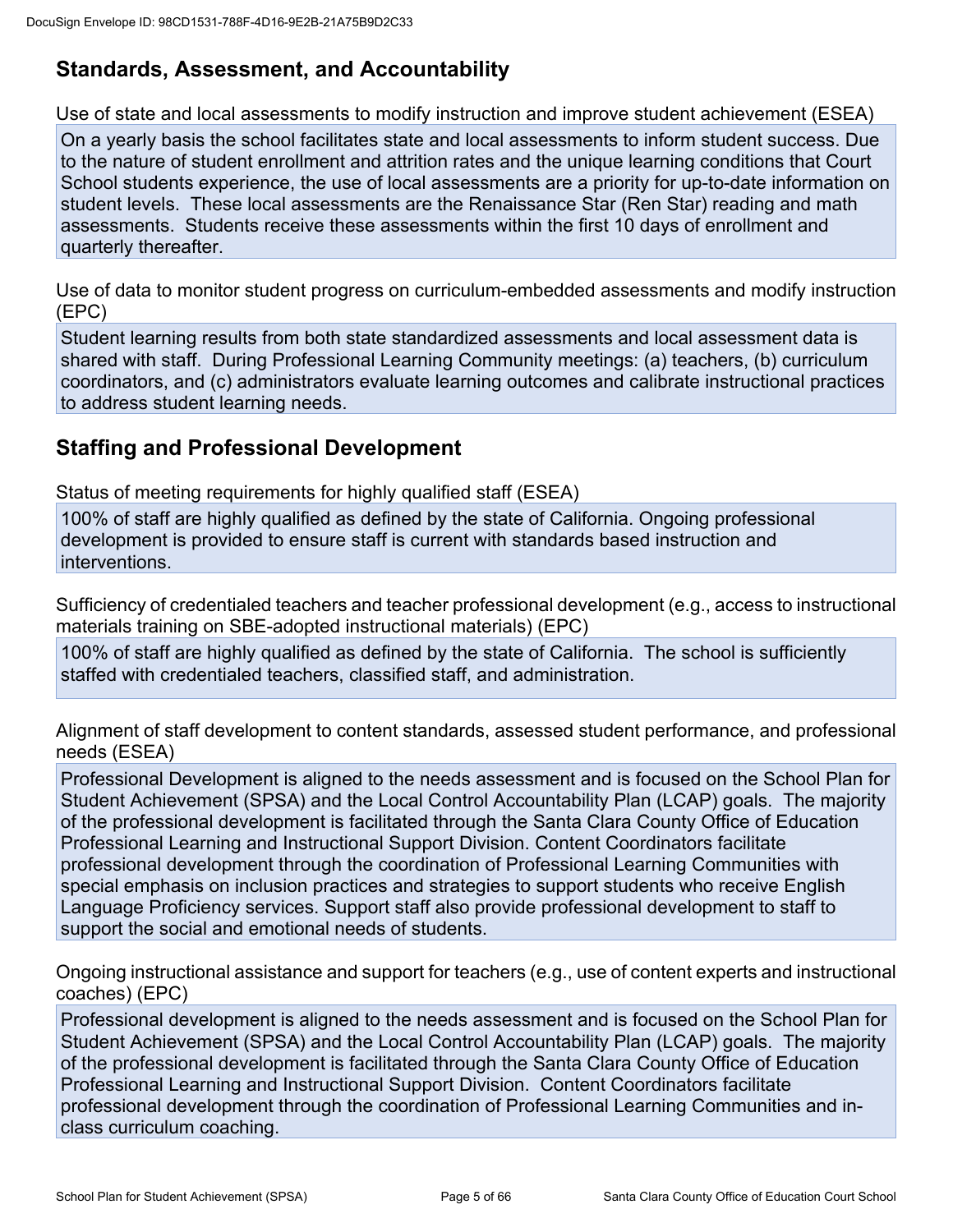Teacher collaboration by grade level (kindergarten through grade eight [K–8]) and department (grades nine through twelve) (EPC)

Teachers collaborate within the school and across the department during: (a) Professional Learning Communities, (b) textbook adoption processes, and (c) committees.

## **Teaching and Learning**

Alignment of curriculum, instruction, and materials to content and performance standards (ESEA)

Curriculum and instructional practices are aligned to: (a) the California Common Core State Standards, (b) the Every Student Succeeds Act (ESSA), (c) the School Plan for Student Achievement (SPSA) and (d) the Local Control Accountability Plan (LCAP) priority goals. On an ongoing basis staff collaborate through the Professional Learning Communities to ensure teachers gain valuable strategies and resources by the Professional Learning and Instructional Support Content Coordinators. Through this work staff refine practices and interventions to meet the needs of students.

Adherence to recommended instructional minutes for reading/language arts and mathematics (K–8) (EPC)

The school adheres to state and federal guidelines for instructional minutes per grade level.

Lesson pacing schedule (K–8) and master schedule flexibility for sufficient numbers of intervention courses (EPC)

Students and their enrollment and attrition rates illustrate the need for personalized learning. The Court Schools provide: (a) credit recovery, (b) complete courses, (c) interventions, (d) course acceleration opportunities,(e) English Language Learner instruction, and (f) special education support within the master schedule. Students who graduate during detainment are offered college and career counseling and college course enrollment.

Availability of standards-based instructional materials appropriate to all student groups (ESEA)

The school utilizes a variety of instructional materials to meet the needs of students. These resources are standards based and aligned to instructional programs and Common Core standards. Some Edgenuity online courses are also A-G aligned.

Use of SBE-adopted and standards-aligned instructional materials, including intervention materials, and for high school students, access to standards-aligned core courses (EPC)

The school utilizes a variety of instructional materials to meet the needs of students. These resources are standards-based and aligned to instructional programs. Materials include: (a) online resources (Edgenuity, Accelerated Reader), (b) textbooks, and (c) online assessments (Renaissance Star).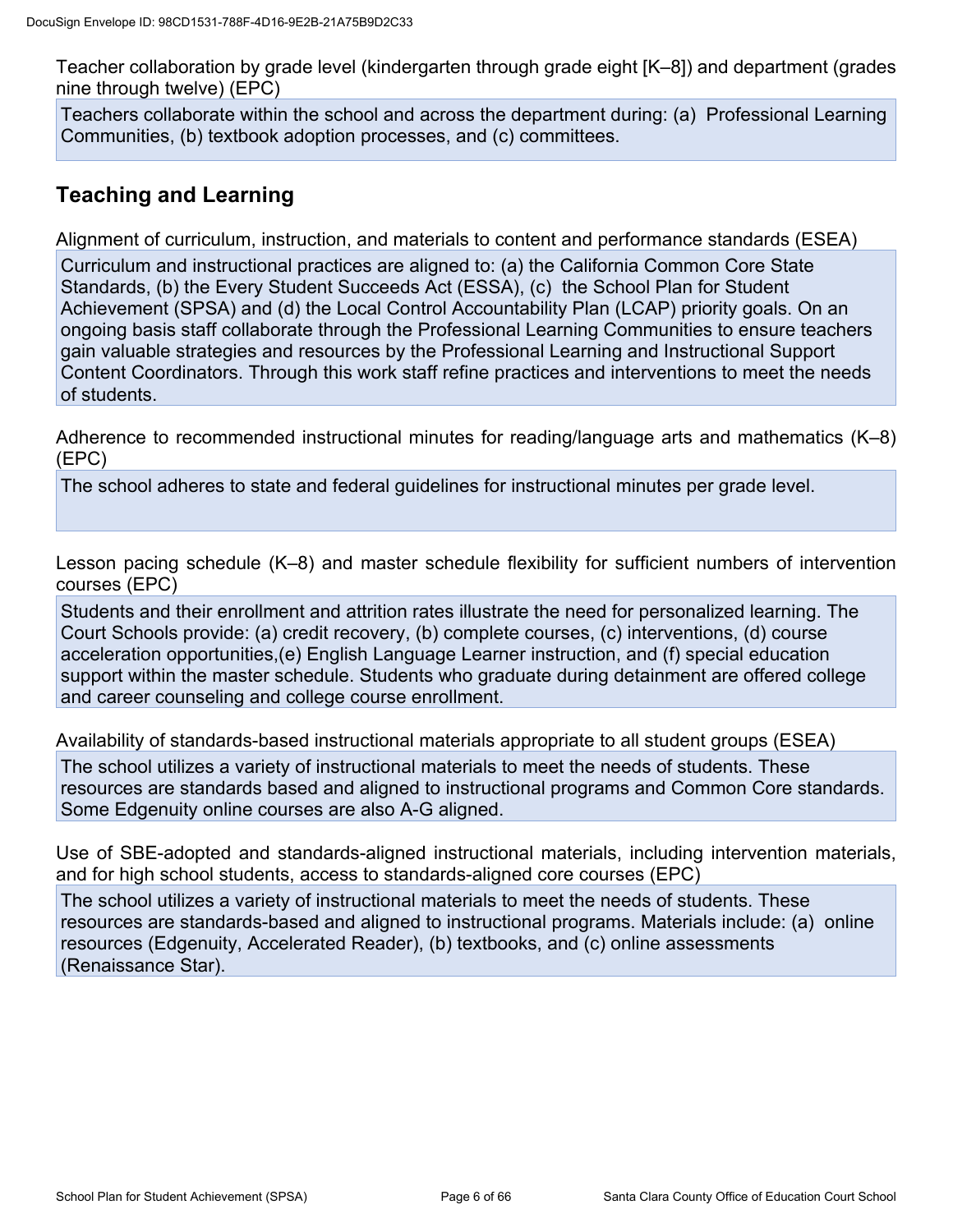## **Opportunity and Equal Educational Access**

Services provided by the regular program that enable underperforming students to meet standards (ESEA)

Within the Court School program students have access to: (a) credit recovery, (b) core curriculum, (c) complete courses, (d) course and credit acceleration, (d) interventions, and (e) English Learner and Special Education services. The Court Schools are unique alternative educational programs that personalize learning for each student within the core academic program. The unique nature of: (a) the schools' settings, (b) year-round programming, and (c) student enrollment and attrition rates present challenges and the school team works to meet student needs in a changing environment. Staff members are trained to ensure student needs are met.

Evidence-based educational practices to raise student achievement

The Court Schools use several evidence-based strategies to support students' academic goals. They include: (a) accommodations (per IEP and 504s), (b) reading and math intervention programs and strategies,(c) credit recovery on core academic content, (d) course acceleration as appropriate,(e) services for English Learners, and (f) extended school day.

### **Parental Engagement**

Resources available from family, school, district, and community to assist under-achieving students (ESEA)

Parent engagement opportunities include: (a) the English Language Advisory Committee (ELAC), (b) School Site Council (SSC), (c) Parent Project, and (d) collaboration with Probation. District wide engagement opportunities include the Parent Advisory Committee and the District English Learner Advisory Committee. Through a collaborative process which also includes student intake and transition, the school team works with educational partners to provide resources and meet student needs.

Involvement of parents, community representatives, classroom teachers, other school personnel, and students in secondary schools, in the planning, implementation, and evaluation of ConApp programs (5 California Code of Regulations 3932)

Students,(b) parents, (c) teachers, (d) staff, (e) community members, (f) Probation partners, and (g) the administration are actively involved in the development of: (a) the School Plan for Student Achievement (SPSA), (b) the Local Control Accountability Plan (LCAP), (c) Western Association of Schools and Colleges (WASC) Accreditation,(d) the LCAP Federal Addendum, and (e) the Consolidated Application process (Title I, III, IV budgets) On a regular basis groups review: (a) student enrollment and demographics, (b) academic performance, (c) reclassification, and (d) English Language Learner demographics. Parents/guardians,(b) staff, and (c) students, as well as educational partners engage in the review and development of site goals in relation to the Alternative Education Department and Santa Clara County Office of Education. These groups provide opportunity for stakeholder engagement and continuous improvement. All parents are invited individually to meetings as they occur and communication is language specific. The Annual LCAP Survey and LCAP Input Sessions provide additional opportunity for parents/guardians and educational partners to prioritize needs.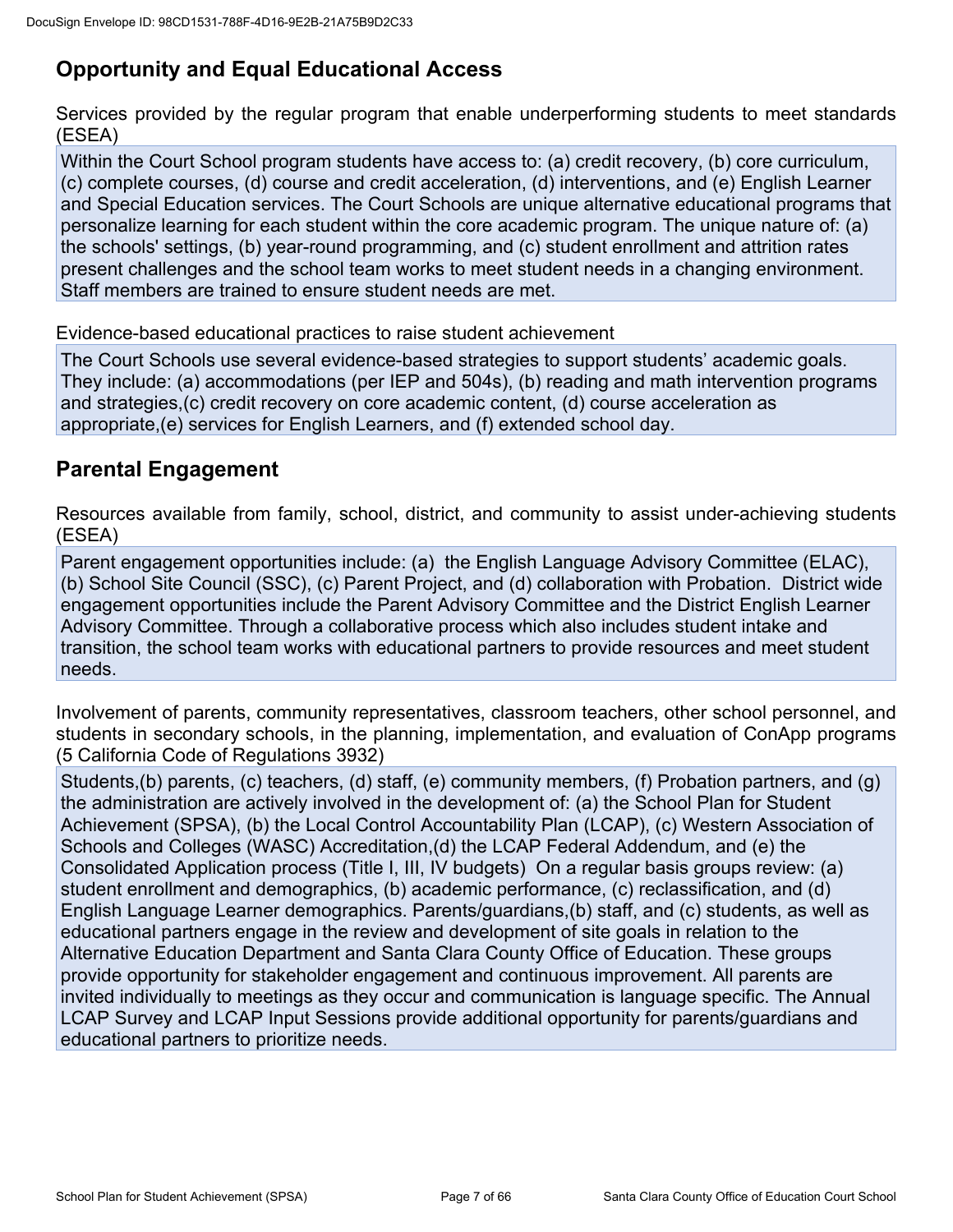### **Funding**

Services provided by categorical funds that enable underperforming students to meet standards (ESEA)

The Court Schools utilize funding from Title I, III, and IV.

Fiscal support (EPC)

EPC funds are utilized by Court Schools to support student instruction and facilities maintenance.

## **Stakeholder Involvement**

How, when, and with whom did the school consult as part of the planning process for this SPSA/Annual Review and Update?

#### **Involvement Process for the SPSA and Annual Review and Update**

The School Site Council met to review the needs assessment and progress of student groups on February 10, 2022 and during this meeting defined actions and services and budget priorities. The School Site Council also reviewed LCAP survey results and LCAP Input Session findings to ensure these needs were represented in the Single Plan for Student Achievement. The SPSA was approved on March 24, 2022 by the School Site Council with representatives from the English Learner Advisory Committee and Special Education.

## **Resource Inequities**

Briefly identify and describe any resource inequities identified as a result of the required needs assessment, as applicable.

Resource inequities for the Santa Clara County Office of Education (SCCOE) Court Schools were reflected in data analysis and include: (a) a need for college and career processes for students, (b) a need for career technical education programs to support college and career readiness, and (c) support for student literacy to include supplemental support for English Learners. These areas are defined as areas of need in the CA Accountability Dashboard and will address graduation rate and college and career indicators. Resources are available to support programs so no fiscal inequities are evident. Resource allocation is equitable for all students with Local Control Funding Formula supplemental and concentration funding as a priority for: (a) English Learners, (b) foster youth, and (c) students who represent as low income. Funds are also utilized to address needs of homeless students in alignment with SCCOE Board Policy.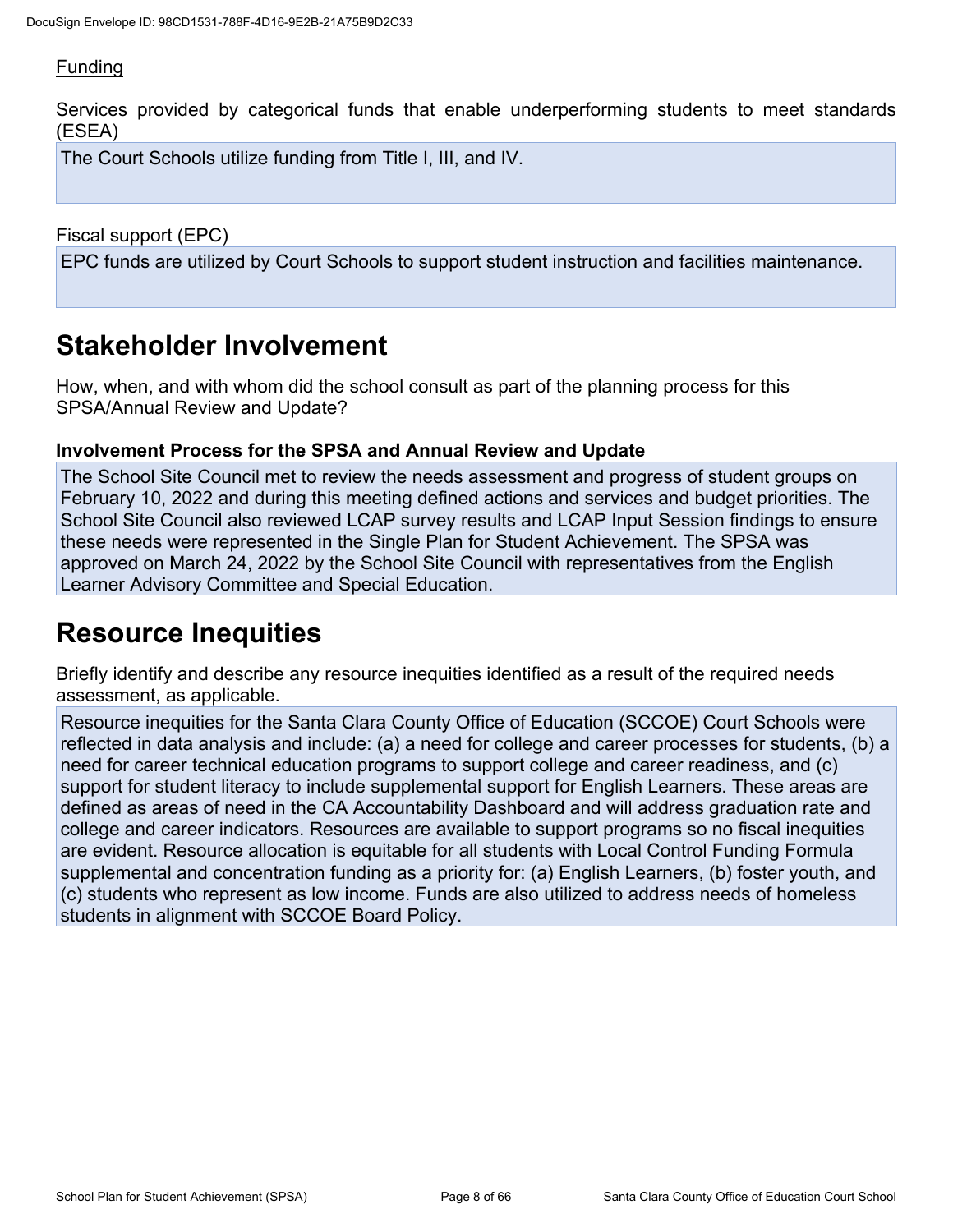## **Student Enrollment Enrollment By Student Group**

## **Student Enrollment Enrollment By Grade Level**

|                         | <b>Student Enrollment by Grade Level</b> |                           |           |  |  |
|-------------------------|------------------------------------------|---------------------------|-----------|--|--|
|                         |                                          | <b>Number of Students</b> |           |  |  |
| Grade                   | 18-19                                    | $19 - 20$                 | $20 - 21$ |  |  |
| Grade 7                 |                                          |                           |           |  |  |
| Grade 8                 |                                          | 2                         |           |  |  |
| Grade 9                 | 9                                        | 10                        | 16        |  |  |
| Grade 10                | 19                                       | 46                        | 17        |  |  |
| Grade 11                | 37                                       | 36                        | 15        |  |  |
| Grade 12                | 50                                       | 31                        | 8         |  |  |
| <b>Total Enrollment</b> | 117                                      | 125                       | 56        |  |  |

#### **Conclusions based on this data:**

- **1.** According to the data above, Court School enrollment numbers continue to increase from year to year. In contrast, during the 2020-21 school year the Court Schools' enrollment showed a decrease.
- **2.** Number and population percentage of Hispanic/Latino students has increased.
- **3.** Most court school population consists of high school students, and each year over 50% are within grades 11 and 12.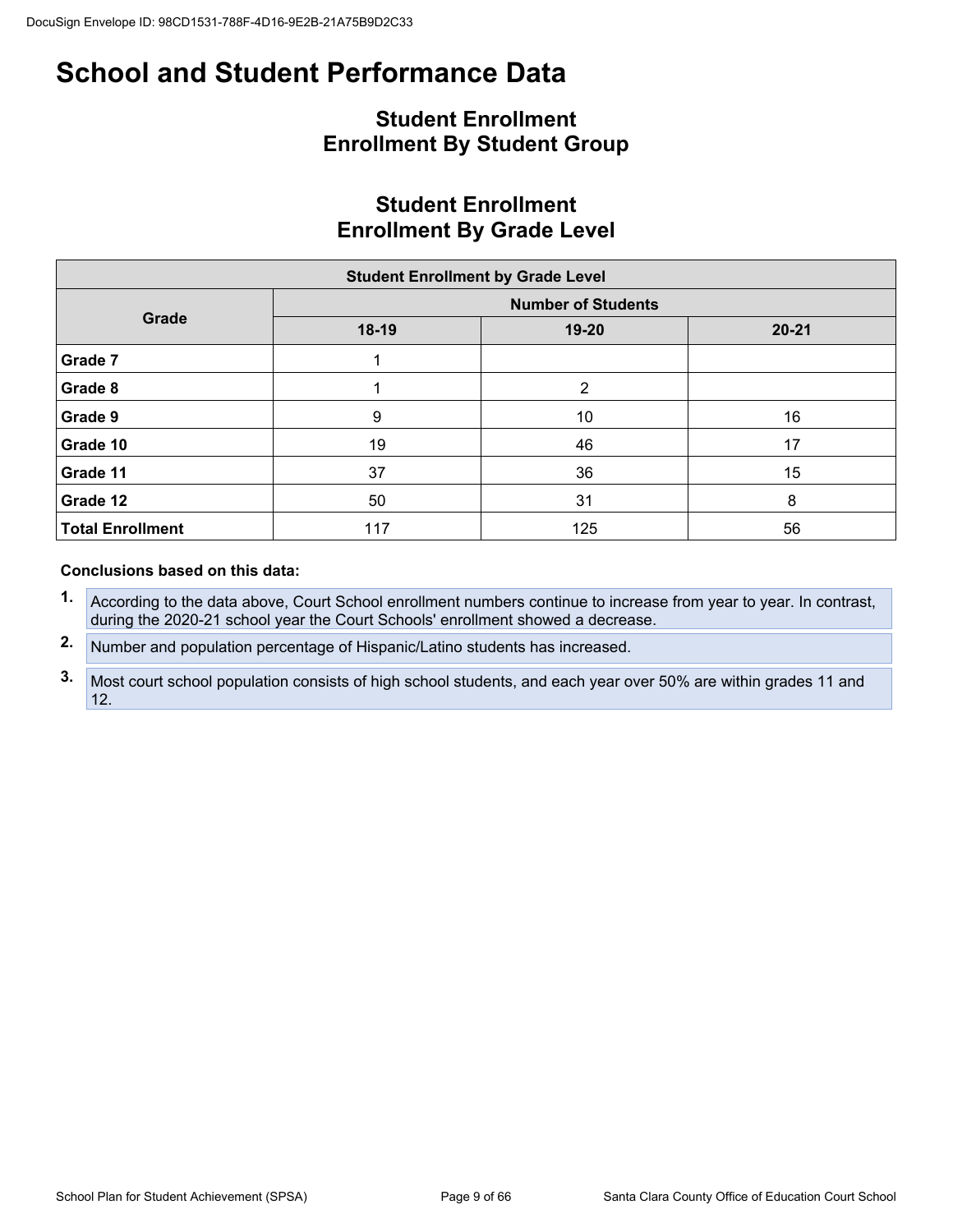### **Student Enrollment English Learner (EL) Enrollment**

| <b>English Learner (EL) Enrollment</b>                                                            |         |                           |           |                            |           |           |  |  |  |  |  |  |
|---------------------------------------------------------------------------------------------------|---------|---------------------------|-----------|----------------------------|-----------|-----------|--|--|--|--|--|--|
|                                                                                                   |         | <b>Number of Students</b> |           | <b>Percent of Students</b> |           |           |  |  |  |  |  |  |
| <b>Student Group</b>                                                                              | $18-19$ | $19 - 20$                 | $20 - 21$ | $18-19$                    | $19 - 20$ | $20 - 21$ |  |  |  |  |  |  |
| <b>English Learners</b>                                                                           | 37      | 43                        | 24        | 31.6%                      | 34.4%     | 42.9%     |  |  |  |  |  |  |
| <b>Fluent English Proficient (FEP)</b>                                                            | 25      | 23                        | 11        | 21.4%                      | 18.4%     | 19.6%     |  |  |  |  |  |  |
| 7.0%<br>$0.0\%$<br><b>Reclassified Fluent English Proficient (RFEP)</b><br>$0.0\%$<br>3<br>0<br>0 |         |                           |           |                            |           |           |  |  |  |  |  |  |

#### **Conclusions based on this data:**

- **1.** The number and percentage of English Learners continues to increase annually.
- **2.** Increased focus on EL progression toward reclassification is a continual need.
- **3.** The numbers of students who meet reclassification requirements continue to increase.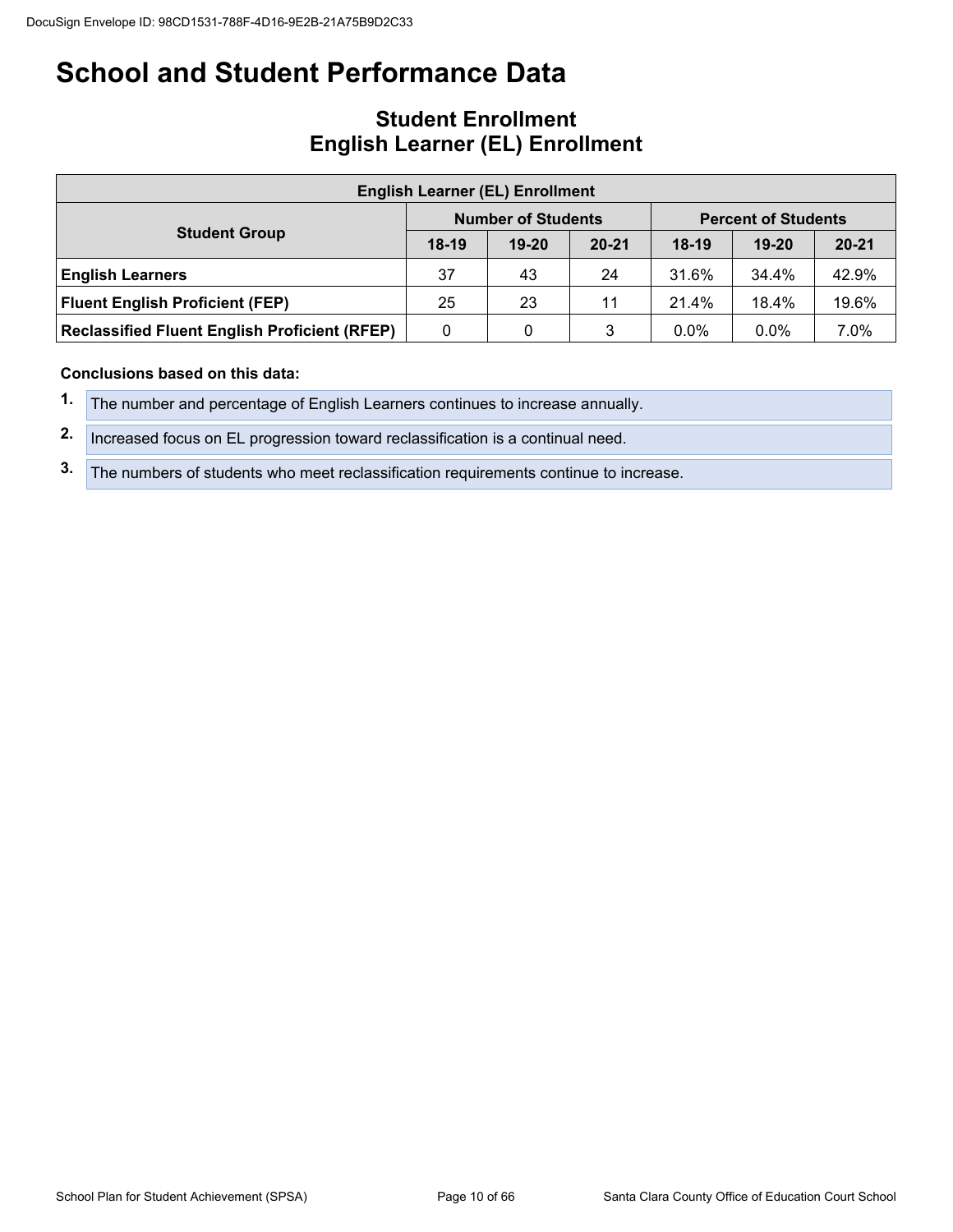### **CAASPP Results English Language Arts/Literacy (All Students)**

|                                                                               | <b>Overall Participation for All Students</b> |         |           |           |         |           |           |         |           |           |         |                        |  |  |
|-------------------------------------------------------------------------------|-----------------------------------------------|---------|-----------|-----------|---------|-----------|-----------|---------|-----------|-----------|---------|------------------------|--|--|
| # of Students with<br># of Students Tested<br># of Students Enrolled<br>Grade |                                               |         |           |           |         |           |           |         |           |           |         | % of Enrolled Students |  |  |
| Level                                                                         | $17 - 18$                                     | $18-19$ | $20 - 21$ | $17 - 18$ | $18-19$ | $20 - 21$ | $17 - 18$ | $18-19$ | $20 - 21$ | $17 - 18$ | $18-19$ | $20 - 21$              |  |  |
| Grade 7                                                                       | $\star$                                       |         | $\star$   | $\star$   |         | $\star$   | $\star$   |         | $\star$   |           |         |                        |  |  |
| Grade 8                                                                       | $\star$                                       |         | $\star$   | $\star$   |         | 0         | $\star$   |         | 0         | $\star$   | 100     |                        |  |  |
| Grade 11                                                                      | 58                                            | 35      | 15        | 48        | 29      | 13        | 48        | 29      | 13        | 82.8      | 82.9    | 86.7                   |  |  |
| All Grades                                                                    | 68                                            | 42      | 17        | 57        | 36      | 14        | 57        | 36      | 14        | 83.8      | 85.7    | 82.4                   |  |  |

The "% of Enrolled Students Tested" showing in this table is not the same as "Participation Rate" for federal accountability purposes.

#### 2019-20 Data:

Executive Order N-30-20 was issued which waived the assessment, accountability, and reporting requirements for the 2019-2020 school year, thus no data is available to report for this year.

|            | <b>Overall Achievement for All Students</b> |            |         |         |                |         |         |         |                   |         |         |                |                                                                                     |         |         |
|------------|---------------------------------------------|------------|---------|---------|----------------|---------|---------|---------|-------------------|---------|---------|----------------|-------------------------------------------------------------------------------------|---------|---------|
| Grade      | <b>Mean Scale Score</b>                     | % Standard |         |         | % Standard Met |         |         |         | % Standard Nearly |         |         | % Standard Not |                                                                                     |         |         |
| Level      | $17 - 18$                                   |            |         |         |                |         |         |         |                   |         |         |                | 18-19 20-21 17-18 18-19 20-21 17-18 18-19 20-21 17-18 18-19 20-21 17-18 18-19 20-21 |         |         |
| Grade 7    | $\star$                                     |            | $\star$ | $\star$ |                | $\star$ | $\star$ |         | $\star$           | $\star$ |         | $\star$        | $\star$                                                                             |         | $\star$ |
| Grade 8    | $\star$                                     | $\star$    |         | $\star$ | $\star$        |         | $\star$ | $\star$ |                   | $\star$ | $\star$ |                | $\star$                                                                             | $\star$ |         |
| Grade 11   | 2389.                                       | 2413.      | 2397    | 0.00    | 3.45           | 0.00    | 2.08    | 0.00    | 0.00              | 4.17    | 10.34   | 7.69           | 93.75                                                                               | 86.21   | 92.31   |
| All Grades | N/A                                         | N/A        | N/A     | 0.00    | 2.78           | 0.00    | 1.75    | 0.00    | 0.00              | 3.51    | 8.33    | 7.14           | 94.74                                                                               | 88.89   | 92.86   |

#### 2019-20 Data:

Executive Order N-30-20 was issued which waived the assessment, accountability, and reporting requirements for the 2019-2020 school year, thus no data is available to report for this year.

| Reading<br>Demonstrating understanding of literary and non-fictional texts |           |         |           |         |         |         |         |         |         |  |  |  |
|----------------------------------------------------------------------------|-----------|---------|-----------|---------|---------|---------|---------|---------|---------|--|--|--|
| % Above Standard<br>% At or Near Standard<br>% Below Standard              |           |         |           |         |         |         |         |         |         |  |  |  |
| <b>Grade Level</b>                                                         | $17 - 18$ | $18-19$ | $20 - 21$ |         |         |         |         |         |         |  |  |  |
| Grade 7                                                                    | $\star$   |         | $\star$   | $\star$ |         | $\star$ | $\star$ |         | $\star$ |  |  |  |
| <b>Grade 8</b>                                                             | $\star$   | $\star$ |           | $\star$ | $\star$ |         | $\star$ | $\star$ |         |  |  |  |
| Grade 11                                                                   | 0.00      | 3.45    | $\star$   | 18.75   | 24.14   | $\star$ | 81.25   | 72.41   | $\star$ |  |  |  |
| <b>All Grades</b>                                                          | 0.00      | 2.78    | $\star$   | 17.54   | 22.22   | $\star$ | 82.46   | 75.00   | $\star$ |  |  |  |

#### 2019-20 Data:

Executive Order N-30-20 was issued which waived the assessment, accountability, and reporting requirements for the 2019-2020 school year, thus no data is available to report for this year.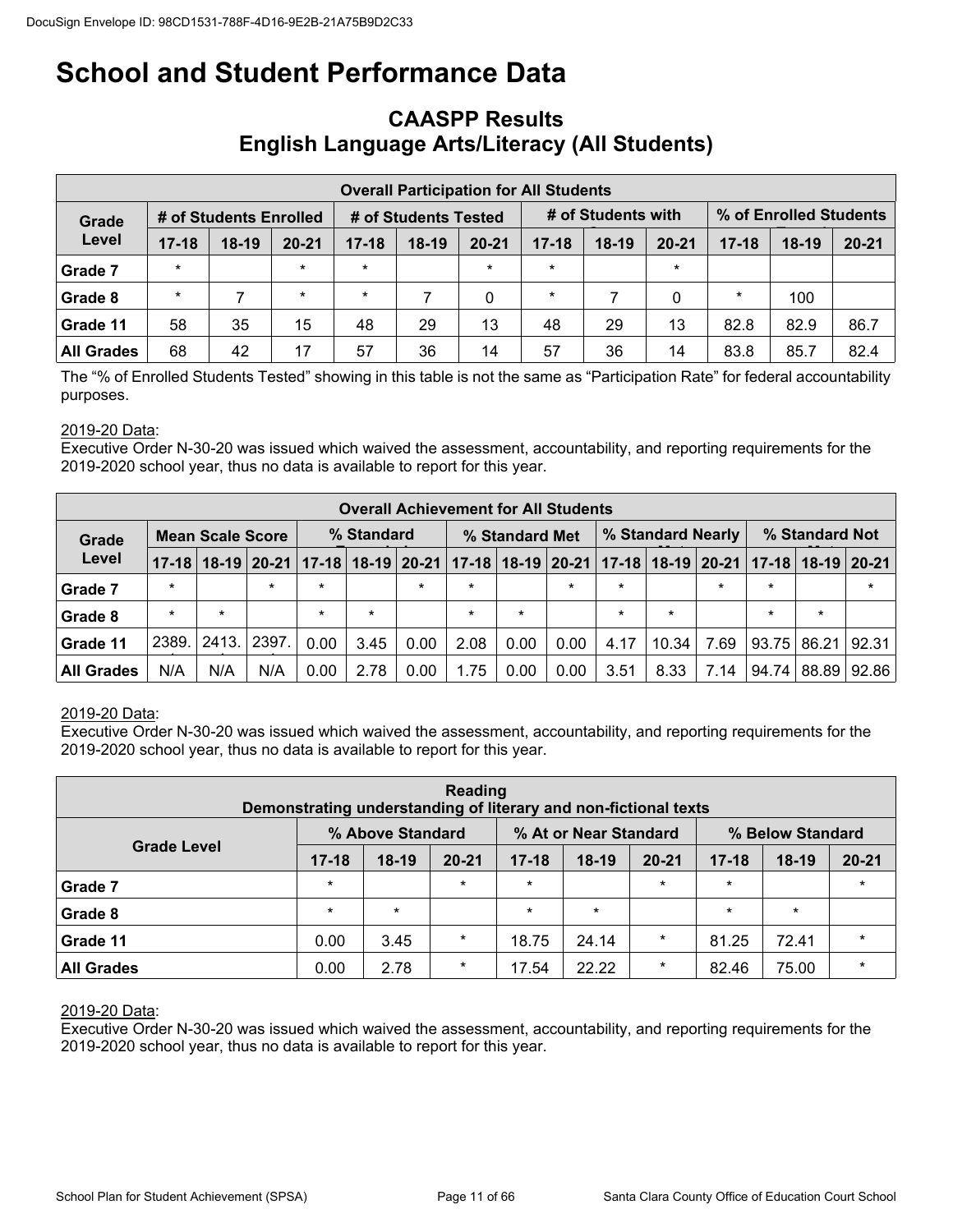|                                                               | Writing<br>Producing clear and purposeful writing |         |           |           |         |           |           |         |           |  |  |  |  |
|---------------------------------------------------------------|---------------------------------------------------|---------|-----------|-----------|---------|-----------|-----------|---------|-----------|--|--|--|--|
| % Above Standard<br>% At or Near Standard<br>% Below Standard |                                                   |         |           |           |         |           |           |         |           |  |  |  |  |
| <b>Grade Level</b>                                            | $17 - 18$                                         | $18-19$ | $20 - 21$ | $17 - 18$ | $18-19$ | $20 - 21$ | $17 - 18$ | $18-19$ | $20 - 21$ |  |  |  |  |
| Grade 7                                                       | $\star$                                           |         | $\star$   | $\star$   |         | $\star$   | $\star$   |         | $\star$   |  |  |  |  |
| Grade 8                                                       | $\star$                                           | $\star$ |           | $\star$   | $\star$ |           | $\star$   | $\star$ |           |  |  |  |  |
| Grade 11                                                      | 0.00                                              | 3.45    | $\star$   | 6.25      | 13.79   | $\star$   | 93.75     | 82.76   | $\star$   |  |  |  |  |
| <b>All Grades</b>                                             | 0.00                                              | 2.78    | $\star$   | 5.26      | 13.89   | $\star$   | 94.74     | 83.33   | $\star$   |  |  |  |  |

#### 2019-20 Data:

Executive Order N-30-20 was issued which waived the assessment, accountability, and reporting requirements for the 2019-2020 school year, thus no data is available to report for this year.

| Listening<br>Demonstrating effective communication skills     |           |         |           |           |         |           |           |         |           |  |  |  |
|---------------------------------------------------------------|-----------|---------|-----------|-----------|---------|-----------|-----------|---------|-----------|--|--|--|
| % At or Near Standard<br>% Above Standard<br>% Below Standard |           |         |           |           |         |           |           |         |           |  |  |  |
| <b>Grade Level</b>                                            | $17 - 18$ | $18-19$ | $20 - 21$ | $17 - 18$ | $18-19$ | $20 - 21$ | $17 - 18$ | $18-19$ | $20 - 21$ |  |  |  |
| Grade 7                                                       | $\star$   |         | $\star$   | $\star$   |         | $\star$   | $\star$   |         | $\star$   |  |  |  |
| Grade 8                                                       | $\star$   | $\star$ |           | $\star$   | $\star$ |           | $\star$   | $\star$ |           |  |  |  |
| Grade 11                                                      | 0.00      | 0.00    | $\star$   | 35.42     | 37.93   | $\star$   | 64.58     | 62.07   | $\star$   |  |  |  |
| <b>All Grades</b>                                             | 0.00      | 0.00    | $\star$   | 33.33     | 30.56   | $\star$   | 66.67     | 69.44   | $\star$   |  |  |  |

#### 2019-20 Data:

Executive Order N-30-20 was issued which waived the assessment, accountability, and reporting requirements for the 2019-2020 school year, thus no data is available to report for this year.

| <b>Research/Inquiry</b><br>Investigating, analyzing, and presenting information                                      |         |         |         |         |         |         |         |         |         |  |  |  |
|----------------------------------------------------------------------------------------------------------------------|---------|---------|---------|---------|---------|---------|---------|---------|---------|--|--|--|
| % At or Near Standard<br>% Above Standard<br>% Below Standard                                                        |         |         |         |         |         |         |         |         |         |  |  |  |
| <b>Grade Level</b><br>$17 - 18$<br>$17 - 18$<br>$17 - 18$<br>$18-19$<br>$20 - 21$<br>$18-19$<br>$20 - 21$<br>$18-19$ |         |         |         |         |         |         |         |         |         |  |  |  |
| Grade 7                                                                                                              | $\star$ |         | $\star$ | $\star$ |         | $\star$ | $\star$ |         | $\star$ |  |  |  |
| Grade 8                                                                                                              | $\star$ | $\star$ |         | $\star$ | $\star$ |         | $\star$ | $\star$ |         |  |  |  |
| Grade 11                                                                                                             | 0.00    | 0.00    | $\star$ | 14.58   | 10.34   | $\ast$  | 85.42   | 89.66   | $\star$ |  |  |  |
| <b>All Grades</b>                                                                                                    | 0.00    | 0.00    | $\star$ | 14.04   | 11.11   | $\ast$  | 85.96   | 88.89   | $\star$ |  |  |  |

#### 2019-20 Data:

Executive Order N-30-20 was issued which waived the assessment, accountability, and reporting requirements for the 2019-2020 school year, thus no data is available to report for this year.

#### **Conclusions based on this data:**

- **1.** Increase focus on participation rate to meet State standard of 95% participation.
- **2.** Assess literacy skill level, and deliver appropriate remediation supports to improve ELA performance.
- **3.** Due to the transient nature of the student population, year to year data performance is high level. The Court Schools use Renaissance STAR math and reading assessments to supplement data and Court School students have shown growth in grade level equivalency from Spring of 2021 to December of 2021 in both math and reading. Math Grade Equivalency= 5.7 to 5.9 and Reading Grade Equivalency= 5.1 to 5.9. CAASPP % who meet and exceed = 2.78 in 2019-20 and 0% in 2020-21. Math % who meet and remains constant at 0%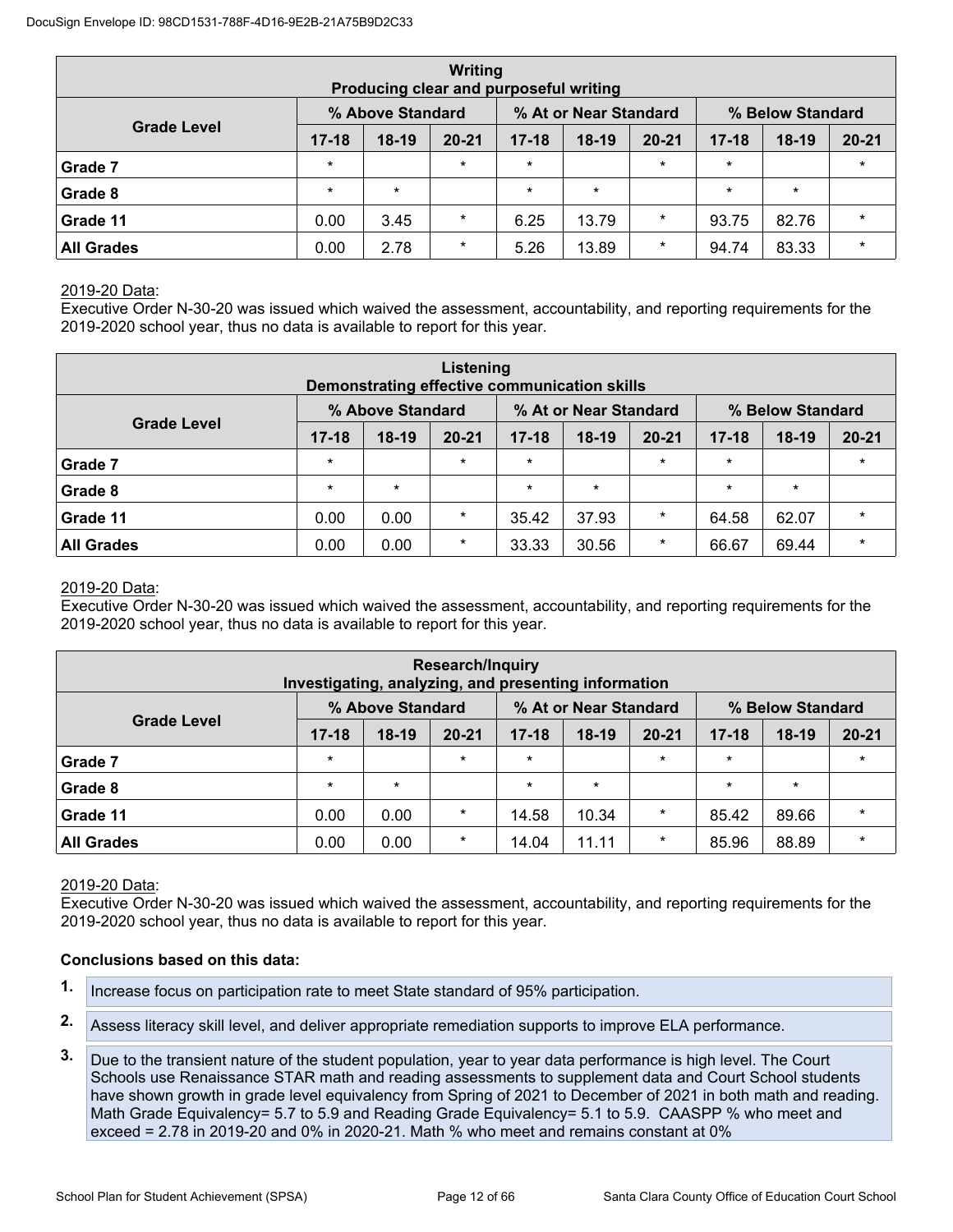### **CAASPP Results Mathematics (All Students)**

|                                                                                                         | <b>Overall Participation for All Students</b> |         |           |           |         |             |           |         |           |           |         |           |  |  |
|---------------------------------------------------------------------------------------------------------|-----------------------------------------------|---------|-----------|-----------|---------|-------------|-----------|---------|-----------|-----------|---------|-----------|--|--|
| # of Students with<br>% of Enrolled Students<br># of Students Tested<br># of Students Enrolled<br>Grade |                                               |         |           |           |         |             |           |         |           |           |         |           |  |  |
| Level                                                                                                   | $17 - 18$                                     | $18-19$ | $20 - 21$ | $17 - 18$ | $18-19$ | $20 - 21$   | $17 - 18$ | $18-19$ | $20 - 21$ | $17 - 18$ | $18-19$ | $20 - 21$ |  |  |
| Grade 7                                                                                                 | $\star$                                       |         | $\star$   | $\star$   |         | $\star$     | $\star$   |         | $\star$   |           |         |           |  |  |
| Grade 8                                                                                                 | $\star$                                       | ⇁       | $\star$   | $\star$   |         | $\mathbf 0$ | $\star$   |         | 0         | $\star$   | 100     |           |  |  |
| Grade 11                                                                                                | 58                                            | 37      | 15        | 48        | 29      | 13          | 48        | 29      | 13        | 82.8      | 78.4    | 86.7      |  |  |
| <b>All Grades</b>                                                                                       | 68                                            | 44      | 17        | 57        | 36      | 14          | 57        | 36      | 14        | 83.8      | 81.8    | 82.4      |  |  |

\* The "% of Enrolled Students Tested" showing in this table is not the same as "Participation Rate" for federal accountability purposes.

#### 2019-20 Data:

Executive Order N-30-20 was issued which waived the assessment, accountability, and reporting requirements for the 2019-2020 school year, thus no data is available to report for this year.

|                   |                                                                                                                                       |                         |         |         |            |        | <b>Overall Achievement for All Students</b> |                |         |         |                   |         |         |                |        |
|-------------------|---------------------------------------------------------------------------------------------------------------------------------------|-------------------------|---------|---------|------------|--------|---------------------------------------------|----------------|---------|---------|-------------------|---------|---------|----------------|--------|
| Grade             |                                                                                                                                       | <b>Mean Scale Score</b> |         |         | % Standard |        |                                             | % Standard Met |         |         | % Standard Nearly |         |         | % Standard Not |        |
| Level             | 18-19   20-21   17-18   18-19   20-21   17-18   18-19   20-21   17-18   18-19   20-21   17-18   18-19   20-21<br>$17 - 18$<br>$\star$ |                         |         |         |            |        |                                             |                |         |         |                   |         |         |                |        |
| Grade 7           |                                                                                                                                       |                         | $\star$ | $\star$ |            | $\ast$ | $\star$                                     |                | $\star$ | $\ast$  |                   | $\star$ | $\star$ |                | $\ast$ |
| Grade 8           | $\star$                                                                                                                               | $\star$                 |         | $\star$ | $\star$    |        | $\star$                                     | $\star$        |         | $\star$ | $\star$           |         | $\star$ | $\star$        |        |
| Grade 11          | 2372.                                                                                                                                 | 2362.                   | 2395.   | 0.00    | 0.00       | 0.00   | 2.08                                        | 0.00           | 0.00    | 2.08    | 3.45              | 0.00    | 95.83   | 96.55          | 100.0  |
| <b>All Grades</b> | N/A                                                                                                                                   | N/A                     | N/A     | 0.00    | 0.00       | 0.00   | 1.75                                        | 0.00           | 0.00    | 1.75    | 2.78              | 0.00    | 96.49   | 97.22          | 100.0  |

#### 2019-20 Data:

Executive Order N-30-20 was issued which waived the assessment, accountability, and reporting requirements for the 2019-2020 school year, thus no data is available to report for this year.

|                                                                                     |           | Applying mathematical concepts and procedures | <b>Concepts &amp; Procedures</b> |           |         |           |           |         |           |  |  |  |  |  |
|-------------------------------------------------------------------------------------|-----------|-----------------------------------------------|----------------------------------|-----------|---------|-----------|-----------|---------|-----------|--|--|--|--|--|
| % Above Standard<br>% At or Near Standard<br>% Below Standard<br><b>Grade Level</b> |           |                                               |                                  |           |         |           |           |         |           |  |  |  |  |  |
|                                                                                     | $17 - 18$ | $18-19$                                       | $20 - 21$                        | $17 - 18$ | $18-19$ | $20 - 21$ | $17 - 18$ | $18-19$ | $20 - 21$ |  |  |  |  |  |
| Grade 7                                                                             | $\star$   |                                               | $\star$                          | $\star$   |         | $\star$   | $\star$   |         | $\star$   |  |  |  |  |  |
| Grade 8                                                                             | $\star$   | $\star$                                       |                                  | $\star$   | $\star$ |           | $\star$   | $\star$ |           |  |  |  |  |  |
| Grade 11                                                                            | 0.00      | 0.00                                          | $\star$                          | 4.17      | 0.00    | $\star$   | 95.83     | 100.0   | $\star$   |  |  |  |  |  |
| <b>All Grades</b>                                                                   | 0.00      | 0.00                                          | $\star$                          | 3.51      | 0.00    | $\ast$    | 96.49     | 100.0   | $\star$   |  |  |  |  |  |

#### 2019-20 Data:

Executive Order N-30-20 was issued which waived the assessment, accountability, and reporting requirements for the 2019-2020 school year, thus no data is available to report for this year.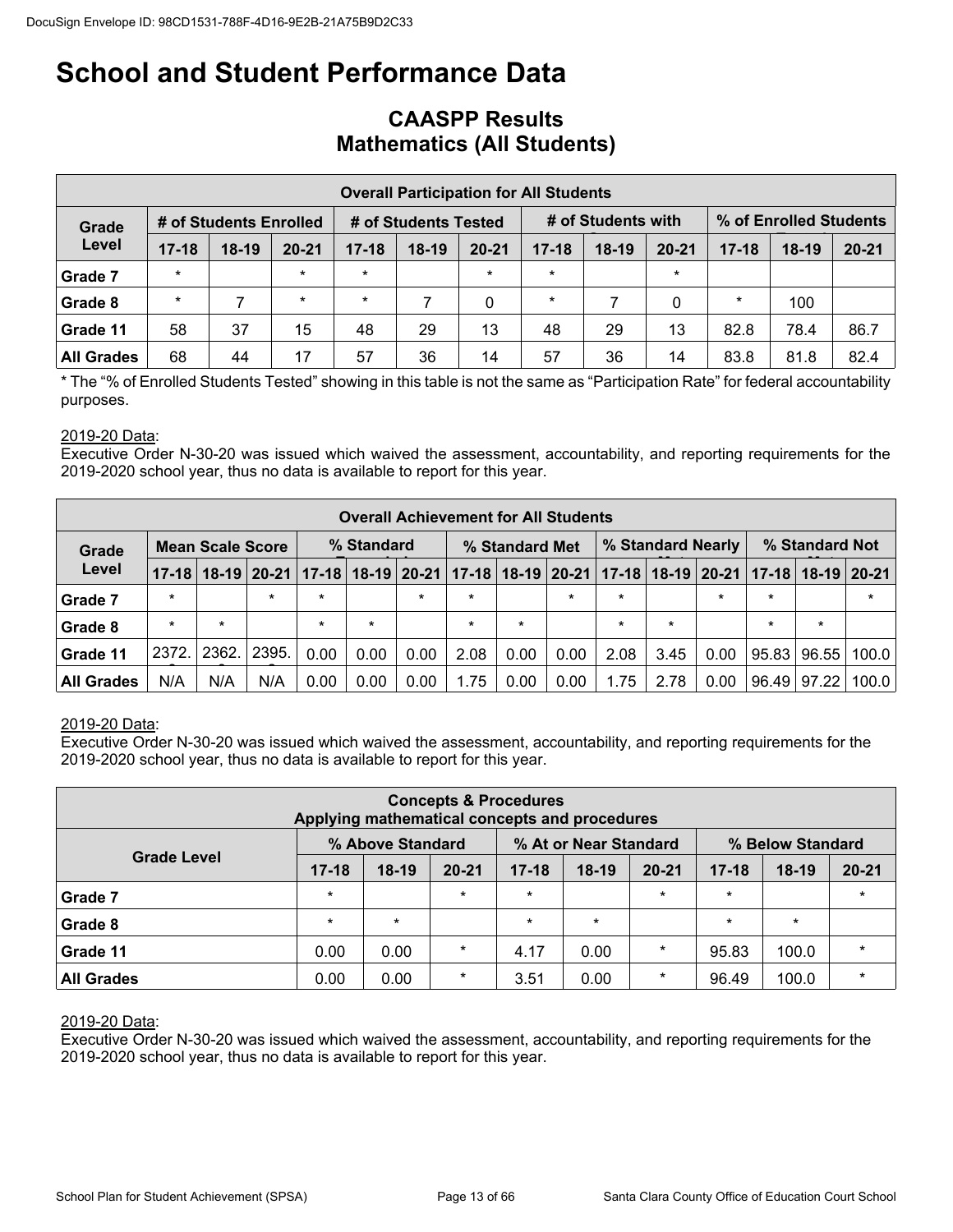| Using appropriate tools and strategies to solve real world and mathematical problems |                                                                                     |         |           | <b>Problem Solving &amp; Modeling/Data Analysis</b> |         |           |           |         |           |  |  |  |  |  |  |
|--------------------------------------------------------------------------------------|-------------------------------------------------------------------------------------|---------|-----------|-----------------------------------------------------|---------|-----------|-----------|---------|-----------|--|--|--|--|--|--|
|                                                                                      | % Above Standard<br>% At or Near Standard<br>% Below Standard<br><b>Grade Level</b> |         |           |                                                     |         |           |           |         |           |  |  |  |  |  |  |
|                                                                                      | $17 - 18$                                                                           | $18-19$ | $20 - 21$ | $17 - 18$                                           | $18-19$ | $20 - 21$ | $17 - 18$ | $18-19$ | $20 - 21$ |  |  |  |  |  |  |
| Grade 7                                                                              | $\star$                                                                             |         | $\star$   | $\star$                                             |         | $\star$   | $\star$   |         |           |  |  |  |  |  |  |
| Grade 8                                                                              | $\star$                                                                             | $\star$ |           | $\star$                                             | $\star$ |           | $\star$   | $\star$ |           |  |  |  |  |  |  |
| Grade 11                                                                             | 0.00                                                                                | 0.00    | $\star$   | 14.58                                               | 6.90    | $\star$   | 85.42     | 93.10   | $\star$   |  |  |  |  |  |  |
| <b>All Grades</b>                                                                    | 0.00                                                                                | 0.00    | $\star$   | 12.28                                               | 5.56    | $\star$   | 87.72     | 94.44   |           |  |  |  |  |  |  |

#### 2019-20 Data:

Executive Order N-30-20 was issued which waived the assessment, accountability, and reporting requirements for the 2019-2020 school year, thus no data is available to report for this year.

|                   |                                                                                     |         |           | <b>Communicating Reasoning</b><br>Demonstrating ability to support mathematical conclusions |         |           |           |         |           |  |  |  |  |  |  |
|-------------------|-------------------------------------------------------------------------------------|---------|-----------|---------------------------------------------------------------------------------------------|---------|-----------|-----------|---------|-----------|--|--|--|--|--|--|
|                   | % Above Standard<br>% At or Near Standard<br>% Below Standard<br><b>Grade Level</b> |         |           |                                                                                             |         |           |           |         |           |  |  |  |  |  |  |
|                   | $17 - 18$                                                                           | $18-19$ | $20 - 21$ | $17 - 18$                                                                                   | $18-19$ | $20 - 21$ | $17 - 18$ | $18-19$ | $20 - 21$ |  |  |  |  |  |  |
| Grade 7           | $\star$                                                                             |         | $\star$   | $\star$                                                                                     |         | $\star$   | $\star$   |         |           |  |  |  |  |  |  |
| Grade 8           | $\star$                                                                             | $\star$ |           | $\star$                                                                                     | $\star$ |           | $\star$   | $\star$ |           |  |  |  |  |  |  |
| Grade 11          | 0.00                                                                                | 0.00    | $\star$   | 16.67                                                                                       | 20.69   | $\star$   | 83.33     | 79.31   | $\star$   |  |  |  |  |  |  |
| <b>All Grades</b> | 0.00                                                                                | 0.00    | $\star$   | 14.04                                                                                       | 16.67   | $\ast$    | 85.96     | 83.33   |           |  |  |  |  |  |  |

#### 2019-20 Data:

Executive Order N-30-20 was issued which waived the assessment, accountability, and reporting requirements for the 2019-2020 school year, thus no data is available to report for this year.

#### **Conclusions based on this data:**

- **1.** Need to increase focus on participation rate to meet State standard of 95% participation rate.
- **2.** Increased focus on initial assessments to identify remediation supports will enable individual attention to student needs.
- **3.** Due to the transient nature of the student population, year to year data performance is high level. The Court Schools use Renaissance STAR math and reading assessments to supplement data and Court School students have shown growth in grade level equivalency from Spring of 2021 to December of 2021 in both math and reading. Math Grade Equivalency= 5.7 to 5.9 and Reading Grade Equivalency= 5.1 to 5.9. CAASPP % who meet and exceed = 2.78 in 2019-20 and 0% in 2020-21. Math % who meet and remains constant at 0%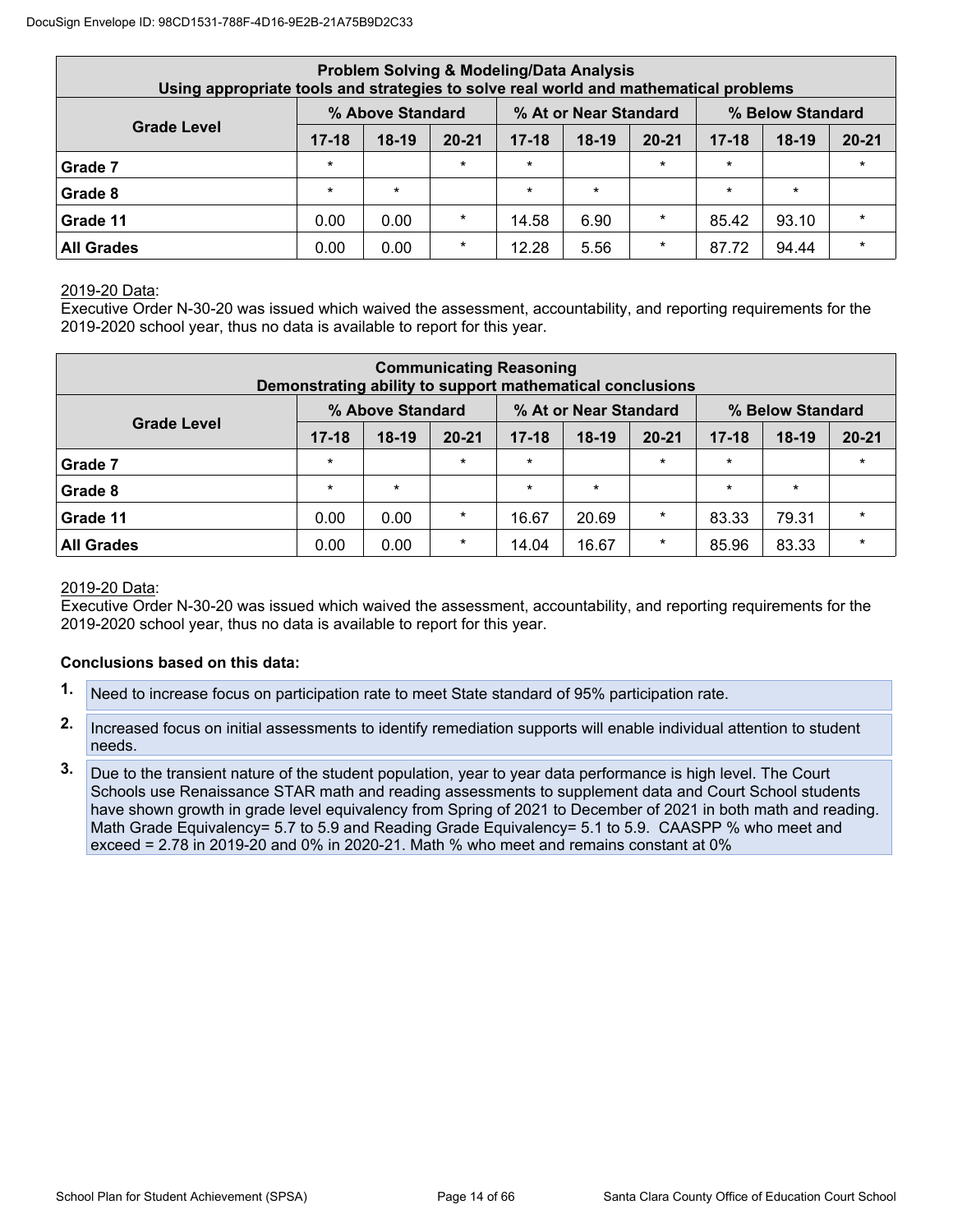## **ELPAC Results**

|                   |                                                                                                                                                                                  |                |         |        |                      |         | <b>ELPAC Summative Assessment Data</b> | Number of Students and Mean Scale Scores for All Students |         |    |                                            |    |
|-------------------|----------------------------------------------------------------------------------------------------------------------------------------------------------------------------------|----------------|---------|--------|----------------------|---------|----------------------------------------|-----------------------------------------------------------|---------|----|--------------------------------------------|----|
| Grade             |                                                                                                                                                                                  | <b>Overall</b> |         |        | <b>Oral Language</b> |         |                                        | <b>Written Language</b>                                   |         |    | <b>Number of</b><br><b>Students Tested</b> |    |
| Level             | $18-19$<br>$20 - 21$<br>$18-19$<br>$20 - 21$<br>$17 - 18$<br>$18-19$<br>$20 - 21$<br>$17 - 18$<br>$18-19$<br>$20 - 21$<br>$17 - 18$<br>$17 - 18$<br>$\star$<br>$\star$<br>$\ast$ |                |         |        |                      |         |                                        |                                                           |         |    |                                            |    |
| 9                 | 1541.6                                                                                                                                                                           | 1531.8         |         | 1548.0 | 1526.5               |         | 1534.6                                 | 1536.7                                                    |         | 12 | 15                                         | 8  |
| 10                | 1534.3                                                                                                                                                                           | 1584.5         | $\star$ | 1537.3 | 1595.2               | $\star$ | 1530.9                                 | 1573.3                                                    | $\star$ | 12 | 11                                         | 7  |
| 11                | 1525.3                                                                                                                                                                           | 1510.5         | $\star$ | 1526.2 | 1509.0               | $\ast$  | 1523.7                                 | 1511.8                                                    | $\star$ | 24 | 13                                         | 6  |
| 12                | 1529.1                                                                                                                                                                           | 1561.6         | $\star$ | 1532.1 | 1571.9               | $\ast$  | 1525.5                                 | 1550.7                                                    | $\star$ | 15 | 12                                         | 7  |
| <b>All Grades</b> |                                                                                                                                                                                  |                |         |        |                      |         |                                        |                                                           |         | 68 | 51                                         | 28 |

#### 2019-20 Data:

Executive Order N-30-20 was issued which waived the assessment, accountability, and reporting requirements for the 2019-2020 school year, thus no data is available to report for this year.

|                   |           |         |         | Percentage of Students at Each Performance Level for All Students |         |         | <b>Overall Language</b> |                           |         |         |                       |                         |           |                                    |           |
|-------------------|-----------|---------|---------|-------------------------------------------------------------------|---------|---------|-------------------------|---------------------------|---------|---------|-----------------------|-------------------------|-----------|------------------------------------|-----------|
| Grade             |           | Level 4 |         |                                                                   | Level 3 |         |                         | Level 2                   |         |         | Level 1               |                         |           | <b>Total Number</b><br>of Students |           |
| Level             | $17 - 18$ |         |         | 18-19 20-21 17-18 18-19 20-21                                     |         |         |                         | $17 - 18$ 18 - 19 20 - 21 |         |         |                       | $17-18$   18-19   20-21 | $17 - 18$ | $18-19$                            | $ 20-21 $ |
| 9                 | $\star$   | 6.67    | $\star$ | $\star$                                                           | 33.33   | $\star$ | $\star$                 | 40.00                     | $\star$ | $\star$ | 20.00                 | $\star$                 | 12        | 15                                 | $\star$   |
| 10                | $\star$   | 36.36   | $\star$ | $\star$                                                           | 18.18   | $\star$ | $\star$                 | 18.18                     | $\star$ | $\star$ | 27.27                 | $\star$                 | 12        | 11                                 | $\star$   |
| 11                | $\star$   | 0.00    | $\star$ | $\star$                                                           | 15.38   | $\star$ | 50.00                   | 38.46                     | $\star$ | $\star$ | 46.15                 | $\star$                 | 24        | 13                                 | $\star$   |
| 12                | $\ast$    | 16.67   | $\star$ | $\star$                                                           | 25.00   | $\star$ | $\star$                 | 41.67                     | $\ast$  | $\star$ | 16.67                 | $\star$                 | 15        | 12                                 | $\star$   |
| <b>All Grades</b> | 20.59     | 13.73   |         | 17.86 26.47                                                       | 23.53   |         | 17.86 35.29             | 35.29                     | 35.71   |         | 17.65   27.45   28.57 |                         | 68        | 51                                 | 28        |

#### 2019-20 Data:

Executive Order N-30-20 was issued which waived the assessment, accountability, and reporting requirements for the 2019-2020 school year, thus no data is available to report for this year.

|                   |           |         |         |                         |         | Percentage of Students at Each Performance Level for All Students | <b>Oral Language</b> |         |                   |           |         |                 |           |                                    |               |
|-------------------|-----------|---------|---------|-------------------------|---------|-------------------------------------------------------------------|----------------------|---------|-------------------|-----------|---------|-----------------|-----------|------------------------------------|---------------|
| Grade             |           | Level 4 |         |                         | Level 3 |                                                                   |                      | Level 2 |                   |           | Level 1 |                 |           | <b>Total Number</b><br>of Students |               |
| Level             | $17 - 18$ |         |         | $18-19$   20-21   17-18 | $18-19$ | $ 20-21 $                                                         |                      |         | 17-18 18-19 20-21 | $17 - 18$ |         | $18-19$   20-21 | $17 - 18$ |                                    | $18-19$ 20-21 |
| 9                 | $\star$   | 6.67    | $\star$ | $\star$                 | 53.33   | $\star$                                                           | $\star$              | 40.00   | $\ast$            |           | 0.00    | $\star$         | 12        | 15                                 | $\star$       |
| 10                | $\star$   | 36.36   | $\star$ | $\star$                 | 27.27   | $\star$                                                           | $\star$              | 27.27   | $\star$           |           | 9.09    | $\star$         | 12        | 11                                 | $\star$       |
| 11                | $\star$   | 7.69    | $\star$ | 58.33                   | 46.15   | $\star$                                                           | $\star$              | 23.08   | $\star$           | $\star$   | 23.08   | $\star$         | 24        | 13                                 | $\star$       |
| $12 \,$           | $\star$   | 41.67   | $\star$ | $\star$                 | 25.00   | $\star$                                                           | $\star$              | 25.00   | $\star$           | $\star$   | 8.33    | $\star$         | 15        | 12                                 | $\star$       |
| <b>All Grades</b> | 35.29     | 21.57   | 28.57   | 41.18                   | 39.22   | 35.71                                                             | 16.18                | 29.41   | 28.57             | $\ast$    | 9.80    | 7.14            | 68        | 51                                 | 28            |

#### 2019-20 Data:

Executive Order N-30-20 was issued which waived the assessment, accountability, and reporting requirements for the 2019-2020 school year, thus no data is available to report for this year.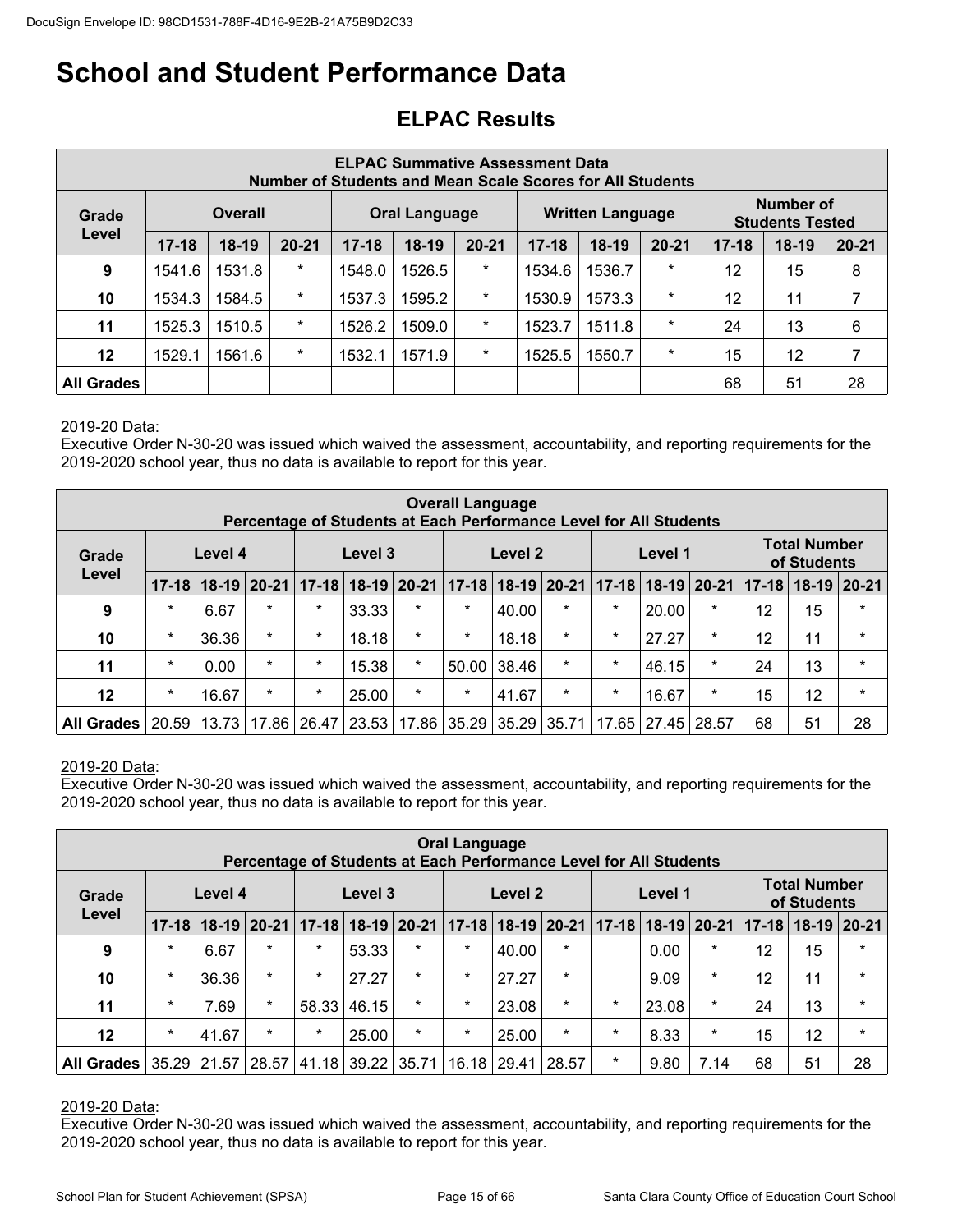|                   |           |         |           |           | Percentage of Students at Each Performance Level for All Students |               | <b>Written Language</b> |               |         |           |         |               |           |                                    |         |
|-------------------|-----------|---------|-----------|-----------|-------------------------------------------------------------------|---------------|-------------------------|---------------|---------|-----------|---------|---------------|-----------|------------------------------------|---------|
| Grade             |           | Level 4 |           |           | Level 3                                                           |               |                         | Level 2       |         |           | Level 1 |               |           | <b>Total Number</b><br>of Students |         |
| Level             | $17 - 18$ | $18-19$ | $20 - 21$ | $17 - 18$ |                                                                   | $18-19$ 20-21 | $17 - 18$               | $18-19$ 20-21 |         | $17 - 18$ |         | $18-19$ 20-21 | $17 - 18$ | $18-19$                            | 20-21   |
| 9                 | $\ast$    | 13.33   | $\star$   | $\ast$    | 13.33                                                             | $\star$       | $\star$                 | 20.00         | $\star$ | $\star$   | 53.33   | $\ast$        | 12        | 15                                 | $\star$ |
| 10                | $\ast$    | 18.18   | $\star$   | $\star$   | 36.36                                                             | $\star$       | $\star$                 | 0.00          | $\star$ | $\star$   | 45.45   | $\star$       | 12        | 11                                 | $\star$ |
| 11                | $\ast$    | 0.00    | $\star$   | $\ast$    | 0.00                                                              | $\star$       | $\star$                 | 15.38         | $\star$ | 54.17     | 84.62   | $\star$       | 24        | 13                                 | $\star$ |
| 12                | $\ast$    | 0.00    | $\star$   | $\ast$    | 16.67                                                             | $\star$       | $\star$                 | 41.67         | $\star$ | $\star$   | 41.67   | $\star$       | 15        | 12                                 | $\star$ |
| <b>All Grades</b> | $\ast$    | 7.84    | 7.14      | 17.65     | 15.69                                                             | 17.86         | 30.88                   | 19.61         | 14.29   | 50.00     | 56.86   | 60.71         | 68        | 51                                 | 28      |

#### 2019-20 Data:

Executive Order N-30-20 was issued which waived the assessment, accountability, and reporting requirements for the 2019-2020 school year, thus no data is available to report for this year.

|                   |           |                       |           | Percentage of Students by Domain Performance Level for All Students |                     | <b>Listening Domain</b> |           |                  |           |           |                                    |           |
|-------------------|-----------|-----------------------|-----------|---------------------------------------------------------------------|---------------------|-------------------------|-----------|------------------|-----------|-----------|------------------------------------|-----------|
| Grade             |           | <b>Well Developed</b> |           |                                                                     | Somewhat/Moderately |                         |           | <b>Beginning</b> |           |           | <b>Total Number</b><br>of Students |           |
| Level             | $17 - 18$ | $18-19$               | $20 - 21$ | $17 - 18$                                                           | $18-19$             | $20 - 21$               | $17 - 18$ | $18-19$          | $20 - 21$ | $17 - 18$ | $18-19$                            | $20 - 21$ |
| 9                 | $\star$   | 0.00                  | $\star$   | $\star$                                                             | 60.00               | $\star$                 | $\star$   | 40.00            | $\star$   | 12        | 15                                 | $\star$   |
| 10                | $\star$   | 27.27                 | $\star$   | $\star$                                                             | 45.45               | $\star$                 | $\ast$    | 27.27            | $\star$   | 12        | 11                                 | $\star$   |
| 11                | $\star$   | 0.00                  | $\star$   | 50.00                                                               | 30.77               | $\star$                 | $\ast$    | 69.23            | $\star$   | 24        | 13                                 | $\star$   |
| 12                | $\star$   | 8.33                  | $\star$   | $\star$                                                             | 58.33               | $\star$                 | $\ast$    | 33.33            | $\star$   | 15        | 12                                 | $\star$   |
| <b>All Grades</b> | 29.41     | 7.84                  | 0.00      | 42.65                                                               | 49.02               | 64.29                   | 27.94     | 43.14            | 35.71     | 68        | 51                                 | 28        |

#### 2019-20 Data:

Executive Order N-30-20 was issued which waived the assessment, accountability, and reporting requirements for the 2019-2020 school year, thus no data is available to report for this year.

|                   |           |                       |           |           |                     | <b>Speaking Domain</b><br>Percentage of Students by Domain Performance Level for All Students |           |                  |           |           |                                    |           |
|-------------------|-----------|-----------------------|-----------|-----------|---------------------|-----------------------------------------------------------------------------------------------|-----------|------------------|-----------|-----------|------------------------------------|-----------|
| Grade             |           | <b>Well Developed</b> |           |           | Somewhat/Moderately |                                                                                               |           | <b>Beginning</b> |           |           | <b>Total Number</b><br>of Students |           |
| Level             | $17 - 18$ | $18-19$               | $20 - 21$ | $17 - 18$ | $18-19$             | $20 - 21$                                                                                     | $17 - 18$ | $18-19$          | $20 - 21$ | $17 - 18$ | $18-19$                            | $20 - 21$ |
| 9                 | $\star$   | 100.00                | $\star$   | $\star$   | 0.00                | $\star$                                                                                       |           | 0.00             | $\star$   | 12        | 15                                 | $\star$   |
| 10                | $\star$   | 90.91                 | $\star$   | $\star$   | 9.09                | $\star$                                                                                       |           | 0.00             | $\star$   | 12        | 11                                 | $\star$   |
| 11                | 58.33     | 61.54                 | $\star$   | $\star$   | 23.08               | $\star$                                                                                       | $\ast$    | 15.38            | $\star$   | 24        | 13                                 | $\star$   |
| $12 \,$           | 73.33     | 75.00                 | $\star$   | $\star$   | 25.00               | $\star$                                                                                       | $\star$   | 0.00             | $\star$   | 15        | 12                                 | $\star$   |
| <b>All Grades</b> | 67.65     | 82.35                 | 85.19     | 27.94     | 13.73               | 11.11                                                                                         | $\ast$    | 3.92             | 3.70      | 68        | 51                                 | 27        |

#### 2019-20 Data:

Executive Order N-30-20 was issued which waived the assessment, accountability, and reporting requirements for the 2019-2020 school year, thus no data is available to report for this year.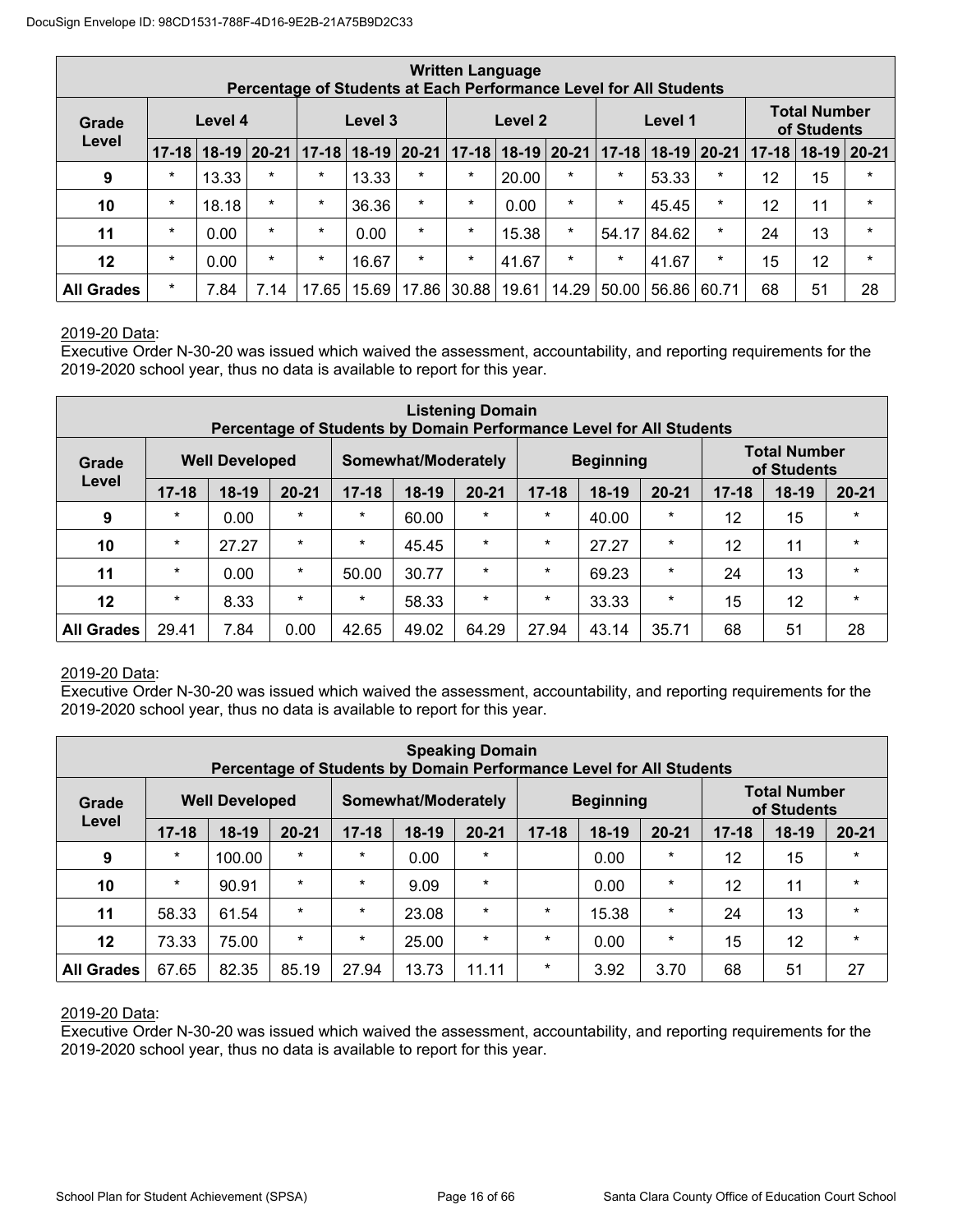|                   |           |                       |           | Percentage of Students by Domain Performance Level for All Students |                     | <b>Reading Domain</b> |           |                  |           |           |                                    |           |
|-------------------|-----------|-----------------------|-----------|---------------------------------------------------------------------|---------------------|-----------------------|-----------|------------------|-----------|-----------|------------------------------------|-----------|
| Grade             |           | <b>Well Developed</b> |           |                                                                     | Somewhat/Moderately |                       |           | <b>Beginning</b> |           |           | <b>Total Number</b><br>of Students |           |
| Level             | $17 - 18$ | $18-19$               | $20 - 21$ | $17 - 18$                                                           | $18-19$             | $20 - 21$             | $17 - 18$ | $18-19$          | $20 - 21$ | $17 - 18$ | $18-19$                            | $20 - 21$ |
| 9                 | $\star$   | 20.00                 | $\star$   | $\star$                                                             | 26.67               | $\star$               | $\star$   | 53.33            | $\star$   | 12        | 15                                 | $\star$   |
| 10                | $\star$   | 54.55                 | $\star$   | $\star$                                                             | 0.00                | $\star$               | $\star$   | 45.45            | $\star$   | 12        | 11                                 | $\star$   |
| 11                | $\star$   | 0.00                  | $\star$   | $\star$                                                             | 7.69                | $\star$               | 70.83     | 92.31            | $\star$   | 24        | 13                                 | $\star$   |
| 12                | $\star$   | 8.33                  | $\star$   | $\star$                                                             | 41.67               | $\star$               | $\star$   | 50.00            | $\star$   | 15        | 12                                 | $\star$   |
| <b>All Grades</b> | $\star$   | 19.61                 | 10.71     | 27.94                                                               | 19.61               | 21.43                 | 69.12     | 60.78            | 67.86     | 68        | 51                                 | 28        |

#### 2019-20 Data:

Executive Order N-30-20 was issued which waived the assessment, accountability, and reporting requirements for the 2019-2020 school year, thus no data is available to report for this year.

|                   |           |                       |           |           | Percentage of Students by Domain Performance Level for All Students | <b>Writing Domain</b> |           |                  |           |           |                                    |           |
|-------------------|-----------|-----------------------|-----------|-----------|---------------------------------------------------------------------|-----------------------|-----------|------------------|-----------|-----------|------------------------------------|-----------|
| Grade             |           | <b>Well Developed</b> |           |           | Somewhat/Moderately                                                 |                       |           | <b>Beginning</b> |           |           | <b>Total Number</b><br>of Students |           |
| Level             | $17 - 18$ | $18-19$               | $20 - 21$ | $17 - 18$ | $18-19$                                                             | $20 - 21$             | $17 - 18$ | $18-19$          | $20 - 21$ | $17 - 18$ | $18-19$                            | $20 - 21$ |
| 9                 | $\star$   | 0.00                  | $\star$   | $\star$   | 73.33                                                               | $\ast$                | $\ast$    | 26.67            | $\star$   | 12        | 15                                 | $\ast$    |
| 10                | $\star$   | 0.00                  | $\star$   | $\star$   | 90.91                                                               | $\star$               | $\ast$    | 9.09             | $\star$   | 12        | 11                                 | $\star$   |
| 11                | $\star$   | 0.00                  | $\star$   | 70.83     | 53.85                                                               | $\star$               | $\ast$    | 46.15            | $\star$   | 24        | 13                                 | $\star$   |
| 12                | $\star$   | 0.00                  | $\star$   | 73.33     | 100.00                                                              | $\star$               | $\ast$    | 0.00             | $\star$   | 15        | 12                                 | $\star$   |
| <b>All Grades</b> | $\star$   | 0.00                  | 3.57      | 73.53     | 78.43                                                               | 50.00                 | $\star$   | 21.57            | 46.43     | 68        | 51                                 | 28        |

#### 2019-20 Data:

Executive Order N-30-20 was issued which waived the assessment, accountability, and reporting requirements for the 2019-2020 school year, thus no data is available to report for this year.

#### **Conclusions based on this data:**

- **1.** Most of ELPAC participants scored "well developed" under speaking domain.
- **2.** Increased need for reading and writing and literacy standards will improve student ELPAC scores.

**3.** No group level ELPAC scores are available for program analysis for 2020-21 due to the pandemic. The percentage of students meeting Level 4 proficiency increased from 2019-20 to 2020-21. (13.73 to 17.86)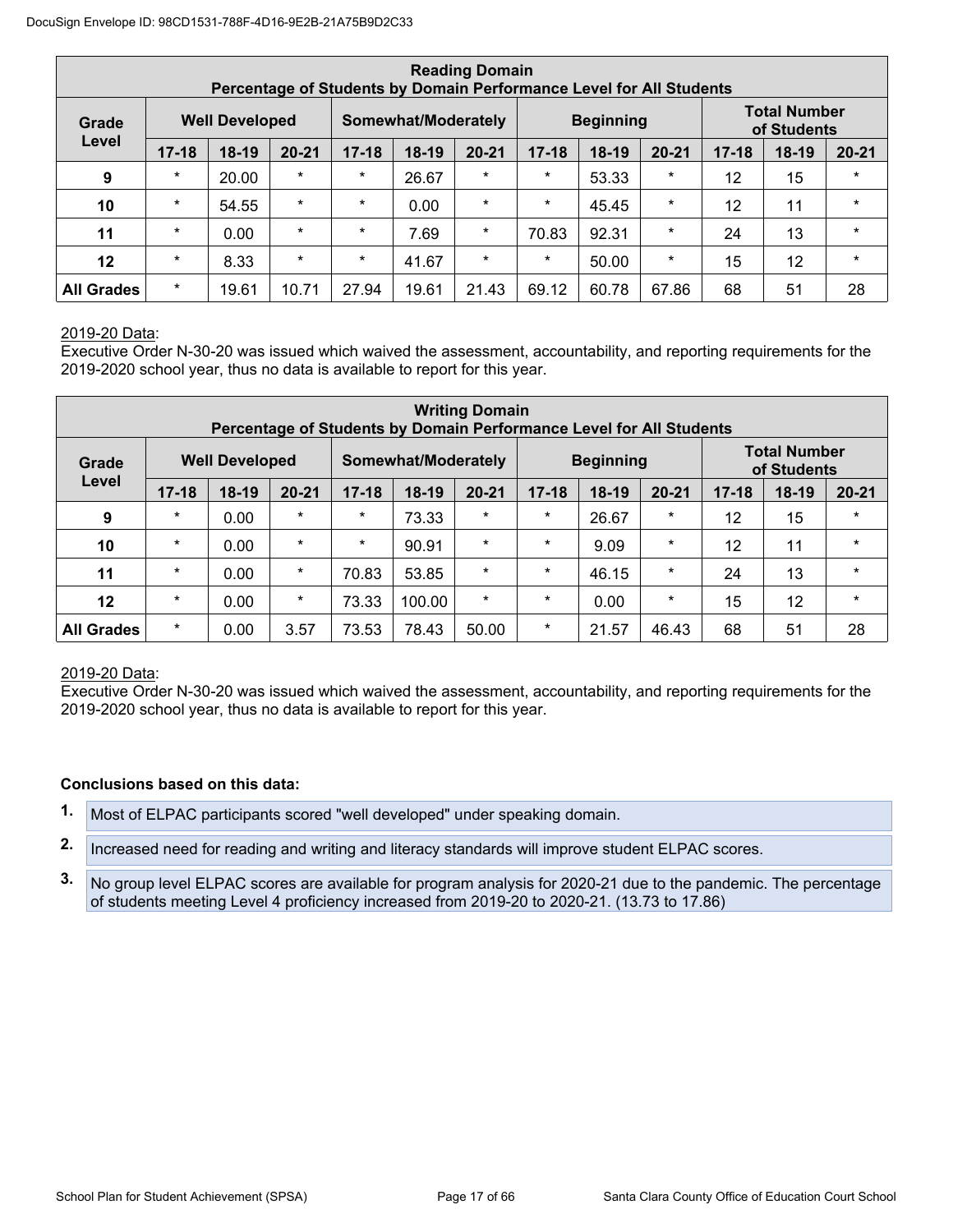## **Student Population**

Although both Senate Bill 98 and Assembly Bill 130 suspended the publication of state indicators on the 2020 and 2021 California School Dashboards, these bills also required the reporting of valid and reliable data that would have been included in these Dashboards.

To meet this requirement, CDE has made available the Enrollment, Graduation Rate Additional Report and the College/Career Measures Report data available. All other reports are not available for 2020 and 2021.

This section provides information about the school's student population.

| 2020-21 Student Population                        |                                                                                                                                                                     |                                                                                                                                                                                                    |                                                                                          |
|---------------------------------------------------|---------------------------------------------------------------------------------------------------------------------------------------------------------------------|----------------------------------------------------------------------------------------------------------------------------------------------------------------------------------------------------|------------------------------------------------------------------------------------------|
| <b>Total</b><br><b>Enrollment</b>                 | Socioeconomically<br><b>Disadvantaged</b>                                                                                                                           | <b>English</b><br><b>Learners</b>                                                                                                                                                                  | <b>Foster</b><br>Youth                                                                   |
| 56                                                | 100%                                                                                                                                                                | 22                                                                                                                                                                                                 | 7.1                                                                                      |
| This is the total number of<br>students enrolled. | This is the percent of students<br>who are eligible for free or<br>reduced priced meals; or have<br>parents/guardians who did not<br>receive a high school diploma. | This is the percent of students<br>who are learning to communicate<br>effectively in English, typically<br>requiring instruction in both the<br>English Language and in their<br>academic courses. | This is the percent of students<br>whose well-being is the<br>responsibility of a court. |

| 2020-21 Enrollment for All Students/Student Group  |    |      |  |  |
|----------------------------------------------------|----|------|--|--|
| <b>Student Group</b><br><b>Total</b><br>Percentage |    |      |  |  |
| <b>English Learners</b>                            | 22 | 22   |  |  |
| <b>Foster Youth</b>                                | 4  | 7.1  |  |  |
| <b>Homeless</b>                                    |    | 1.8  |  |  |
| <b>Socioeconomically Disadvantaged</b>             | 56 | 100% |  |  |
| <b>Students with Disabilities</b>                  | 24 | 42.9 |  |  |

| <b>Enrollment by Race/Ethnicity</b> |            |  |  |
|-------------------------------------|------------|--|--|
| <b>Total</b>                        | Percentage |  |  |
| 9                                   | 16.1       |  |  |
|                                     |            |  |  |
|                                     |            |  |  |
| 1                                   | 1.8        |  |  |
| 43                                  | 76.8       |  |  |
|                                     | 1.8        |  |  |
|                                     |            |  |  |
| 2                                   | 3.6        |  |  |
|                                     |            |  |  |

#### **Conclusions based on this data:**

**1.** All enrolled students were categorized Socioeconomically Disadvantaged due to classification of Wardship under the juvenile courts.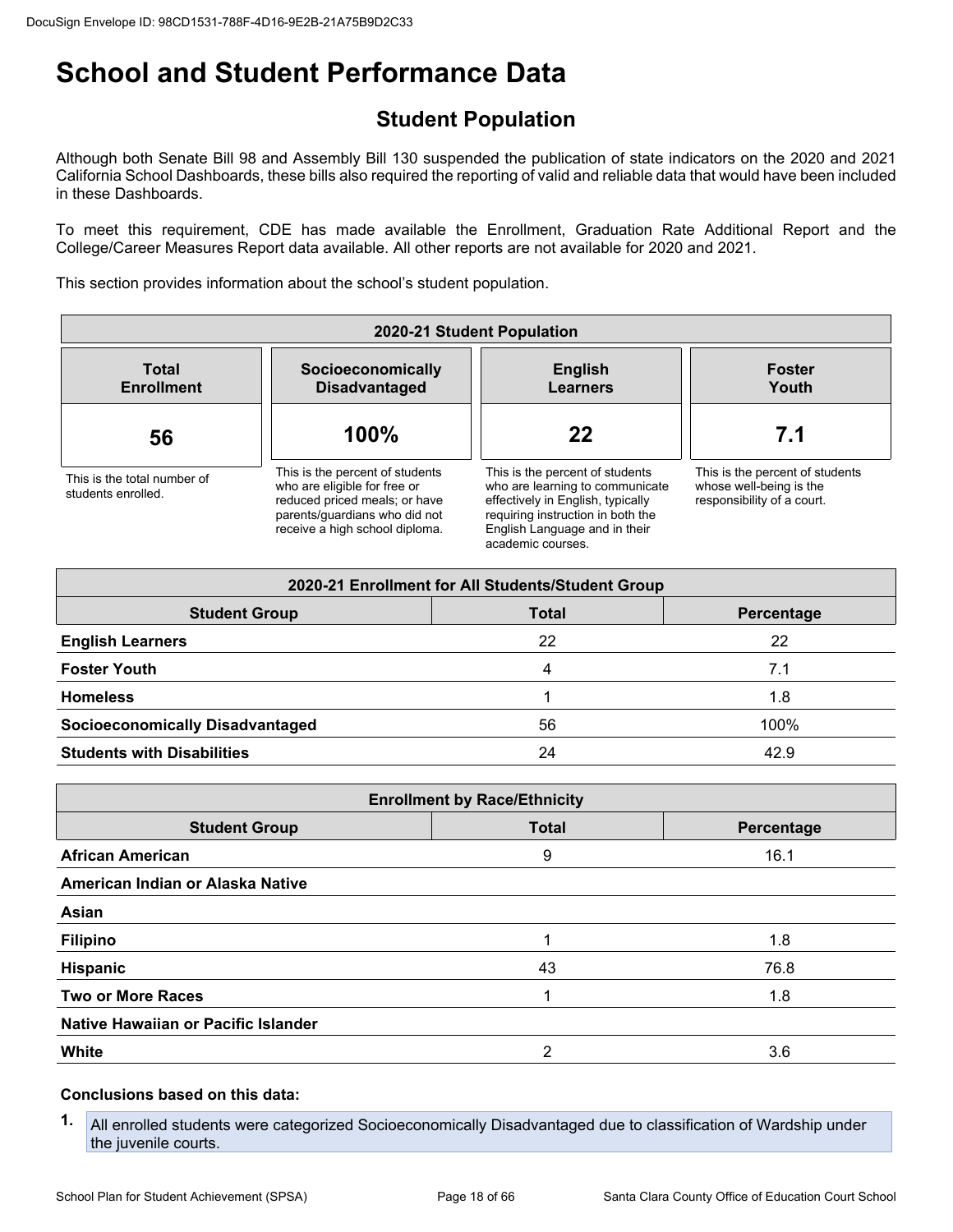- **2.** Increased need to connect students and families with advocacy groups/efforts to identify obstacles at home or at school and provide supports for student success.
- **3.** Programming for English Learner achievement is a relevant need.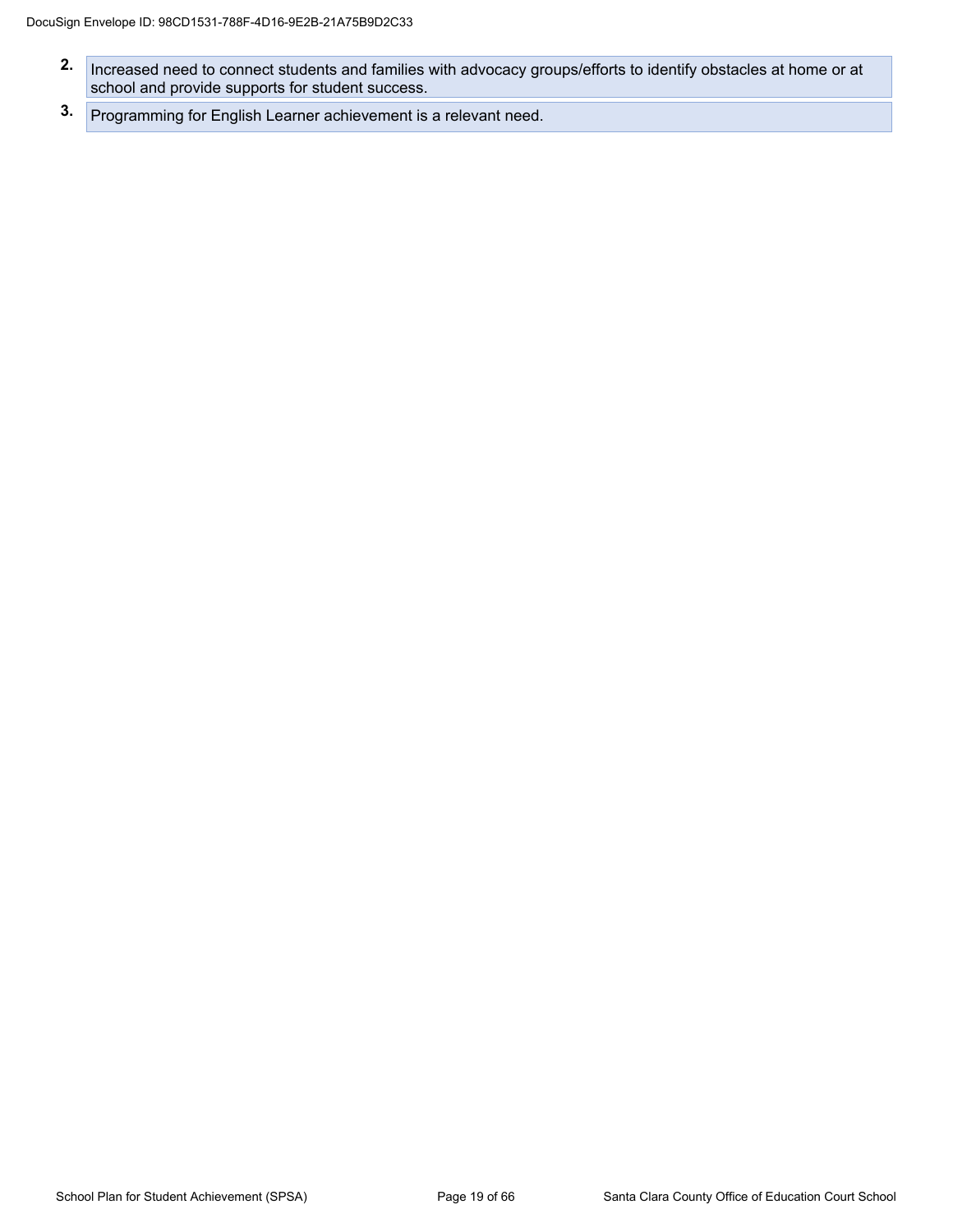## **Overall Performance**

Although both Senate Bill 98 and Assembly Bill 130 suspended the publication of state indicators on the 2020 and 2021 California School Dashboards, these bills also required the reporting of valid and reliable data that would have been included in these Dashboards.

To meet this requirement, CDE has made available the Enrollment, Graduation Rate Additional Report and the College/Career Measures Report data available. All other reports are not available for 2020 and 2021, thus the most recent data (2019 Fall) is provided here.



#### **Conclusions based on this data:**

- **1.** 2021 Dashboard data indicates that 0% of students were college and career prepared at the Court Schools.
- **2.** An increased effort on 12th grade student credit progress and graduation goals is needed. DASS graduation rates dropped from 2019-20 to 2020-21. (81.3% to 64.7%)
- **3.** Full CA Dashboard data has not been published since December of 2019.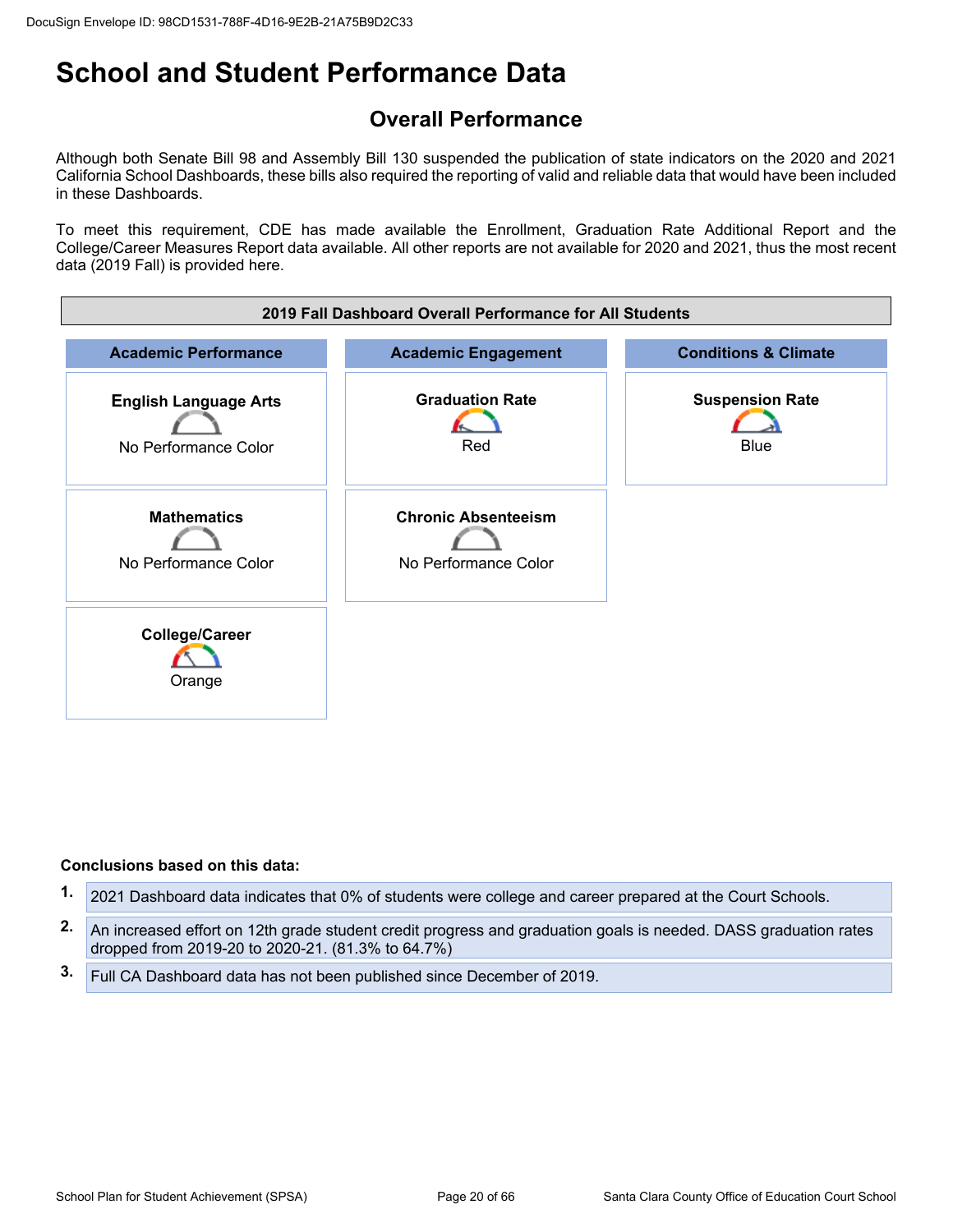## **Academic Performance English Language Arts**

Although both Senate Bill 98 and Assembly Bill 130 suspended the publication of state indicators on the 2020 and 2021 California School Dashboards, these bills also required the reporting of valid and reliable data that would have been included in these Dashboards.

To meet this requirement, CDE has made available the Enrollment, Graduation Rate Additional Report and the College/Career Measures Report data available. All other reports are not available for 2020 and 2021, thus the most recent data (2019 Fall) is provided here.

The performance levels are color-coded and range from lowest-to-highest performance in the following order:



This section provides number of student groups in each color.



This section provides a view of Student Assessment Results and other aspects of this school's performance, specifically how well students are meeting grade-level standards on the English Language Arts assessment. This measure is based on student performance on the Smarter Balanced Summative Assessment, which is taken annually by students in grades 3–8 and grade 11.

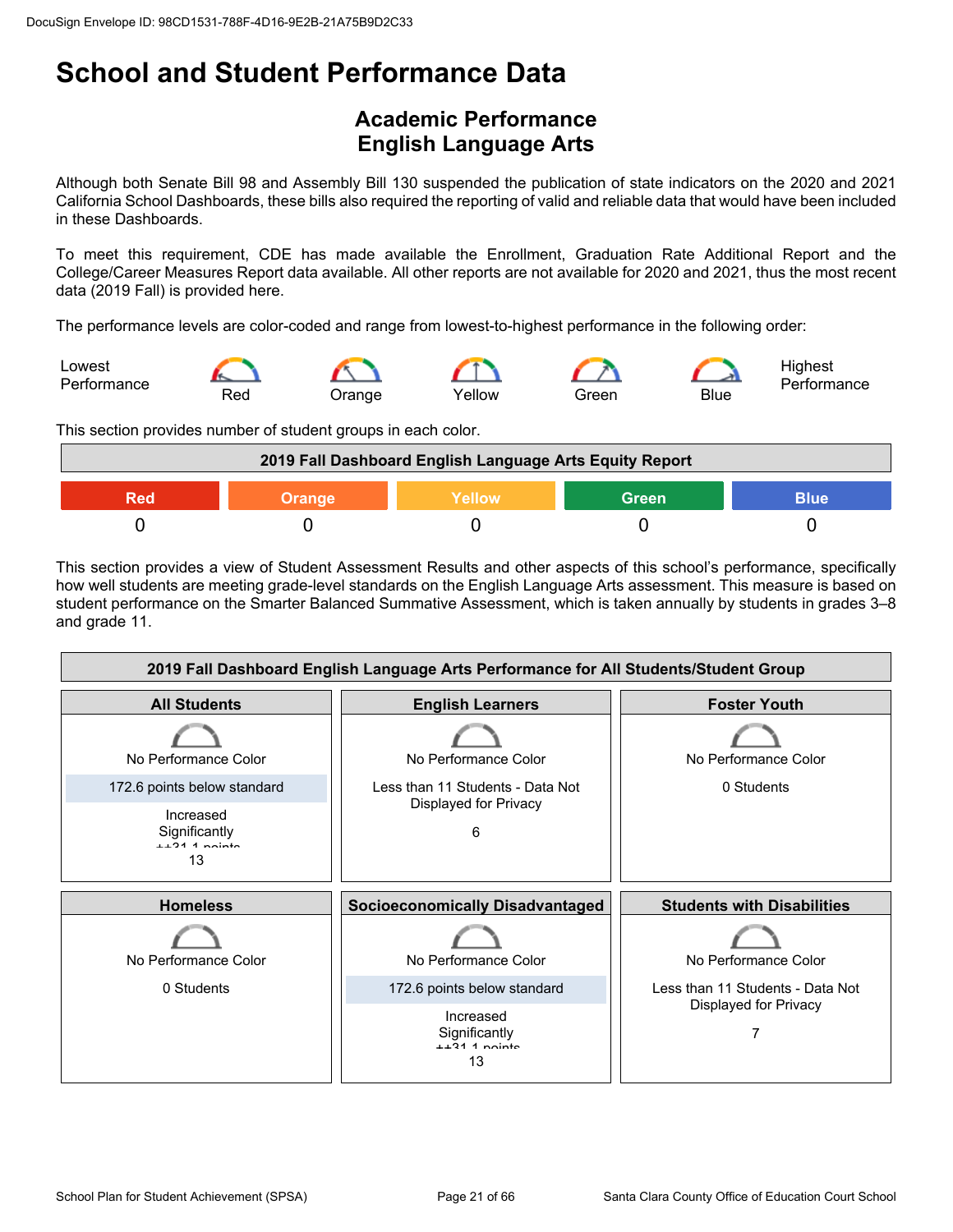

This section provides a view of Student Assessment Results and other aspects of this school's performance, specifically how well students are meeting grade-level standards on the English Language Arts assessment. This measure is based on student performance on the Smarter Balanced Summative Assessment, which is taken annually by students in grades 3–8 and grade 11.

| 2019 Fall Dashboard English Language Arts Data Comparisons for English Learners |                                      |                                                           |  |
|---------------------------------------------------------------------------------|--------------------------------------|-----------------------------------------------------------|--|
| <b>Current English Learner</b>                                                  | <b>Reclassified English Learners</b> | <b>English Only</b>                                       |  |
| Less than 11 Students - Data Not<br>Displayed for Privacy                       | 0 Students                           | Less than 11 Students - Data Not<br>Displayed for Privacy |  |
| 6                                                                               |                                      | 6                                                         |  |
|                                                                                 |                                      |                                                           |  |

#### **Conclusions based on this data:**

- **1.** Student groups are small and no overall data is available.
- **2.** Although student data shows below standard performance on the English Language Arts CAASPP, an increase of 31.1 points indicates growth. CA Dashboard data is from December of 2019.
- **3.** Court School students continue to show growth in local reading assessments to include an increase in grade level equivalency of 5.1 to 5.9 from Spring 2021 to December of 2021.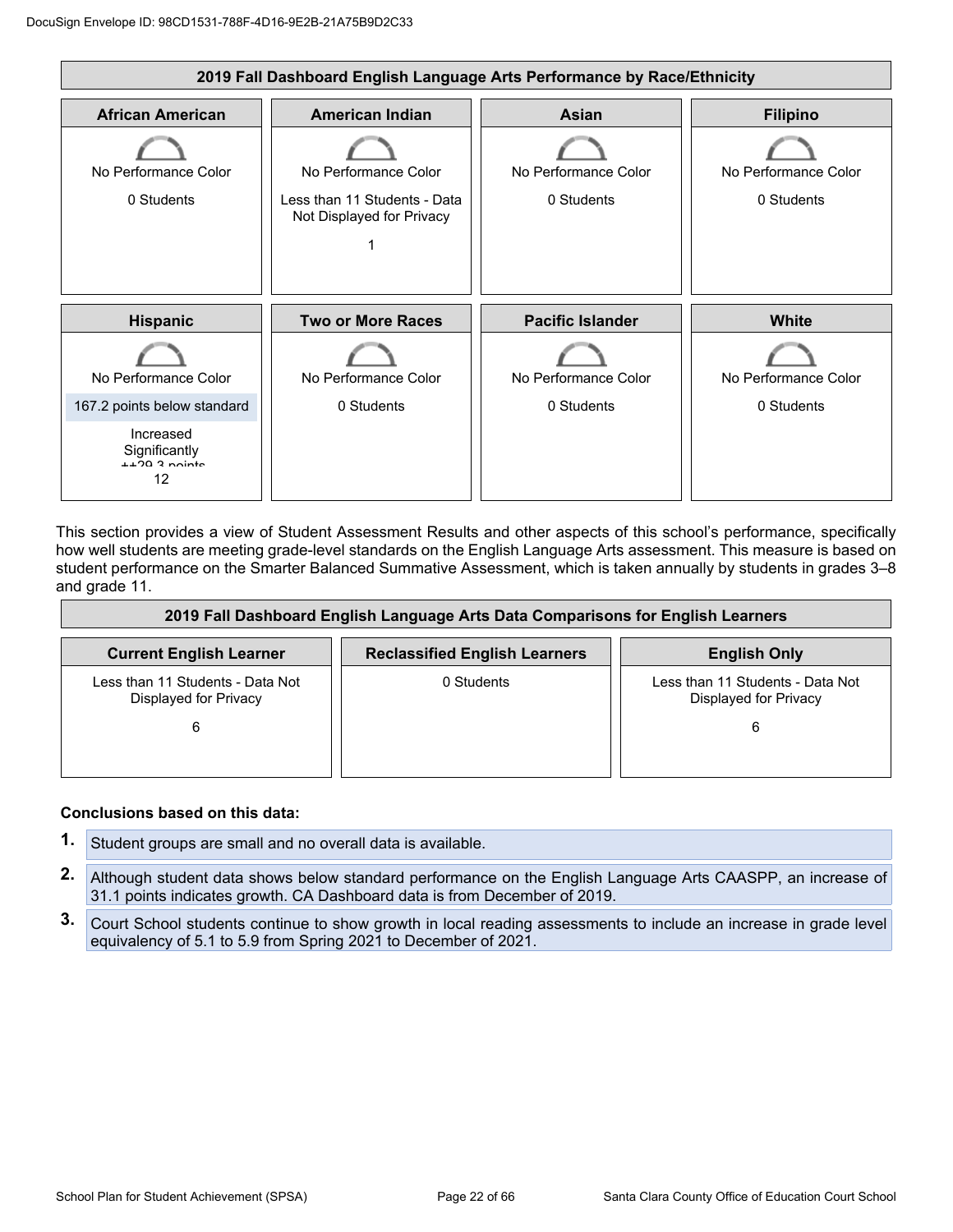### **Academic Performance Mathematics**

Although both Senate Bill 98 and Assembly Bill 130 suspended the publication of state indicators on the 2020 and 2021 California School Dashboards, these bills also required the reporting of valid and reliable data that would have been included in these Dashboards.

To meet this requirement, CDE has made available the Enrollment, Graduation Rate Additional Report and the College/Career Measures Report data available. All other reports are not available for 2020 and 2021, thus the most recent data (2019 Fall) is provided here.

The performance levels are color-coded and range from lowest-to-highest performance in the following order:



This section provides number of student groups in each color.

| 2019 Fall Dashboard Mathematics Equity Report   |  |  |  |  |
|-------------------------------------------------|--|--|--|--|
| Green<br>Yellow<br>Blue<br><b>Orange</b><br>20r |  |  |  |  |
|                                                 |  |  |  |  |

This section provides a view of Student Assessment Results and other aspects of this school's performance, specifically how well students are meeting grade-level standards on the Mathematics assessment. This measure is based on student performance on the Smarter Balanced Summative Assessment, which is taken annually by students in grades 3–8 and grade 11.

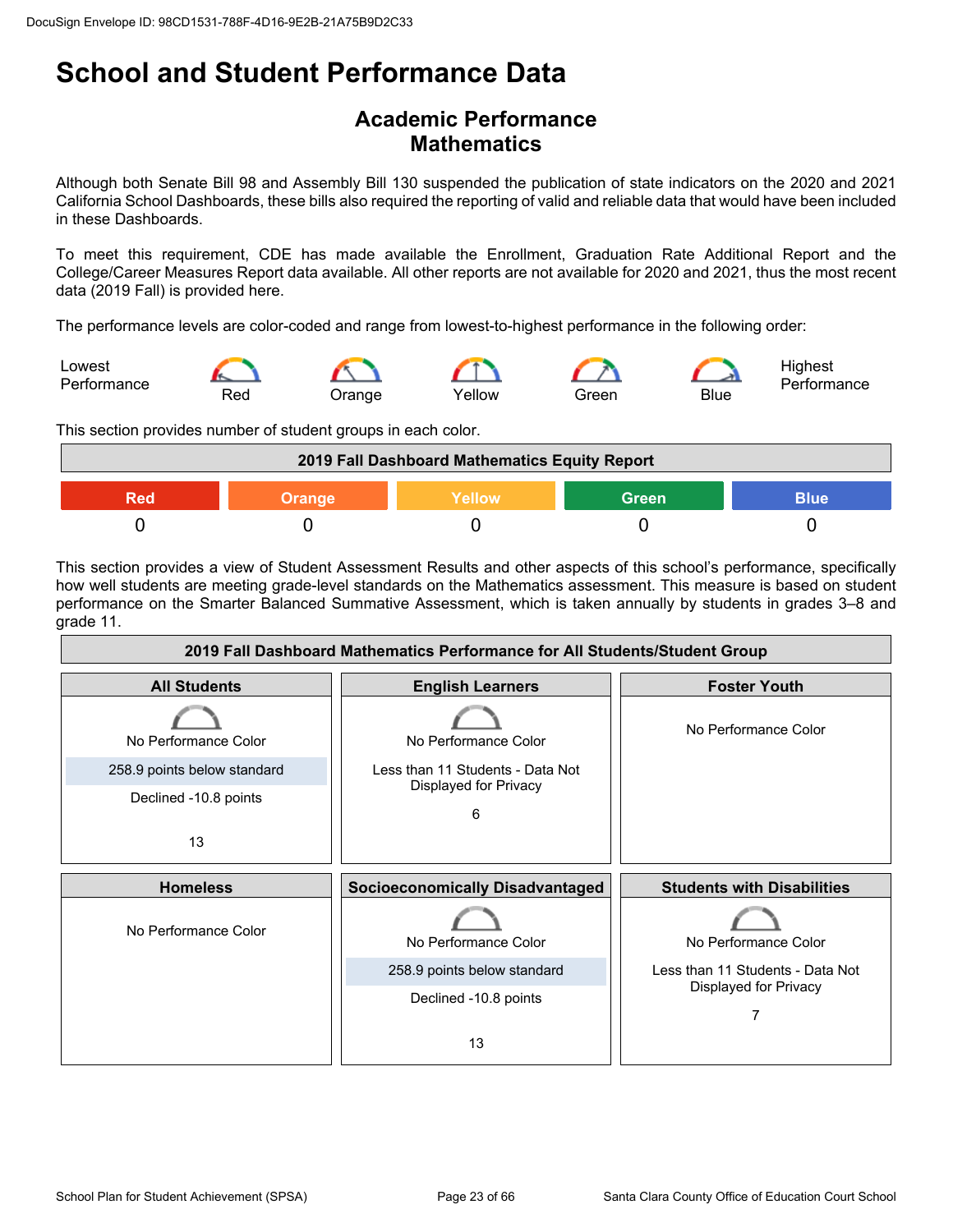| 2019 Fall Dashboard Mathematics Performance by Race/Ethnicity |                                                                                   |                         |                      |
|---------------------------------------------------------------|-----------------------------------------------------------------------------------|-------------------------|----------------------|
| <b>African American</b>                                       | <b>American Indian</b>                                                            | Asian                   | <b>Filipino</b>      |
| No Performance Color                                          | No Performance Color<br>Less than 11 Students - Data<br>Not Displayed for Privacy | No Performance Color    | No Performance Color |
| Hispanic                                                      | <b>Two or More Races</b>                                                          | <b>Pacific Islander</b> | <b>White</b>         |
| No Performance Color                                          | No Performance Color                                                              | No Performance Color    | No Performance Color |
| 251 points below standard                                     |                                                                                   |                         |                      |
| Declined -8 points                                            |                                                                                   |                         |                      |
| 12                                                            |                                                                                   |                         |                      |

This section provides a view of Student Assessment Results and other aspects of this school's performance, specifically how well students are meeting grade-level standards on the Mathematics assessment. This measure is based on student performance on the Smarter Balanced Summative Assessment, which is taken annually by students in grades 3–8 and grade 11.

| 2019 Fall Dashboard Mathematics Data Comparisons for English Learners |                                      |                                                                |  |
|-----------------------------------------------------------------------|--------------------------------------|----------------------------------------------------------------|--|
| <b>Current English Learner</b>                                        | <b>Reclassified English Learners</b> | <b>English Only</b>                                            |  |
| Less than 11 Students - Data Not<br>Displayed for Privacy<br>6        | No Performance Color                 | Less than 11 Students - Data Not<br>Displayed for Privacy<br>6 |  |

#### **Conclusions based on this data:**

- **1.** CA Accountability Dashboard data is not available for small subgroups of students. Renaissance math grade equivalency increased from 5.1 to 5.9 from Spring of 2021 to December of 2021.
- **2.** Math scores are below standard.
- **3.** An increased focus on analyzing local math assessment scores will enable student growth.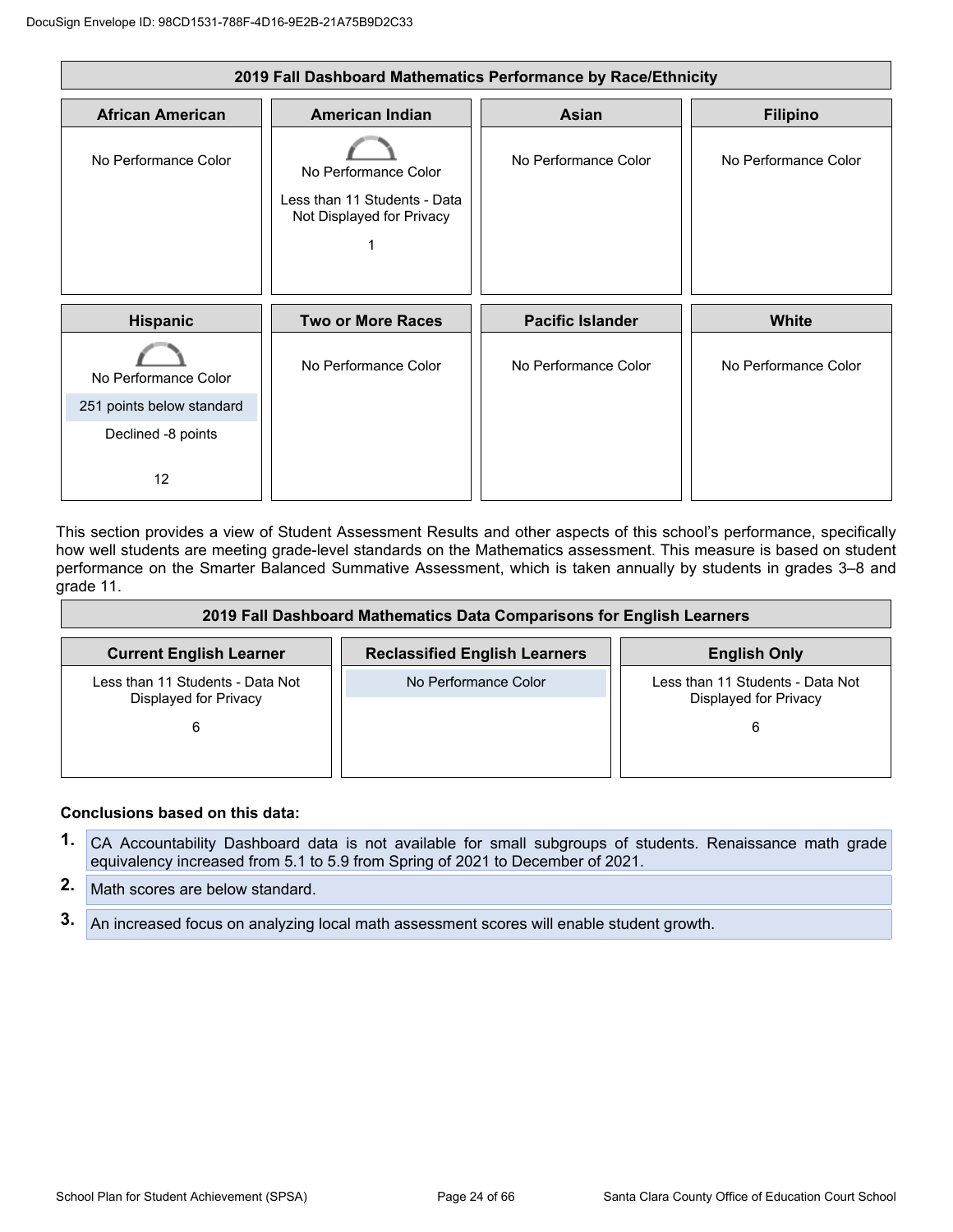### **Academic Performance English Learner Progress**

Although both Senate Bill 98 and Assembly Bill 130 suspended the publication of state indicators on the 2020 and 2021 California School Dashboards, these bills also required the reporting of valid and reliable data that would have been included in these Dashboards.

To meet this requirement, CDE has made available the Enrollment, Graduation Rate Additional Report and the College/Career Measures Report data available. All other reports are not available for 2020 and 2021, thus the most recent data (2019 Fall) is provided here.

This section provides a view of the percentage of current EL students making progress towards English language proficiency or maintaining the highest level.



This section provides a view of the percentage of current EL students who progressed at least one ELPI level, maintained ELPI level 4, maintained lower ELPI levels (i.e, levels 1, 2L, 2H, 3L, or 3H), or decreased at least one ELPI Level.

| 2019 Fall Dashboard Student English Language Acquisition Results |                                                      |                                          |                                                     |
|------------------------------------------------------------------|------------------------------------------------------|------------------------------------------|-----------------------------------------------------|
| <b>Decreased</b><br><b>One ELPI Level</b>                        | <b>Maintained ELPI Level 1,</b><br>2L, 2H, 3L, or 3H | <b>Maintained</b><br><b>ELPI Level 4</b> | <b>Progressed At Least</b><br><b>One ELPI Level</b> |
| 42.1                                                             | 23.6                                                 | 5.2                                      | 28.9                                                |

#### **Conclusions based on this data:**

- **1.** 2019 CA Accountability Dashboard results indicate that 38 students were tested with the ELPAC.
- 2. 28.9% of students tested showed an increase of at least one level on the EL Proficiency Indicator on the Dashboard in 2019.
- **3.** Supporting English Learners needs to be a priority for the school. The percentage of EL students in Level 4 Proficiency on the ELPAC increased from 2020 to 2021 by 4.0. Reclassification of English Learners continues to increase for Court Schools.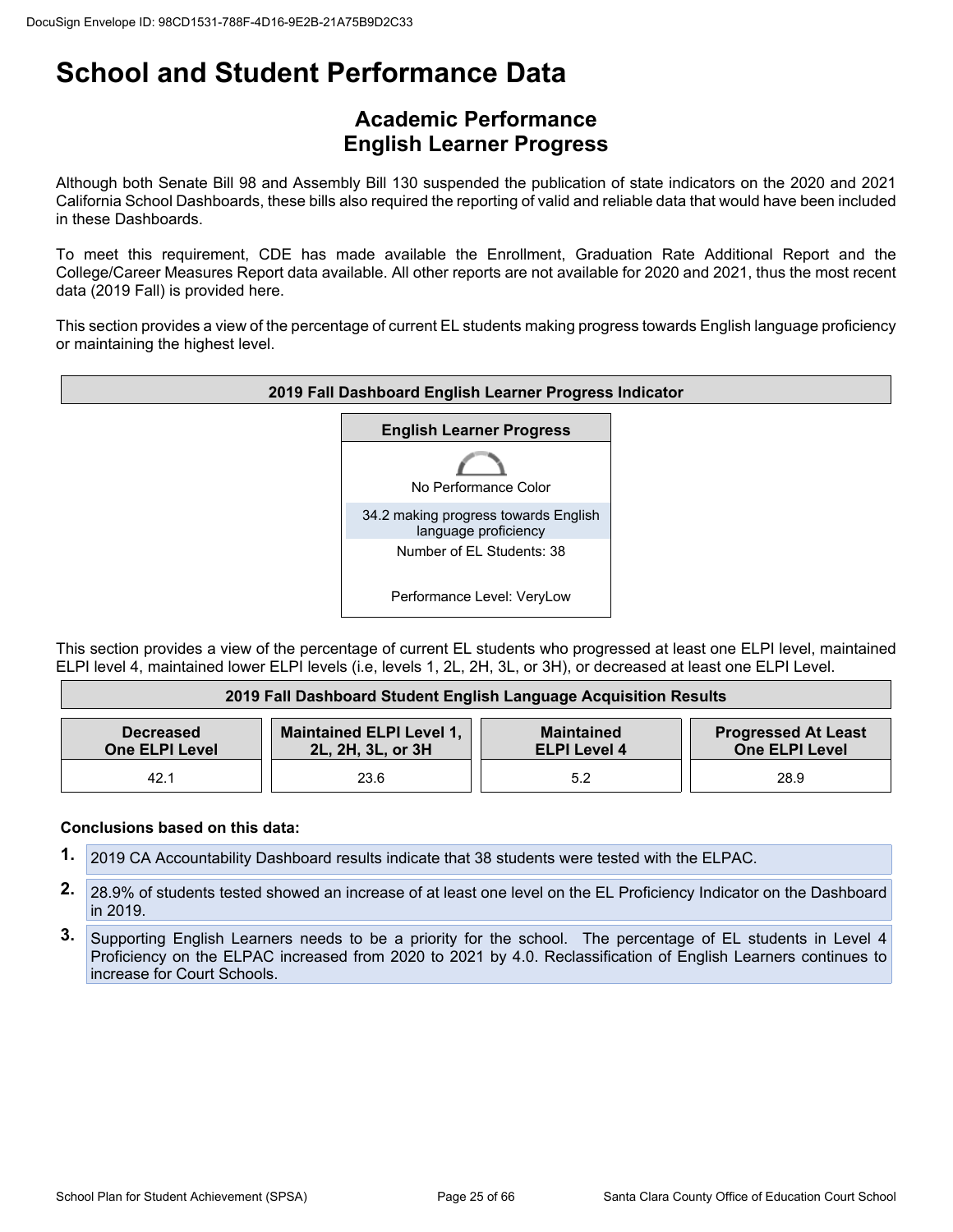### **Academic Performance College/Career Measures Only Report**

Although both Senate Bill 98 and Assembly Bill 130 suspended the publication of state indicators on the 2020 and 2021 California School Dashboards, these bills also required the reporting of valid and reliable data that would have been included in these Dashboards.

To meet this requirement, CDE has made available the Enrollment, Graduation Rate Additional Report and the College/Career Measures Report data available. All other reports are not available for 2020 and 2021.

| Number and Percentage of Students in the Combined Graduation Rate and/or<br>Dashboard Alternative School Status (DASS) Graduation Rate by Student Group |                                |                                 |  |
|---------------------------------------------------------------------------------------------------------------------------------------------------------|--------------------------------|---------------------------------|--|
| <b>Student Group</b>                                                                                                                                    | <b>Cohort</b><br><b>Totals</b> | <b>Cohort</b><br><b>Percent</b> |  |
| <b>All Students</b>                                                                                                                                     | 17                             | 100                             |  |
| <b>African American</b>                                                                                                                                 |                                | 5.9                             |  |
| American Indian or Alaska Native                                                                                                                        |                                |                                 |  |
| Asian                                                                                                                                                   |                                |                                 |  |
| <b>Filipino</b>                                                                                                                                         |                                |                                 |  |
| <b>Hispanic</b>                                                                                                                                         | 16                             | 94.1                            |  |
| Native Hawaiian or Pacific Islander                                                                                                                     |                                |                                 |  |
| White                                                                                                                                                   |                                |                                 |  |
| <b>Two or More Races</b>                                                                                                                                |                                |                                 |  |
| <b>English Learners</b>                                                                                                                                 | 10                             | 58.8                            |  |
| <b>Socioeconomically Disadvantaged</b>                                                                                                                  | 17                             | 100                             |  |
| <b>Students with Disabilities</b>                                                                                                                       | 6                              | 35.3                            |  |
| <b>Foster Youth</b>                                                                                                                                     | 1                              | 5.9                             |  |
| <b>Homeless</b>                                                                                                                                         |                                |                                 |  |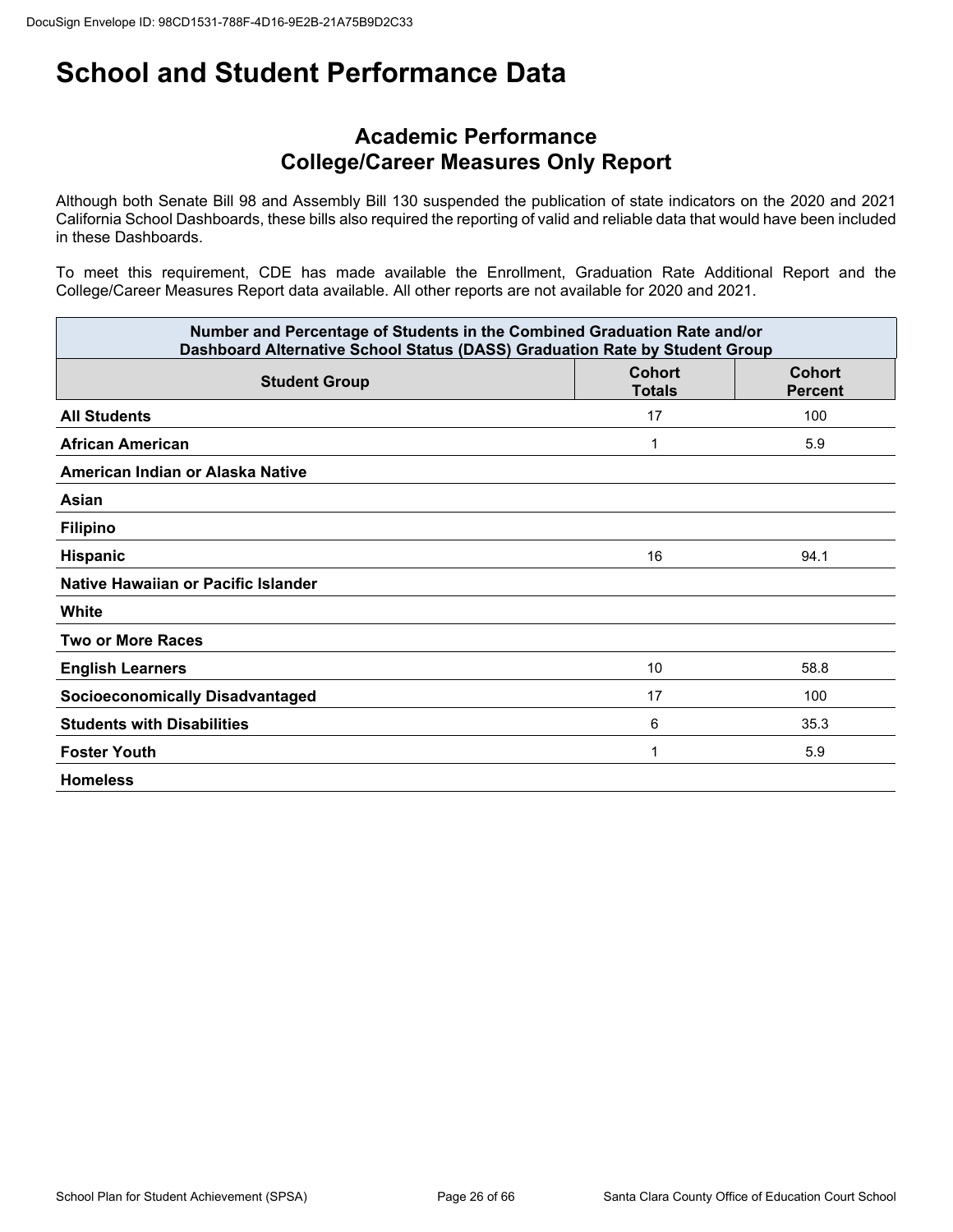| Advanced Placement Exams - Number and Percentage of Four-Year Graduation Rate Cohort Students |                                |                                 |
|-----------------------------------------------------------------------------------------------|--------------------------------|---------------------------------|
| <b>Student Group</b>                                                                          | <b>Cohort</b><br><b>Totals</b> | <b>Cohort</b><br><b>Percent</b> |
| <b>All Students</b>                                                                           | 0                              | 0                               |
| <b>African American</b>                                                                       |                                |                                 |
| American Indian or Alaska Native                                                              |                                |                                 |
| Asian                                                                                         |                                |                                 |
| <b>Filipino</b>                                                                               |                                |                                 |
| Hispanic                                                                                      | 0                              | 0                               |
| Native Hawaiian or Pacific Islander                                                           |                                |                                 |
| White                                                                                         |                                |                                 |
| <b>Two or More Races</b>                                                                      |                                |                                 |
| <b>English Learners</b>                                                                       |                                |                                 |
| <b>Socioeconomically Disadvantaged</b>                                                        | 0                              | 0                               |
| <b>Students with Disabilities</b>                                                             |                                |                                 |
| <b>Foster Youth</b>                                                                           |                                |                                 |
| <b>Homeless</b>                                                                               |                                |                                 |

#### This table shows students in the four-year graduation rate cohort by student group who scored 3 or higher on at least two Advanced Placement exams.

| International Baccalaureate Exams - Number and Percentage of Four-Year Graduation Rate Cohort |                                |                                 |  |
|-----------------------------------------------------------------------------------------------|--------------------------------|---------------------------------|--|
| <b>Student Group</b>                                                                          | <b>Cohort</b><br><b>Totals</b> | <b>Cohort</b><br><b>Percent</b> |  |
| <b>All Students</b>                                                                           | 0                              | 0                               |  |
| <b>African American</b>                                                                       |                                |                                 |  |
| American Indian or Alaska Native                                                              |                                |                                 |  |
| Asian                                                                                         |                                |                                 |  |
| <b>Filipino</b>                                                                               |                                |                                 |  |
| <b>Hispanic</b>                                                                               | 0                              | 0                               |  |
| Native Hawaiian or Pacific Islander                                                           |                                |                                 |  |
| White                                                                                         |                                |                                 |  |
| <b>Two or More Races</b>                                                                      |                                |                                 |  |
| <b>English Learners</b>                                                                       |                                |                                 |  |
| <b>Socioeconomically Disadvantaged</b>                                                        | 0                              | 0                               |  |
| <b>Students with Disabilities</b>                                                             |                                |                                 |  |
| <b>Foster Youth</b>                                                                           |                                |                                 |  |
| <b>Homeless</b>                                                                               |                                |                                 |  |

\* This table shows students in the four-year graduation rate cohort by student group who scored 4 or higher on at least two International Baccalaureate Exams.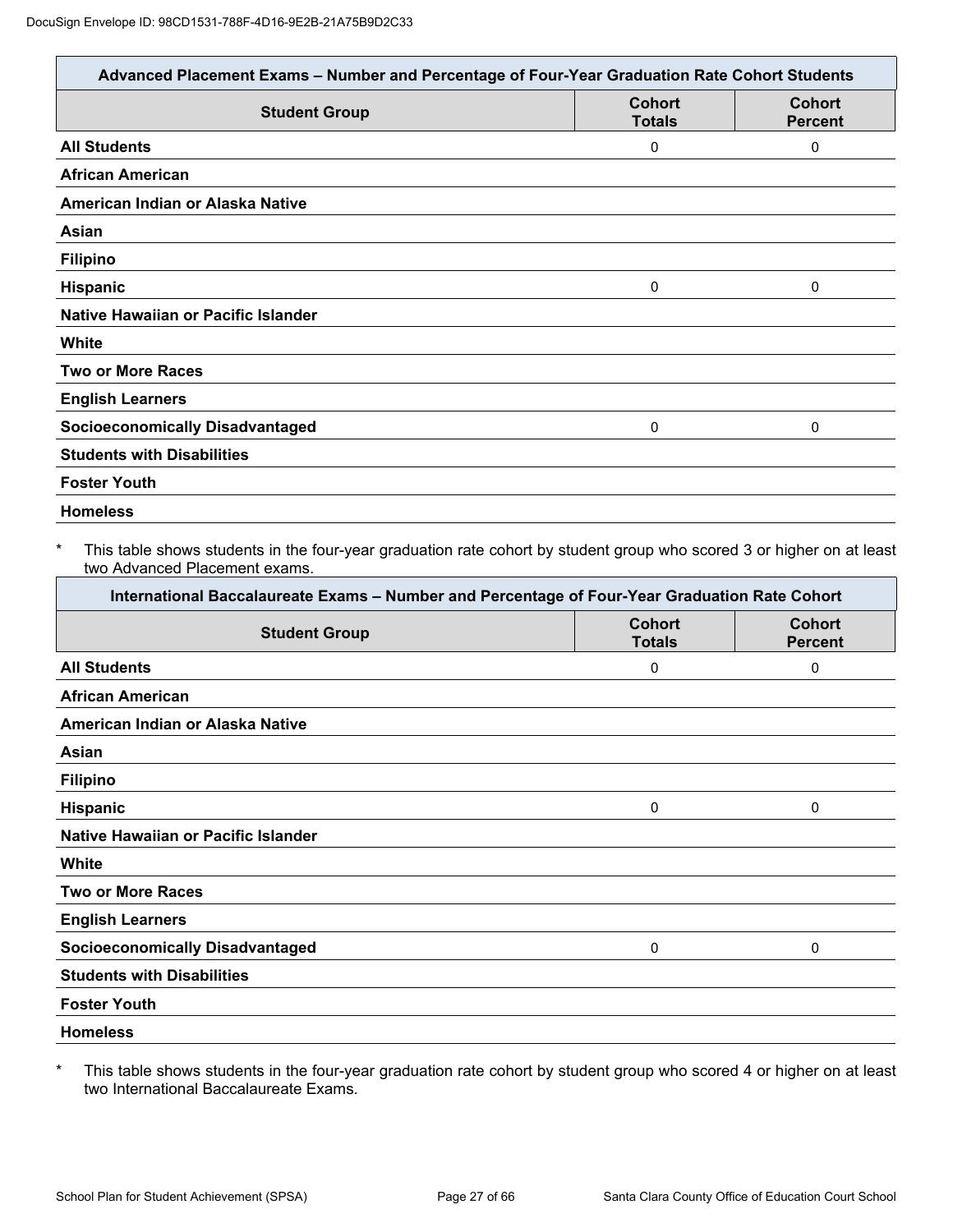| Completed at Least One Career Technical Education (CTE) Pathway - Number and Percentage of All Students |                                |                                 |
|---------------------------------------------------------------------------------------------------------|--------------------------------|---------------------------------|
| <b>Student Group</b>                                                                                    | <b>Cohort</b><br><b>Totals</b> | <b>Cohort</b><br><b>Percent</b> |
| <b>All Students</b>                                                                                     | 0                              | 0                               |
| <b>African American</b>                                                                                 |                                |                                 |
| American Indian or Alaska Native                                                                        |                                |                                 |
| Asian                                                                                                   |                                |                                 |
| <b>Filipino</b>                                                                                         |                                |                                 |
| Hispanic                                                                                                | 0                              | $\mathbf{0}$                    |
| Native Hawaiian or Pacific Islander                                                                     |                                |                                 |
| White                                                                                                   |                                |                                 |
| <b>Two or More Races</b>                                                                                |                                |                                 |
| <b>English Learners</b>                                                                                 |                                |                                 |
| <b>Socioeconomically Disadvantaged</b>                                                                  | 0                              | 0                               |
| <b>Students with Disabilities</b>                                                                       |                                |                                 |
| <b>Foster Youth</b>                                                                                     |                                |                                 |
| <b>Homeless</b>                                                                                         |                                |                                 |

This table shows students in the combined graduation rate and/or DASS graduation rate by student group who completed at least one CTE Pathway with a grade of C- or better (or Pass) in the capstone course.

| Completed a-g Requirements - Number and Percentage of All Students |                                |                                 |
|--------------------------------------------------------------------|--------------------------------|---------------------------------|
| <b>Student Group</b>                                               | <b>Cohort</b><br><b>Totals</b> | <b>Cohort</b><br><b>Percent</b> |
| <b>All Students</b>                                                | 0                              | 0                               |
| <b>African American</b>                                            |                                |                                 |
| American Indian or Alaska Native                                   |                                |                                 |
| Asian                                                              |                                |                                 |
| <b>Filipino</b>                                                    |                                |                                 |
| <b>Hispanic</b>                                                    | 0                              | 0                               |
| Native Hawaiian or Pacific Islander                                |                                |                                 |
| White                                                              |                                |                                 |
| <b>Two or More Races</b>                                           |                                |                                 |
| <b>English Learners</b>                                            |                                |                                 |
| <b>Socioeconomically Disadvantaged</b>                             | 0                              | 0                               |
| <b>Students with Disabilities</b>                                  |                                |                                 |
| <b>Foster Youth</b>                                                |                                |                                 |
| <b>Homeless</b>                                                    |                                |                                 |

\* This table shows students in the combined graduation rate and/or DASS graduation rate by student group who met the University of California (UC) or California State University (CSU) a-g criteria with a grade of C or better (or Pass).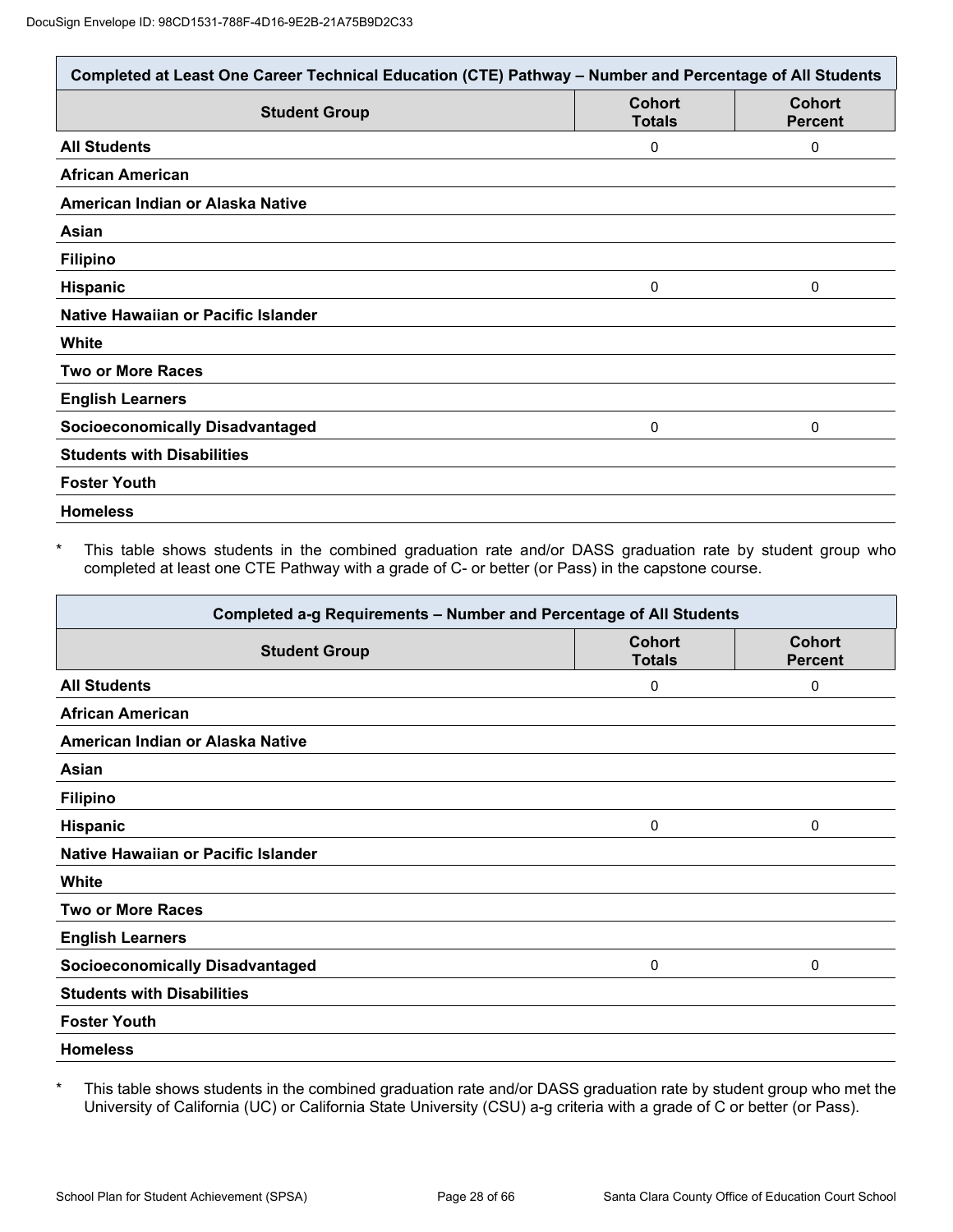|                                        | <b>Cohort</b> | <b>Cohort</b>  |
|----------------------------------------|---------------|----------------|
| <b>Student Group</b>                   | <b>Totals</b> | <b>Percent</b> |
| <b>All Students</b>                    | 0             | 0              |
| <b>African American</b>                |               |                |
| American Indian or Alaska Native       |               |                |
| Asian                                  |               |                |
| <b>Filipino</b>                        |               |                |
| Hispanic                               | 0             | 0              |
| Native Hawaiian or Pacific Islander    |               |                |
| White                                  |               |                |
| <b>Two or More Races</b>               |               |                |
| <b>English Learners</b>                |               |                |
| <b>Socioeconomically Disadvantaged</b> | 0             | 0              |
| <b>Students with Disabilities</b>      |               |                |
| <b>Foster Youth</b>                    |               |                |

\* This table shows students in the combined graduation rate and/or DASS graduation rate by student group who met the UC or CSU a-g criteria with a grade of C or better (or Pass) AND completed at least one CTE Pathway with a grade of C- or better (or Pass) in the capstone course.

| <b>Completed College Credit Courses - Number and Percentage of All Student</b><br>Students Completing One Semester, Two Quarters, or Two Trimesters of College Credit Courses |   |                                          |  |
|-------------------------------------------------------------------------------------------------------------------------------------------------------------------------------|---|------------------------------------------|--|
| <b>Student Group</b>                                                                                                                                                          |   | Number of Students   Percent of Students |  |
| <b>All Students</b>                                                                                                                                                           | 0 | 0                                        |  |
| <b>African American</b>                                                                                                                                                       |   |                                          |  |
| American Indian or Alaska Native                                                                                                                                              |   |                                          |  |
| Asian                                                                                                                                                                         |   |                                          |  |
| <b>Filipino</b>                                                                                                                                                               |   |                                          |  |
| <b>Hispanic</b>                                                                                                                                                               | 0 | 0                                        |  |
| Native Hawaiian or Pacific Islander                                                                                                                                           |   |                                          |  |
| White                                                                                                                                                                         |   |                                          |  |
| <b>Two or More Races</b>                                                                                                                                                      |   |                                          |  |
| <b>English Learners</b>                                                                                                                                                       |   |                                          |  |
| <b>Socioeconomically Disadvantaged</b>                                                                                                                                        | 0 | 0                                        |  |
| <b>Students with Disabilities</b>                                                                                                                                             |   |                                          |  |
| <b>Foster Youth</b>                                                                                                                                                           |   |                                          |  |
| <b>Homeless</b>                                                                                                                                                               |   |                                          |  |

\* This table shows students in the combined graduation rate and/or DASS graduation rate by student group who completed Academic or CTE subject college credit courses with a grade of C- or better (or Pass).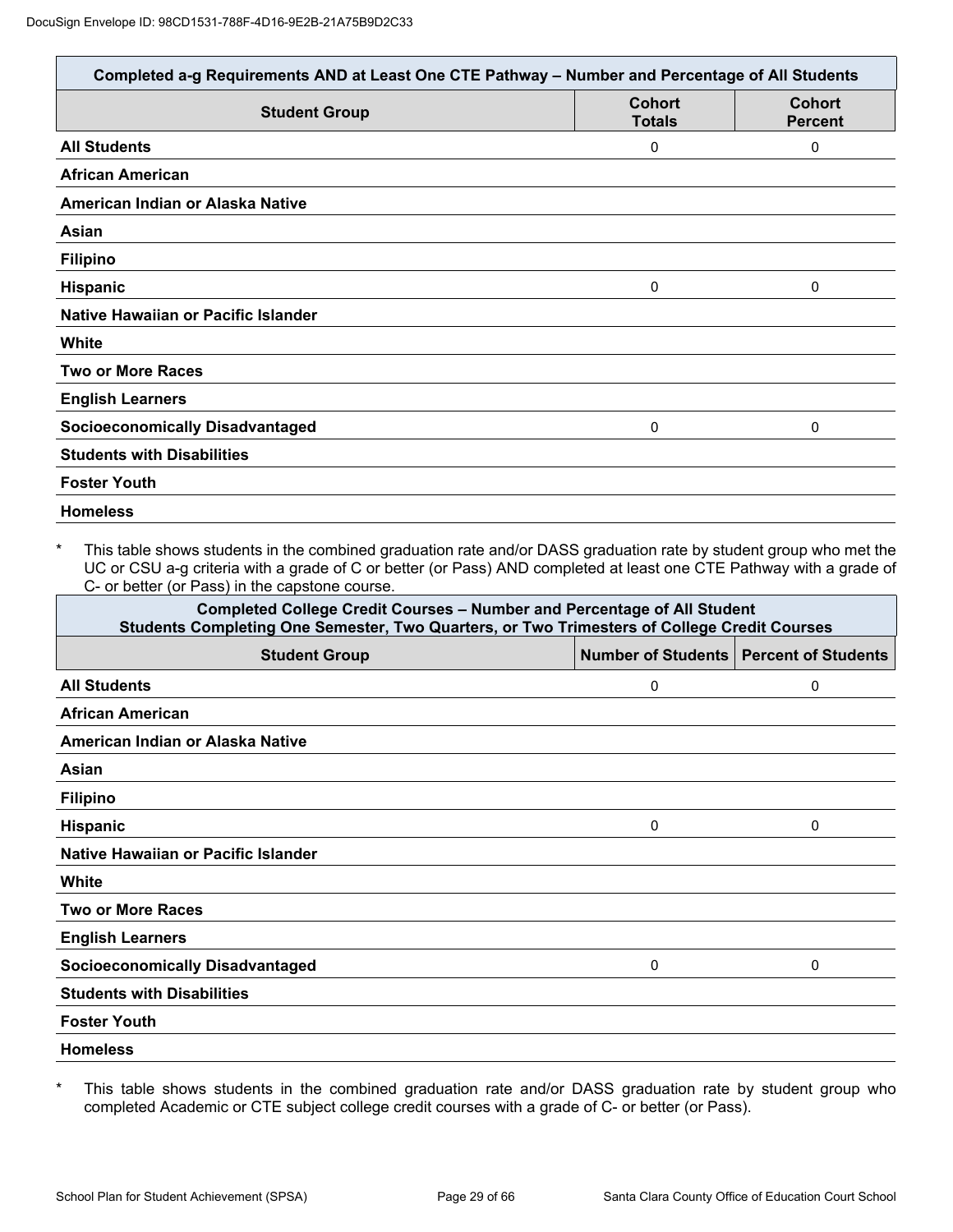| <b>Completed College Credit Courses - Number and Percentage of All Student</b><br>Students Completing Two Semesters, Three Quarters, or Three Trimesters of College Credit Courses |   |                                          |
|------------------------------------------------------------------------------------------------------------------------------------------------------------------------------------|---|------------------------------------------|
| <b>Student Group</b>                                                                                                                                                               |   | Number of Students   Percent of Students |
| <b>All Students</b>                                                                                                                                                                | 0 | 0                                        |
| <b>African American</b>                                                                                                                                                            |   |                                          |
| American Indian or Alaska Native                                                                                                                                                   |   |                                          |
| Asian                                                                                                                                                                              |   |                                          |
| <b>Filipino</b>                                                                                                                                                                    |   |                                          |
| <b>Hispanic</b>                                                                                                                                                                    | 0 | 0                                        |
| Native Hawaiian or Pacific Islander                                                                                                                                                |   |                                          |
| White                                                                                                                                                                              |   |                                          |
| <b>Two or More Races</b>                                                                                                                                                           |   |                                          |
| <b>English Learners</b>                                                                                                                                                            |   |                                          |
| <b>Socioeconomically Disadvantaged</b>                                                                                                                                             | 0 | 0                                        |
| <b>Students with Disabilities</b>                                                                                                                                                  |   |                                          |
| <b>Foster Youth</b>                                                                                                                                                                |   |                                          |
| <b>Homeless</b>                                                                                                                                                                    |   |                                          |

This table shows students in the combined graduation rate and/or DASS graduation rate by student group who completed Academic or CTE subject college credit courses with a grade of C- or better (or Pass).

| Earned the State Seal of Biliteracy - Number and Percentage of All Students |                                |                                 |
|-----------------------------------------------------------------------------|--------------------------------|---------------------------------|
| <b>Student Group</b>                                                        | <b>Cohort</b><br><b>Totals</b> | <b>Cohort</b><br><b>Percent</b> |
| <b>All Students</b>                                                         | 0                              | 0                               |
| <b>African American</b>                                                     |                                |                                 |
| American Indian or Alaska Native                                            |                                |                                 |
| Asian                                                                       |                                |                                 |
| <b>Filipino</b>                                                             |                                |                                 |
| <b>Hispanic</b>                                                             | 0                              | 0                               |
| Native Hawaiian or Pacific Islander                                         |                                |                                 |
| White                                                                       |                                |                                 |
| <b>Two or More Races</b>                                                    |                                |                                 |
| <b>English Learners</b>                                                     |                                |                                 |
| <b>Socioeconomically Disadvantaged</b>                                      | 0                              | $\mathbf{0}$                    |
| <b>Students with Disabilities</b>                                           |                                |                                 |
| <b>Foster Youth</b>                                                         |                                |                                 |
| <b>Homeless</b>                                                             |                                |                                 |

\* This table shows students in the combined graduation rate and/or DASS graduation rate by student group who earned the State Seal of Biliteracy.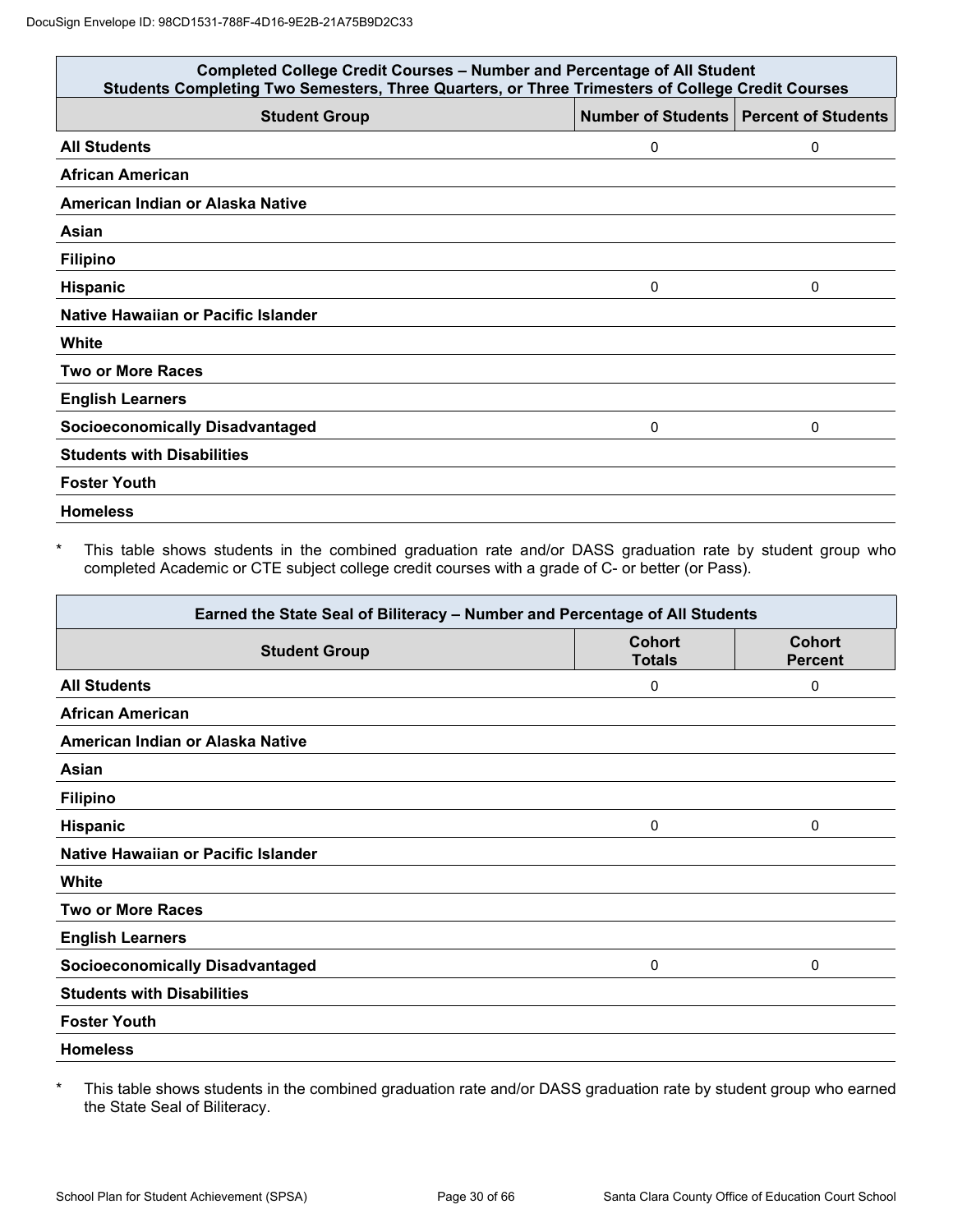#### **Conclusions based on this data:**

- **1.** Court Schools show growth from red to orange on 2019 CA Accountability Dashboard for career indicators.
- **2.** Court School students grew by 2% in college/ career preparedness from 2018 to 2019.
- **3.** College/ career preparedness continues to be an area of need for students. For the 2021 CA Dashboard, Court Schools show 0% students as college and career prepared.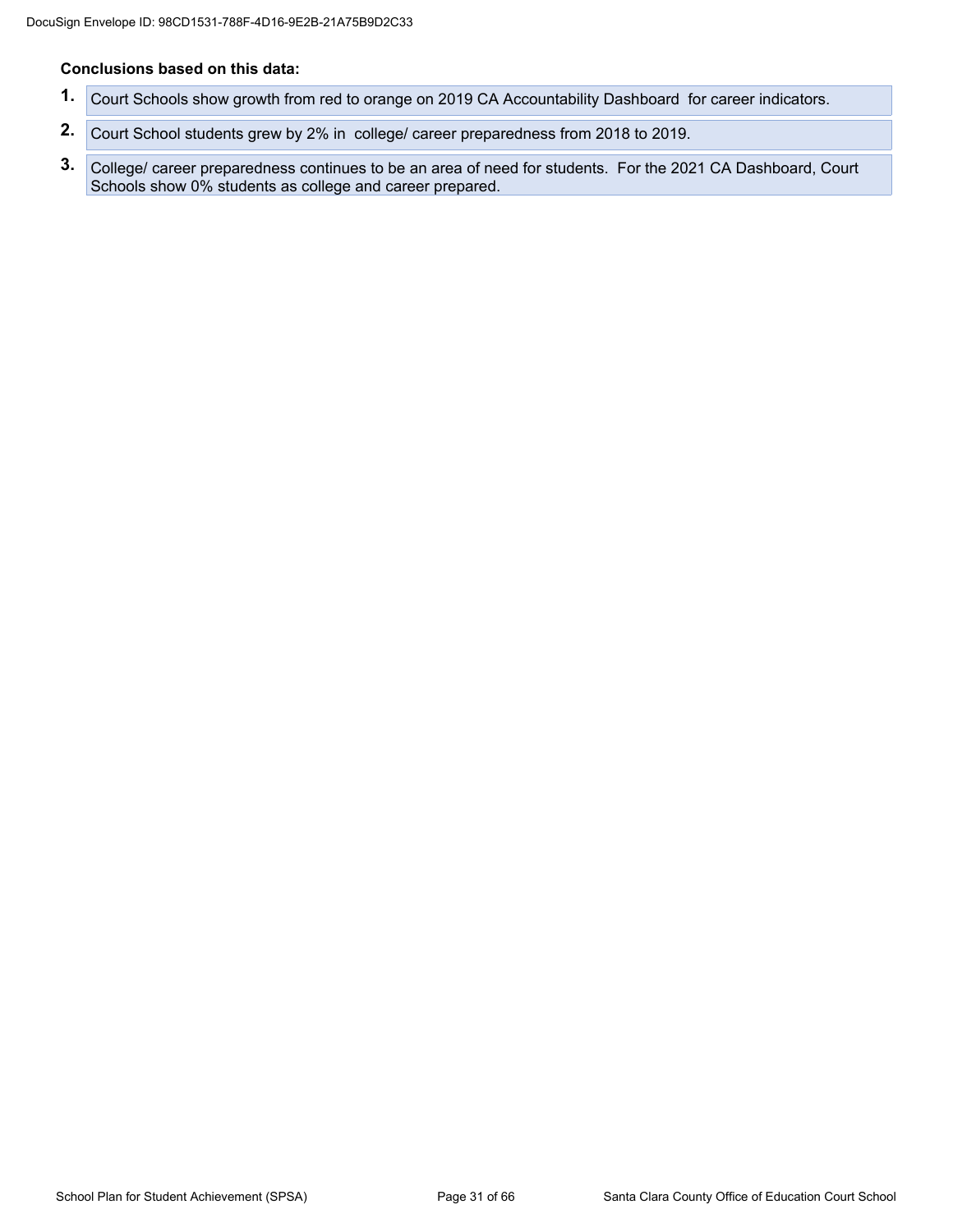## **Academic Engagement Chronic Absenteeism**

Although both Senate Bill 98 and Assembly Bill 130 suspended the publication of state indicators on the 2020 and 2021 California School Dashboards, these bills also required the reporting of valid and reliable data that would have been included in these Dashboards.

To meet this requirement, CDE has made available the Enrollment, Graduation Rate Additional Report and the College/Career Measures Report data available. All other reports are not available for 2020 and 2021, thus the most recent data (2019 Fall) is provided here.

The performance levels are color-coded and range from lowest-to-highest performance in the following order:



This section provides number of student groups in each color.



This section provides information about the percentage of students in kindergarten through grade 8 who are absent 10 percent or more of the instructional days they were enrolled.

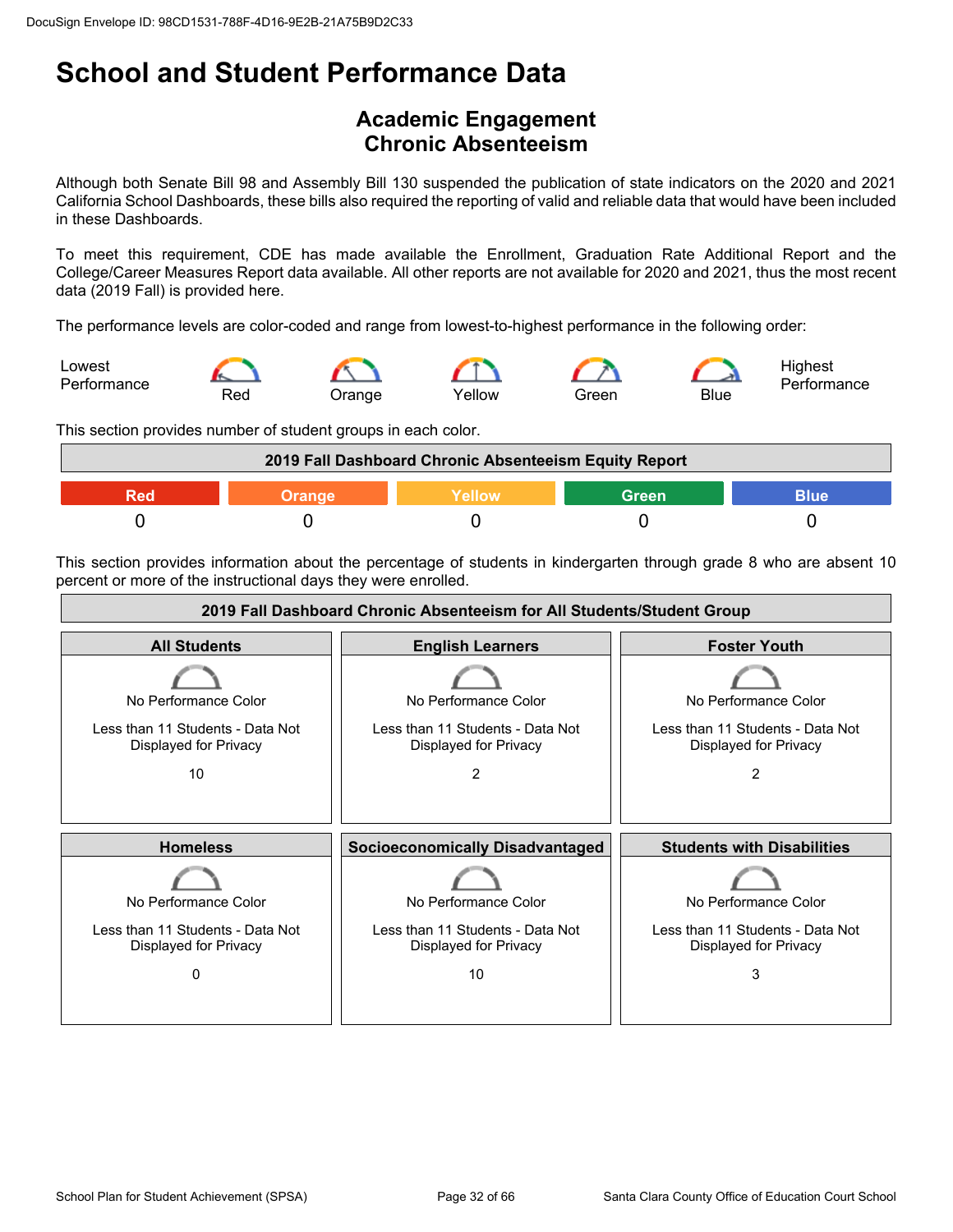

#### **Conclusions based on this data:**

- **1.** Chronic Absenteeism is not an issue for Court Schools.
- **2.** Students enter and exit our school all throughout the school year, and due to the nature of court schools an enrolled student will have mandated attendance.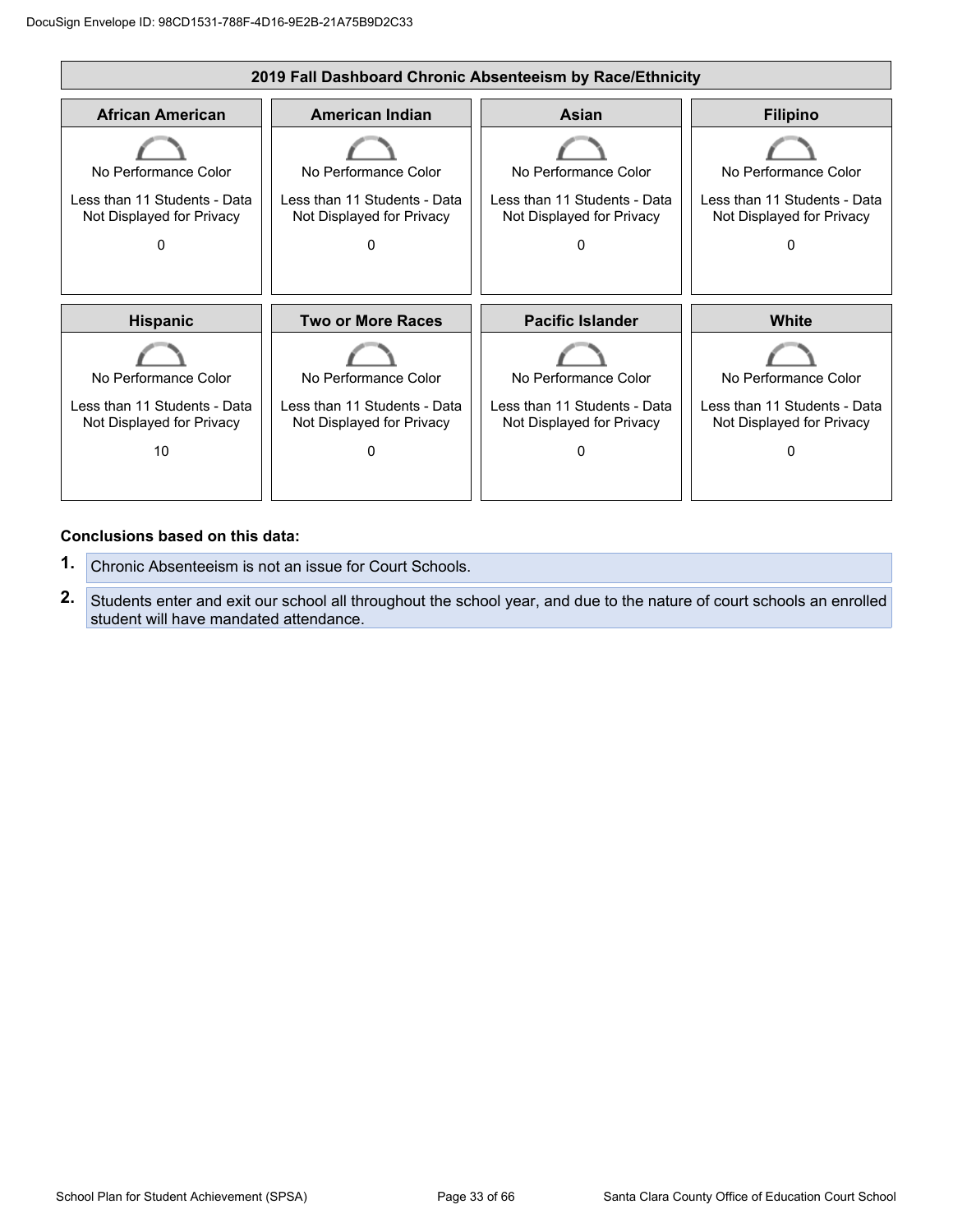### **Academic Engagement Graduation Rate Additional Report**

Although both Senate Bill 98 and Assembly Bill 130 suspended the publication of state indicators on the 2020 and 2021 California School Dashboards, these bills also required the reporting of valid and reliable data that would have been included in these Dashboards.

To meet this requirement, CDE has made available the Enrollment, Graduation Rate Additional Report and the College/Career Measures Report data available. All other reports are not available for 2020 and 2021.

| 2021 Graduation Rate by Student Group  |                                                                            |                                      |                                                    |                           |
|----------------------------------------|----------------------------------------------------------------------------|--------------------------------------|----------------------------------------------------|---------------------------|
| <b>Student Group</b>                   | <b>Number of</b><br><b>Students in</b><br>the<br><b>Graduation</b><br>Rate | <b>Number of</b><br><b>Graduates</b> | Number of<br><b>Fifth Year</b><br><b>Graduates</b> | <b>Graduation</b><br>Rate |
| <b>All Students</b>                    | 17                                                                         | 11                                   | 0                                                  | 64.7                      |
| <b>English Learners</b>                | 10                                                                         |                                      | 0                                                  |                           |
| <b>Foster Youth</b>                    | 1                                                                          |                                      | 0                                                  |                           |
| <b>Homeless</b>                        |                                                                            |                                      |                                                    |                           |
| <b>Socioeconomically Disadvantaged</b> | 17                                                                         | 11                                   | 0                                                  | 64.7                      |
| <b>Students with Disabilities</b>      | 6                                                                          |                                      | 0                                                  |                           |
| <b>African American</b>                | 1                                                                          |                                      | 0                                                  |                           |
| American Indian or Alaska Native       |                                                                            |                                      |                                                    |                           |
| Asian                                  |                                                                            |                                      |                                                    |                           |
| <b>Filipino</b>                        |                                                                            |                                      |                                                    |                           |
| Hispanic                               | 16                                                                         | 10                                   | 0                                                  | 62.5                      |
| Native Hawaiian or Pacific Islander    |                                                                            |                                      |                                                    |                           |
| White                                  |                                                                            |                                      |                                                    |                           |
| <b>Two or More Races</b>               |                                                                            |                                      |                                                    |                           |

#### **Conclusions based on this data:**

**1.** Need to increase focus on graduation rate and student transition.

**2.** Graduation rates fluctuate from year to year. DASS graduation rates for Court Schools decreased from 2020 to 2021. (81.3 to 64.7%)

**3.** Enrollment trends impacts the ability to compare annually so individual data analysis of student progress is necessary throughout the year.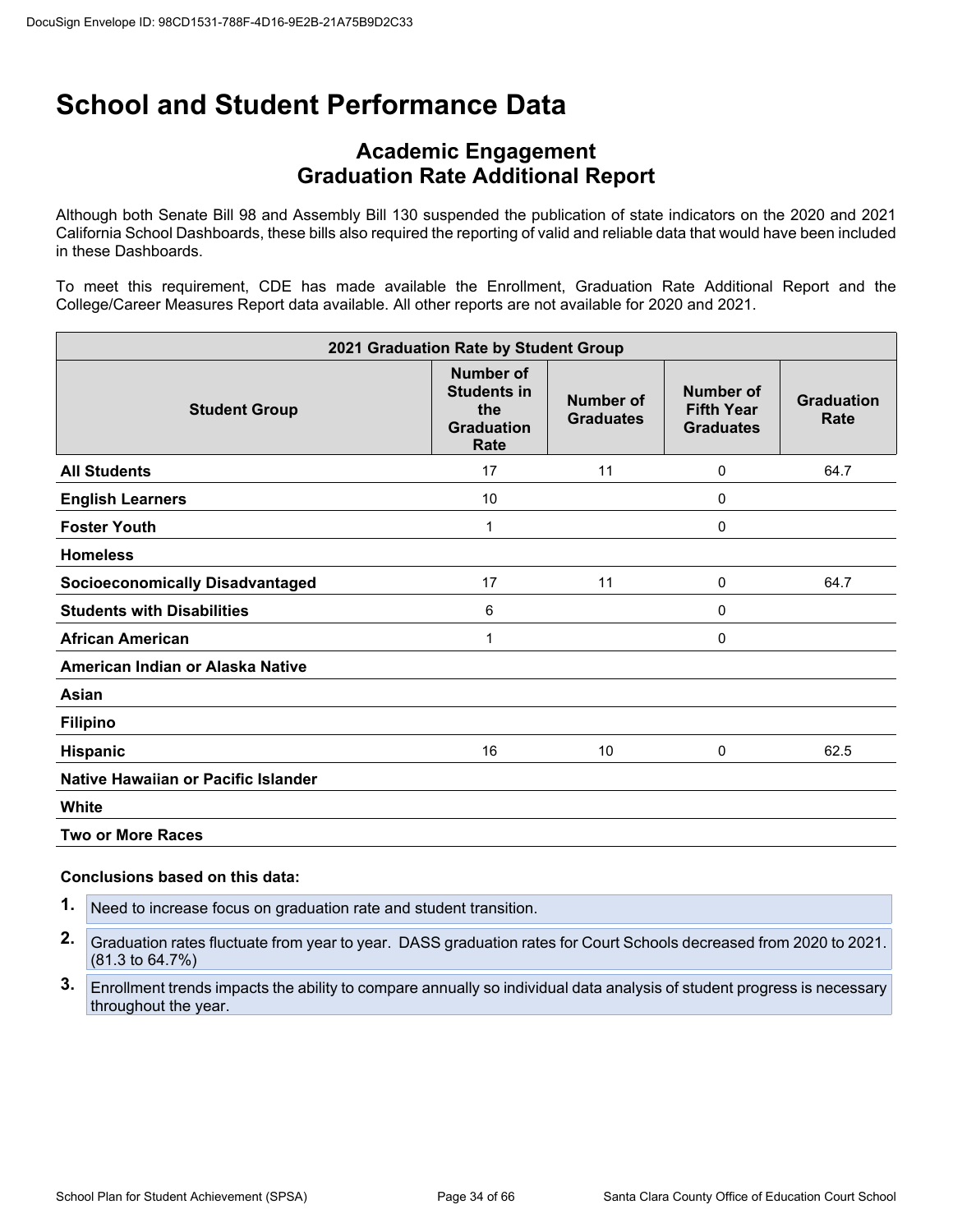## **Conditions & Climate Suspension Rate**

Although both Senate Bill 98 and Assembly Bill 130 suspended the publication of state indicators on the 2020 and 2021 California School Dashboards, these bills also required the reporting of valid and reliable data that would have been included in these Dashboards.

To meet this requirement, CDE has made available the Enrollment, Graduation Rate Additional Report and the College/Career Measures Report data available. All other reports are not available for 2020 and 2021, thus the most recent data (2019 Fall) is provided here.

The performance levels are color-coded and range from lowest-to-highest performance in the following order:



This section provides number of student groups in each color.



This section provides information about the percentage of students in kindergarten through grade 12 who have been suspended at least once in a given school year. Students who are suspended multiple times are only counted once.

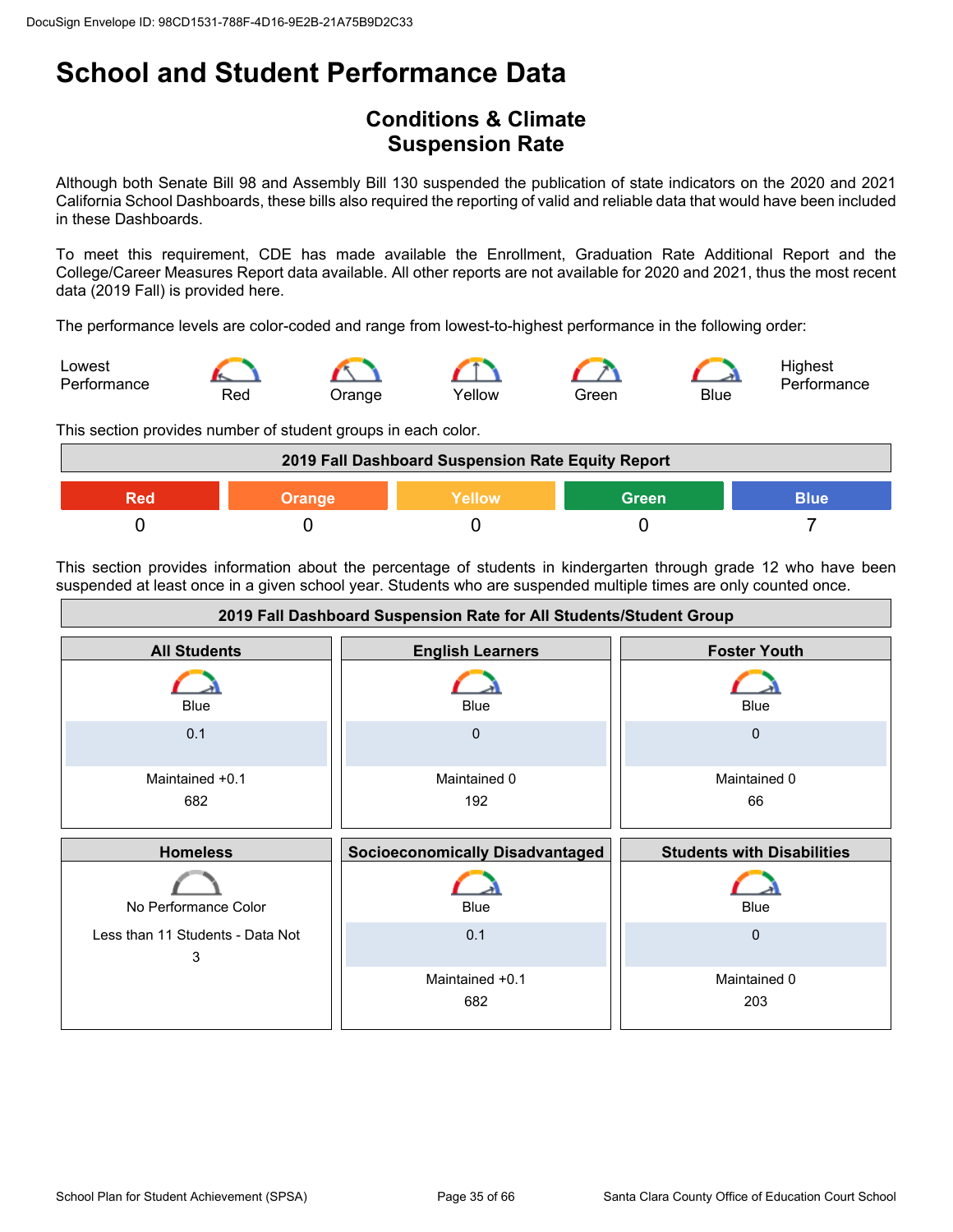

This section provides a view of the percentage of students who were suspended.

| 2019 Fall Dashboard Suspension Rate by Year |      |      |  |
|---------------------------------------------|------|------|--|
| 2017                                        | 2018 | 2019 |  |
|                                             |      |      |  |

#### **Conclusions based on this data:**

| 1. Court schools score in blue with all data recognized student groups. |
|-------------------------------------------------------------------------|
| 2. Court School students are not suspended at any high rates.           |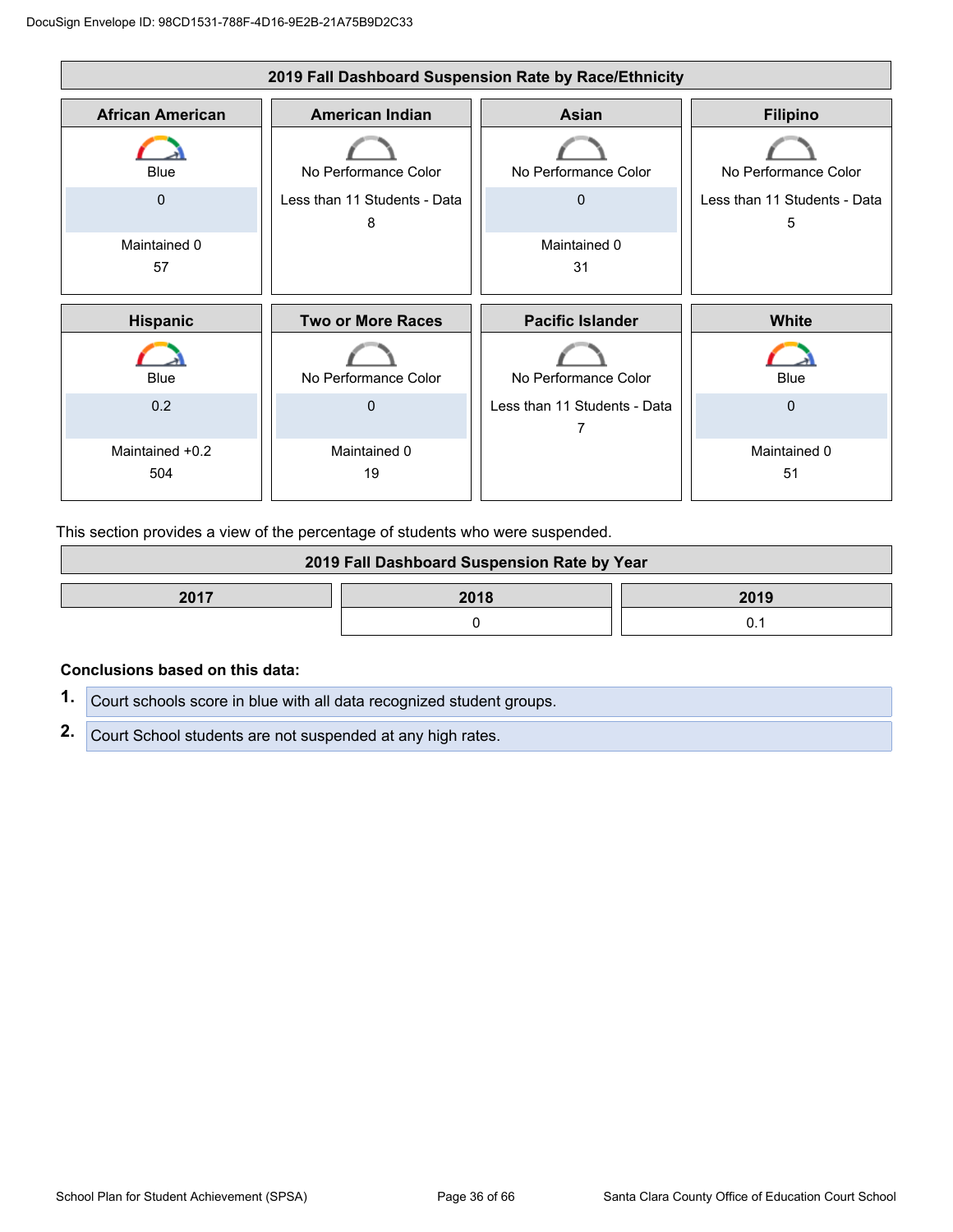# **Goals, Strategies, & Proposed Expenditures**

Complete a copy of the following table for each of the school's goals. Duplicate the table as needed.

## **Goal Subject**

Students will participate in rigorous, relevant, and engaging instruction

## **LEA/LCAP Goal**

Students will participate in rigorous, relevant, and engaging instruction aligned to 21st century skills to eliminate barriers and promote achievement.

# **Goal 1**

Students will participate in rigorous, relevant, and engaging instruction aligned to 21st century skills to eliminate barriers and promote achievement.

### **Identified Need**

Students are far behind their academics due to many contributing factors. Students historically score far below basic on standardized tests and are credit deficient.

### **Annual Measurable Outcomes**

| Metric/Indicator         | <b>Baseline/Actual Outcome</b>                                                                                                                                                                                                                                                                                                                                                                                                                                                                                          | <b>Expected Outcome</b>                                                                                                                                                  |
|--------------------------|-------------------------------------------------------------------------------------------------------------------------------------------------------------------------------------------------------------------------------------------------------------------------------------------------------------------------------------------------------------------------------------------------------------------------------------------------------------------------------------------------------------------------|--------------------------------------------------------------------------------------------------------------------------------------------------------------------------|
| <b>Academic Outcomes</b> | 2018-19 CAASPP<br>Court School ELA-2.78% Meet<br>and Exceed<br>Court School Math-0% Meet<br>and Exceed<br>2019-20 State Assessments<br>were suspended due to<br>COVID-19 so no up to date<br>data is available for the<br>CAASPP or the ELPAC.<br>CAASPP Scores 2020-21<br>Court School ELA-0% Meet<br>and Exceed<br><b>Community School Math-0%</b><br>Meet and Exceed<br>Update ELPAC % Proficient<br><b>Level Four</b><br>(No Data is available for 2019-<br>20)<br>2018-19<br>Court-13.73<br>2020-21<br>Court-17.86 | CAASPP Increase % who meet<br>and exceed by 3%<br>ELPAC Increase % who meet<br>Level 4 by $3%$<br>Ren Star Reading and Math-<br>Increase Ge by 6 months each<br>quarter. |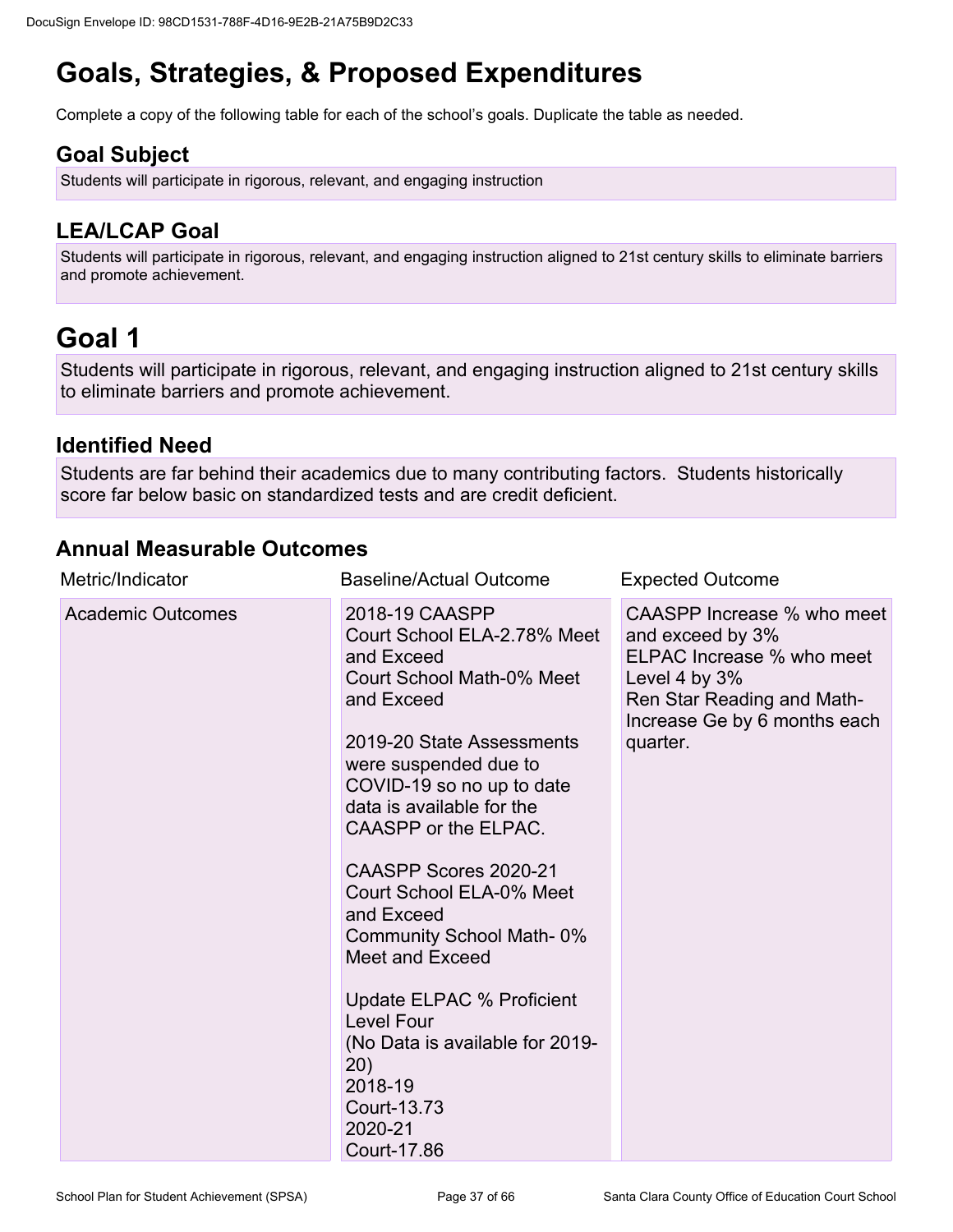| Metric/Indicator             | <b>Baseline/Actual Outcome</b>                                                                                                 | <b>Expected Outcome</b>                    |
|------------------------------|--------------------------------------------------------------------------------------------------------------------------------|--------------------------------------------|
|                              | Ren Star Reading<br>2021- Grade Equivalency= 5.1<br>2022- GE= 5.9<br><b>Ren Star Math</b><br>$2021 - GE = 5.7$<br>2022- GE=5.9 |                                            |
| <b>Graduation Rate</b>       | Graduation Rate Per 2019<br>Dashboard<br>65%<br>2019-2020-61.2% (DASS)<br>2020-21-58.9% (DASS)                                 | Increase graduation rate by 3%<br>annually |
| College and Career Indicator | % Prepared- 0 (Red)<br>2020-21 Dashboard-                                                                                      | Increase % prepared by 10%                 |
| <b>Suspension Rate</b>       | Dashboard= Blue                                                                                                                | Maintain current status.                   |
| <b>Chronic Absenteeism</b>   | Dashboard Blue                                                                                                                 | Maintain current status.                   |

Complete a copy of the Strategy/Activity table for each of the school's strategies/activities. Duplicate the table, including Proposed Expenditures, as needed.

## **Strategy/Activity 1**

### **Students to be Served by this Strategy/Activity**

(Identify either All Students or one or more specific student groups)

All students to include low readers and English Learners

### Strategy/Activity

Supplemental reading materials; Scholastic, and multi-lingual reading materials will support students with reading skills and reading for pleasure.

### **Proposed Expenditures for this Strategy/Activity**

List the amount(s) and funding source(s) for the proposed expenditures. Specify the funding source(s) using one or more of the following: LCFF, Federal (if Federal identify the Title and Part, as applicable), Other State, and/or Local.

| Amount(s) | Source(s)                                                                                                                                                                    |  |
|-----------|------------------------------------------------------------------------------------------------------------------------------------------------------------------------------|--|
| 3,134.00  | Title I Part A: Allocation<br>4000-4999: Books And Supplies<br>Supplemental Reading materials for literacy and<br>library to include Scholastic Reading and multi<br>lingual |  |
| 7,412.00  | Title I Part D                                                                                                                                                               |  |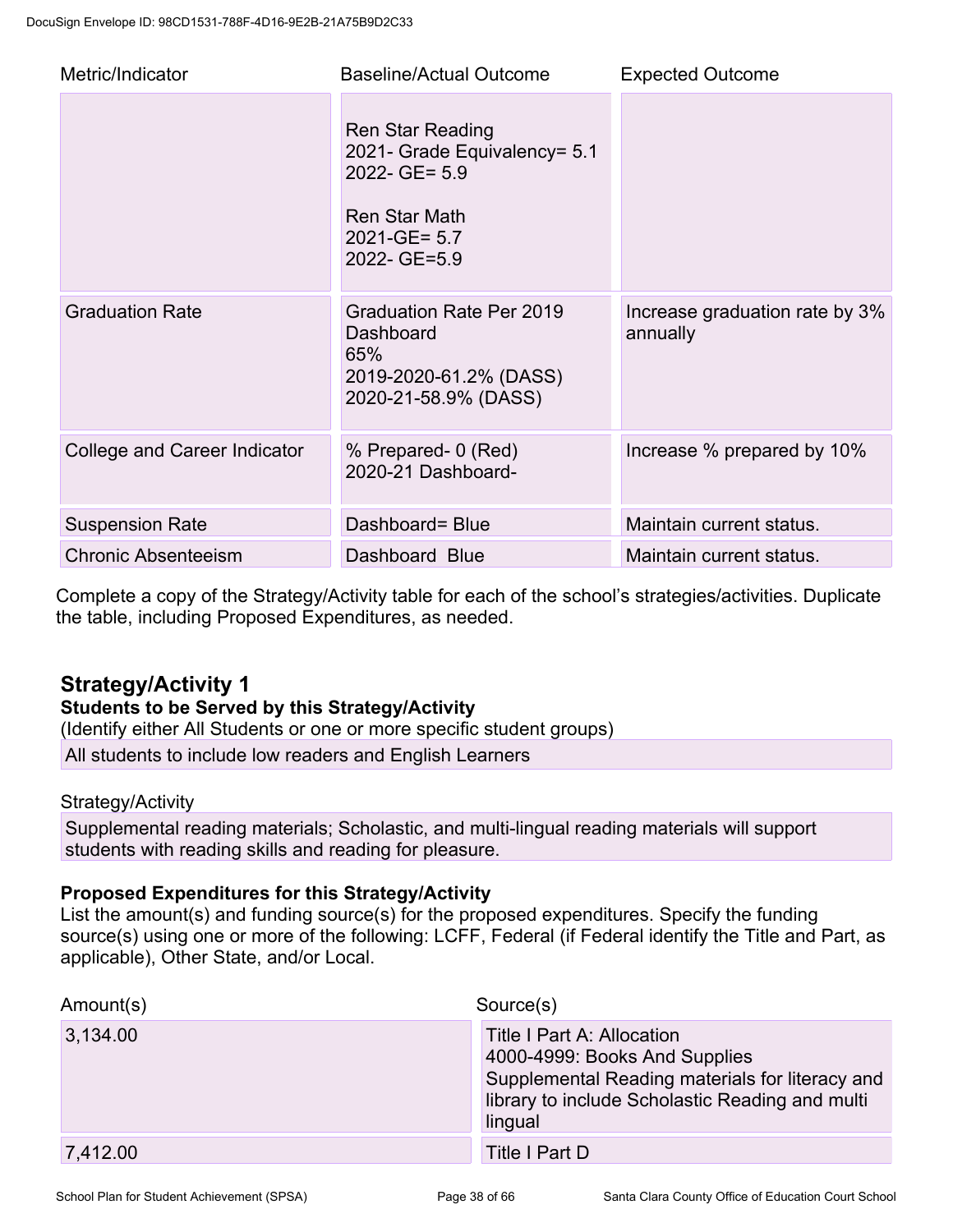4000-4999: Books And Supplies Library Books to Support CDE Core Reading List

### **Strategy/Activity 2**

**Students to be Served by this Strategy/Activity**

(Identify either All Students or one or more specific student groups)

English Learners.

#### Strategy/Activity

Supplemental materials and training to support English Learners in the classroom.

### **Proposed Expenditures for this Strategy/Activity**

List the amount(s) and funding source(s) for the proposed expenditures. Specify the funding source(s) using one or more of the following: LCFF, Federal (if Federal identify the Title and Part, as applicable), Other State, and/or Local.

| Amount(s) | Source(s)                                                                                                       |
|-----------|-----------------------------------------------------------------------------------------------------------------|
| 1,698.00  | Title III<br>4000-4999: Books And Supplies                                                                      |
| 787.00    | Title III<br>5800: Professional/Consulting Services And<br><b>Operating Expenditures</b><br><b>IOSA - PLISD</b> |

### **Strategy/Activity 3**

### **Students to be Served by this Strategy/Activity**

(Identify either All Students or one or more specific student groups)

All students to include low readers and English Learners.

#### Strategy/Activity

Studer Education consulting services focused on leadership development in providing a safe and well rounded academic environment for students

#### **Proposed Expenditures for this Strategy/Activity**

List the amount(s) and funding source(s) for the proposed expenditures. Specify the funding source(s) using one or more of the following: LCFF, Federal (if Federal identify the Title and Part, as applicable), Other State, and/or Local.

| Amount(s) | Source(s)                                                                                     |
|-----------|-----------------------------------------------------------------------------------------------|
| 45,388.00 | Title I Part D<br>5800: Professional/Consulting Services And<br><b>Operating Expenditures</b> |

### **Strategy/Activity 4 Students to be Served by this Strategy/Activity**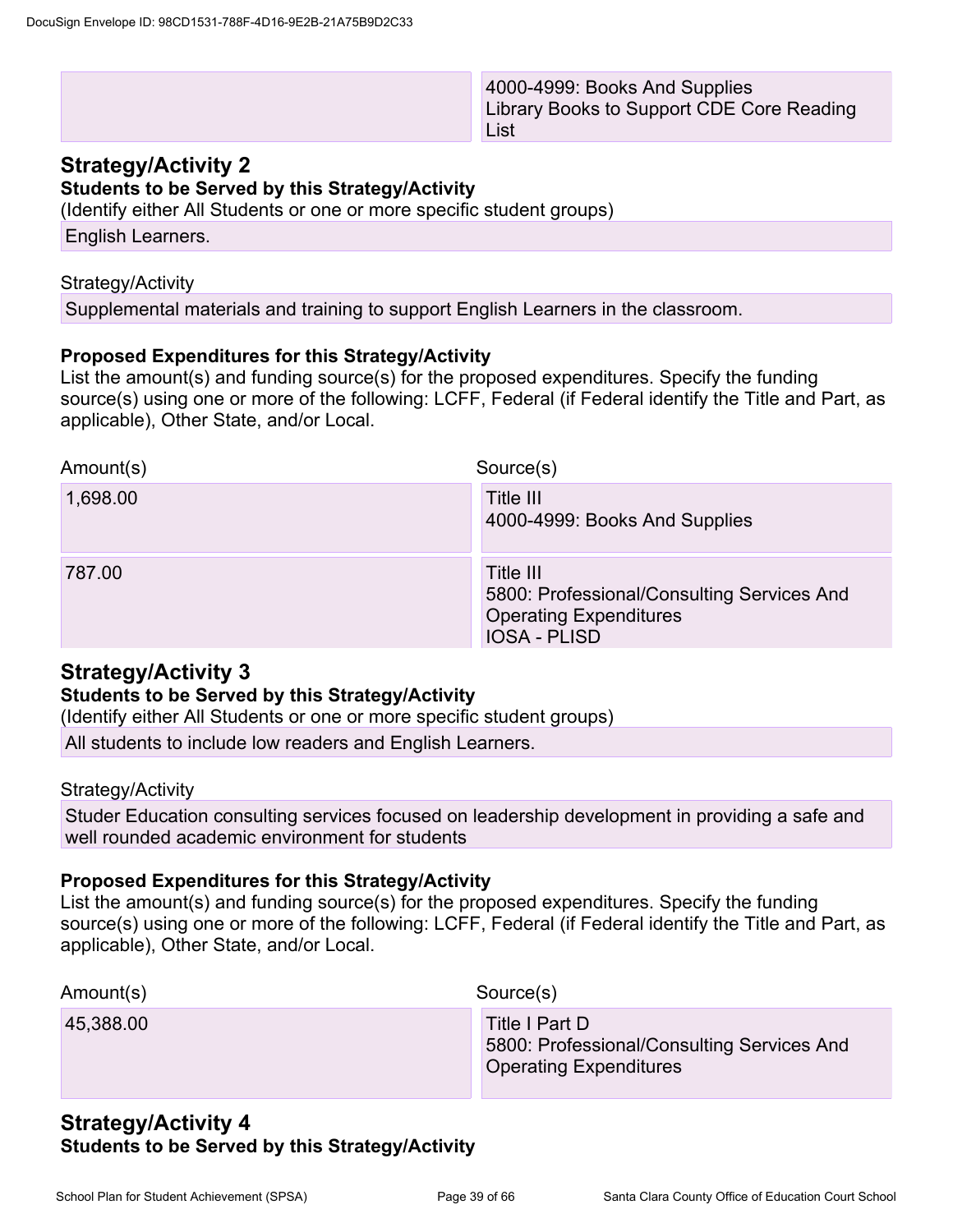## (Identify either All Students or one or more specific student groups)

### All students

#### Strategy/Activity

Librarian and Literacy Teacher to support literacy development and academic achievement of all students

### **Proposed Expenditures for this Strategy/Activity**

List the amount(s) and funding source(s) for the proposed expenditures. Specify the funding source(s) using one or more of the following: LCFF, Federal (if Federal identify the Title and Part, as applicable), Other State, and/or Local.

| Amount(s)  | Source(s)                                                                   |
|------------|-----------------------------------------------------------------------------|
| 142,102.00 | Title I Part D<br>1000-1999: Certificated Personnel Salaries<br>Base salary |
| 48,532.00  | Title I Part D<br>3000-3999: Employee Benefits<br><b>Benefits</b>           |

## **Strategy/Activity 5**

#### **Students to be Served by this Strategy/Activity**

(Identify either All Students or one or more specific student groups)

All students

### Strategy/Activity

Instructional Materials Tech to help organize and distribute literacy materials and provide interventions support at court schools.

### **Proposed Expenditures for this Strategy/Activity**

List the amount(s) and funding source(s) for the proposed expenditures. Specify the funding source(s) using one or more of the following: LCFF, Federal (if Federal identify the Title and Part, as applicable), Other State, and/or Local.

| Amount(s) | Source(s)                                                                                             |
|-----------|-------------------------------------------------------------------------------------------------------|
| 12,576.00 | Title I<br>2000-2999: Classified Personnel Salaries<br>20% salary Title I Part A Administrative Costs |
| 7,893.00  | Title I<br>3000-3999: Employee Benefits<br>20% benefits Title I Part A Administrative Costs           |

# **Annual Review**

### **SPSA Year Reviewed: 2021-22**

Respond to the following prompts relative to this goal. If the school is in the first year of implementing the goal, an analysis is not required and this section may be deleted.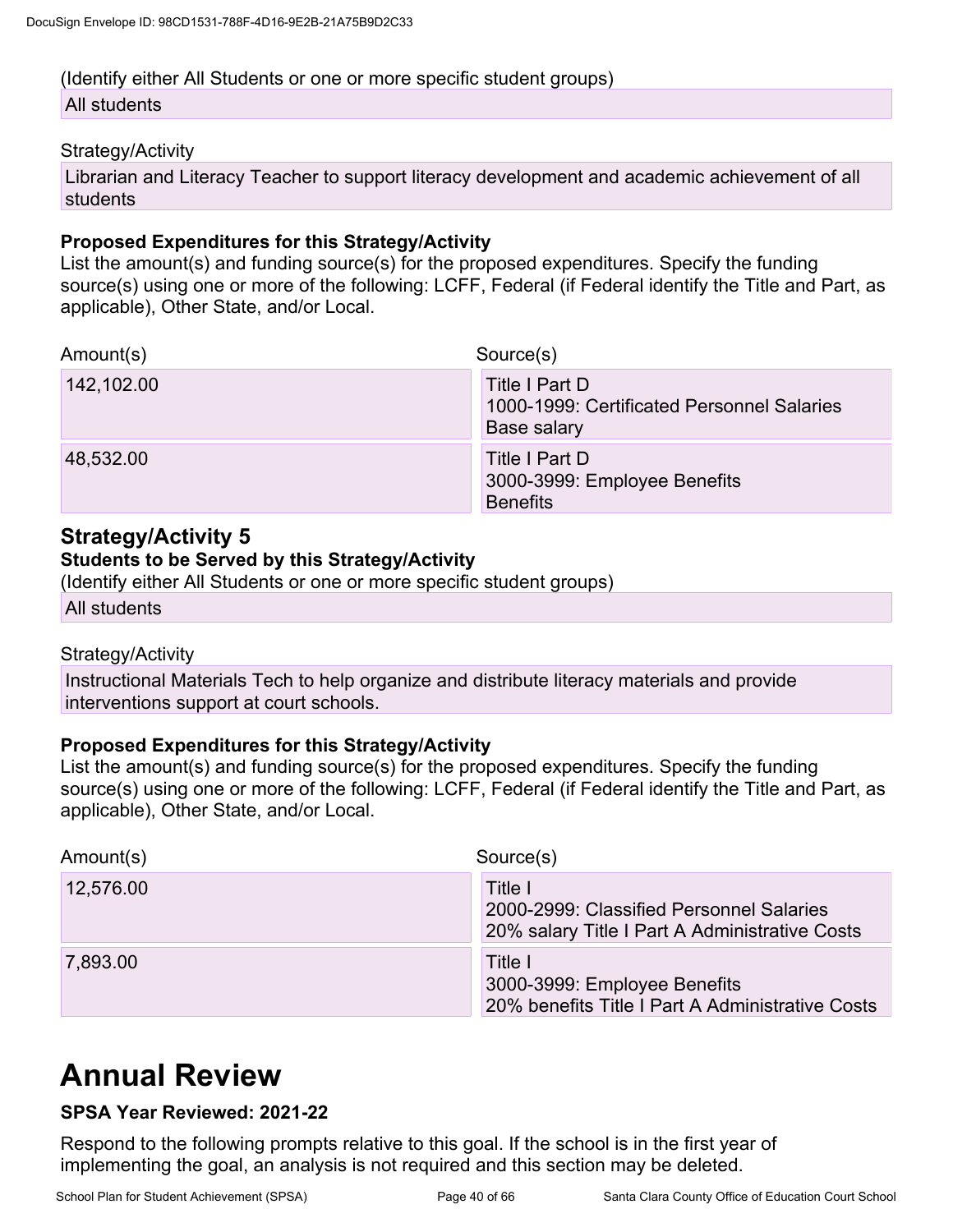## **ANALYSIS**

Describe the overall implementation of the strategies/activities and the overall effectiveness of the strategies/activities to achieve the articulated goal.

Actions for 2021-22 SPSA were partially implemented. The Librarian, Materials Tech, and EL program were implemented. Translation devices to support student needs, as well as the Brain Pop program and Scholastic Online program were purchased. These strategies all supported student literacy and academics. Funds also were used to purchase books, Spanish materials, and tutoring outside of the school day. Training to support English Learners was provided through other funding but all staff benefited from a focus on integrated and designated ELD.

Briefly describe any major differences between the intended implementation and/or the budgeted expenditures to implement the strategies/activities to meet the articulated goal.

Major differences occurred as some funds earmarked for literacy materials were purchased as literacy materials and some funds were used to provide additional implementation of career technical education. (CSI funds)

Describe any changes that will be made to this goal, the annual outcomes, metrics, or strategies/activities to achieve this goal as a result of this analysis. Identify where those changes can be found in the SPSA.

The staff listed in Goal One for 2020-21will continue to support Court Schools and literacy and intervention. Goal One funding will also support additional library materials and continuous improvement support for data analysis and professional inquiry for administration and staff.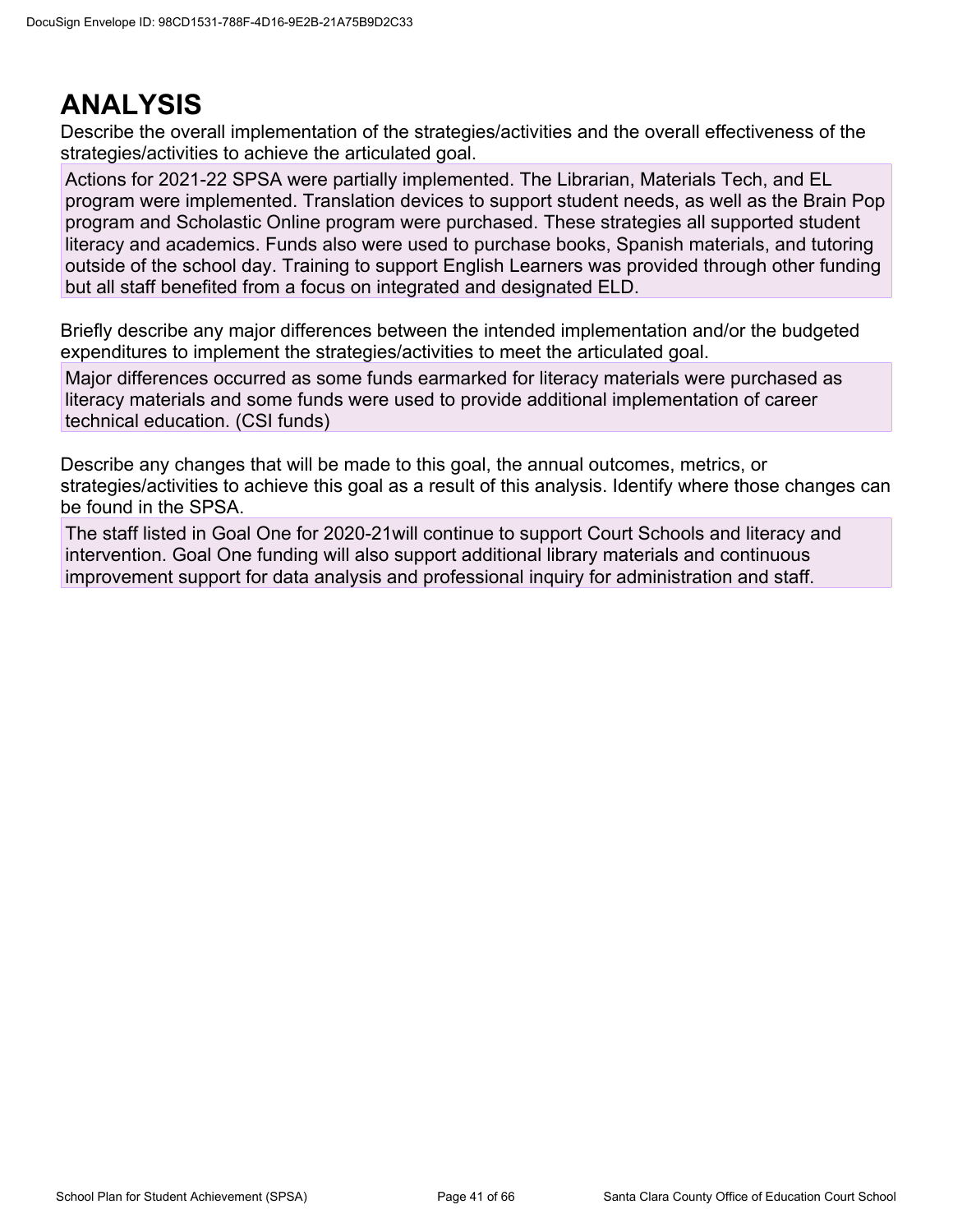# **Goals, Strategies, & Proposed Expenditures**

Complete a copy of the following table for each of the school's goals. Duplicate the table as needed.

## **Goal Subject**

All students will leave prepared for a successful transition to college and/or career as a result of quality programs, services and curriculum.

## **LEA/LCAP Goal**

Goal 2 - All students will leave prepared for a successful transition to college and/or career as a result of quality programs, services and curriculum.

# **Goal 2**

Goal 2 - All students will leave prepared for a successful transition to college and/or career as a result of quality programs, services and curriculum.

### **Identified Need**

Students need to be prepared for post secondary educaiton, college and career. Our students are academically behind their peirs and are credit deficient.

### **Annual Measurable Outcomes**

| Metric/Indicator         | <b>Baseline/Actual Outcome</b>                                                                                                                                                                                                                                                                                                                                                                                                                                                                                           | <b>Expected Outcome</b>                                                                                                                                                                                                                                                                                                               |
|--------------------------|--------------------------------------------------------------------------------------------------------------------------------------------------------------------------------------------------------------------------------------------------------------------------------------------------------------------------------------------------------------------------------------------------------------------------------------------------------------------------------------------------------------------------|---------------------------------------------------------------------------------------------------------------------------------------------------------------------------------------------------------------------------------------------------------------------------------------------------------------------------------------|
| <b>Academic Outcomes</b> | 2018-19 CAASPP<br>Court School ELA-2.78% Meet<br>and Exceed<br>Court School Math-0% Meet<br>and Exceed<br>2019-20 State Assessments<br>were suspended due to<br>COVID-19 so no up to date<br>data is available for the<br>CAASPP or the ELPAC.<br>CAASPP Scores 2020-21<br>Court School ELA-0% Meet<br>and Exceed<br>Community School Math-0%<br>Meet and Exceed<br><b>Update ELPAC % Proficient</b><br><b>Level Four</b><br>(No Data is available for 2019-<br>(20)<br>2018-19<br>Court-13.73<br>2020-21<br>Court-17.86 | <b>CAASPP and ELPAC</b><br>assessments were suspended<br>for 2019-20 due to the COVID-<br>19 pandemic.<br>Increase % who meet and<br>exceed in CAASPP by 3%<br>annually.<br>Increase % of EL students in<br>Level Four by 3% annually.<br>Increase Ren Star reading and<br>math average grade<br>equivalency by 9 months<br>annually. |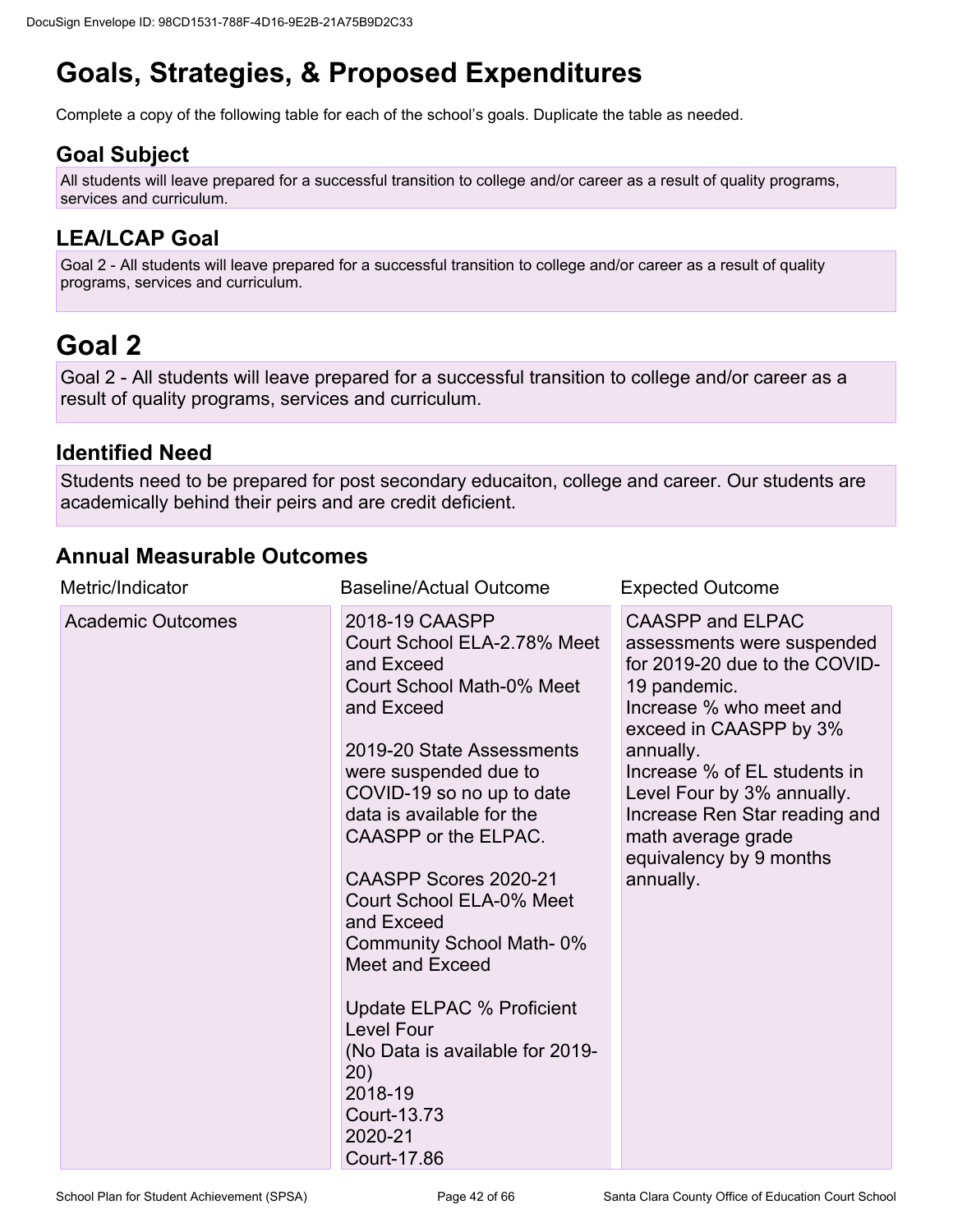| Metric/Indicator             | <b>Baseline/Actual Outcome</b>                                                                                                | <b>Expected Outcome</b>              |
|------------------------------|-------------------------------------------------------------------------------------------------------------------------------|--------------------------------------|
|                              | <b>Ren Star Reading</b><br>2021- Grade Equivalency= 5.1<br>2022 GE= 5.9<br>Ren Star Math<br>$2021 - GE = 5.7$<br>2022- GE=5.9 |                                      |
| <b>Graduation Rate</b>       | <b>Graduation Rate Per 2019</b><br>Dashboard<br>65%<br>2019-2020-61.2% (DASS)<br>2020-21-58.9% (DASS)                         | Increase grad rate by 3%<br>annually |
| College and Career Indicator | % Prepared- 0 2021                                                                                                            | Increase % prepared by 10%           |
| <b>Suspension Rate</b>       | 2019 Dashboard- 0 Blue                                                                                                        | Maintain                             |
| <b>Chronic Absenteeism</b>   | 2019 Dashboard 0-Blue                                                                                                         | Maintain                             |

Complete a copy of the Strategy/Activity table for each of the school's strategies/activities. Duplicate the table, including Proposed Expenditures, as needed.

### **Strategy/Activity 1**

### **Students to be Served by this Strategy/Activity**

(Identify either All Students or one or more specific student groups)

All Students

### Strategy/Activity

Two college and career liaisons will support student transition to college and career. (Position partially funded by Probation)

### **Proposed Expenditures for this Strategy/Activity**

List the amount(s) and funding source(s) for the proposed expenditures. Specify the funding source(s) using one or more of the following: LCFF, Federal (if Federal identify the Title and Part, as applicable), Other State, and/or Local.

| Amount(s)  | Source(s)                                                                                                     |
|------------|---------------------------------------------------------------------------------------------------------------|
| 151,537.00 | Title I Part A: Allocation<br>2000-2999: Classified Personnel Salaries<br><b>2FTE College Liaisons Salary</b> |
| 88,076.00  | Title I Part A: Allocation<br>3000-3999: Employee Benefits<br>2 FTE College Liaisons Benefits                 |

## **Strategy/Activity 2**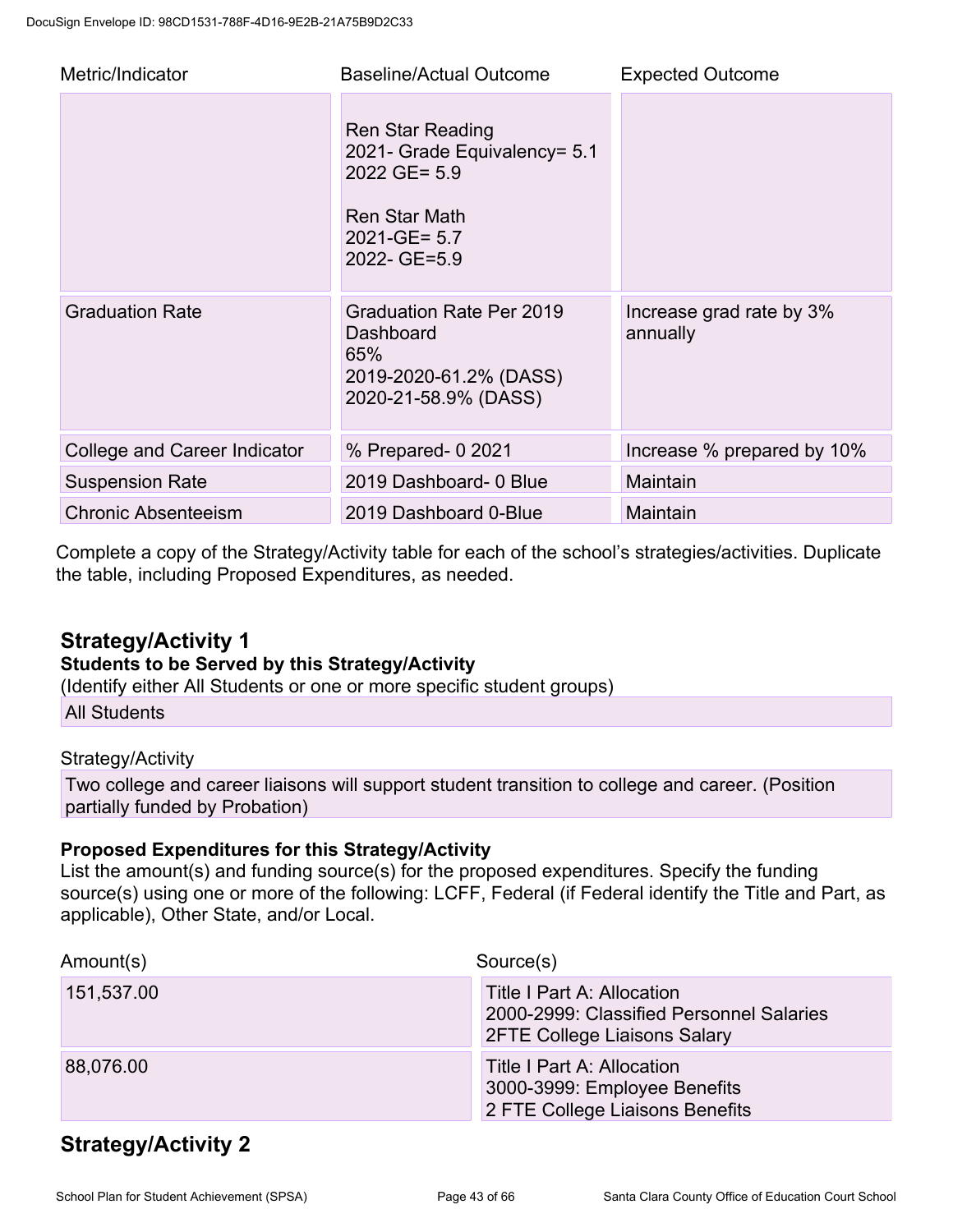#### **Students to be Served by this Strategy/Activity**

(Identify either All Students or one or more specific student groups)

All students

#### Strategy/Activity

Supplies for career technical education to include ICEV certification tokens.

#### **Proposed Expenditures for this Strategy/Activity**

List the amount(s) and funding source(s) for the proposed expenditures. Specify the funding source(s) using one or more of the following: LCFF, Federal (if Federal identify the Title and Part, as applicable), Other State, and/or Local.

Amount(s) Source(s)

6,441 Title I Part A: Allocation 4000-4999: Books And Supplies

### **Strategy/Activity 3**

#### **Students to be Served by this Strategy/Activity**

(Identify either All Students or one or more specific student groups)

All Court School Students

#### Strategy/Activity

Career Technical Education teacher will support students' career readiness and certifications as a means to positive transition and career readiness.

#### **Proposed Expenditures for this Strategy/Activity**

List the amount(s) and funding source(s) for the proposed expenditures. Specify the funding source(s) using one or more of the following: LCFF, Federal (if Federal identify the Title and Part, as applicable), Other State, and/or Local.

| Amount(s)  | Source(s)                                                    |
|------------|--------------------------------------------------------------|
| 112,965.00 | Title I Part D<br>1000-1999: Certificated Personnel Salaries |
| 42,099.00  | Title I Part D<br>3000-3999: Employee Benefits               |

# **Annual Review**

### **SPSA Year Reviewed: 2021-22**

Respond to the following prompts relative to this goal. If the school is in the first year of implementing the goal, an analysis is not required and this section may be deleted.

# **ANALYSIS**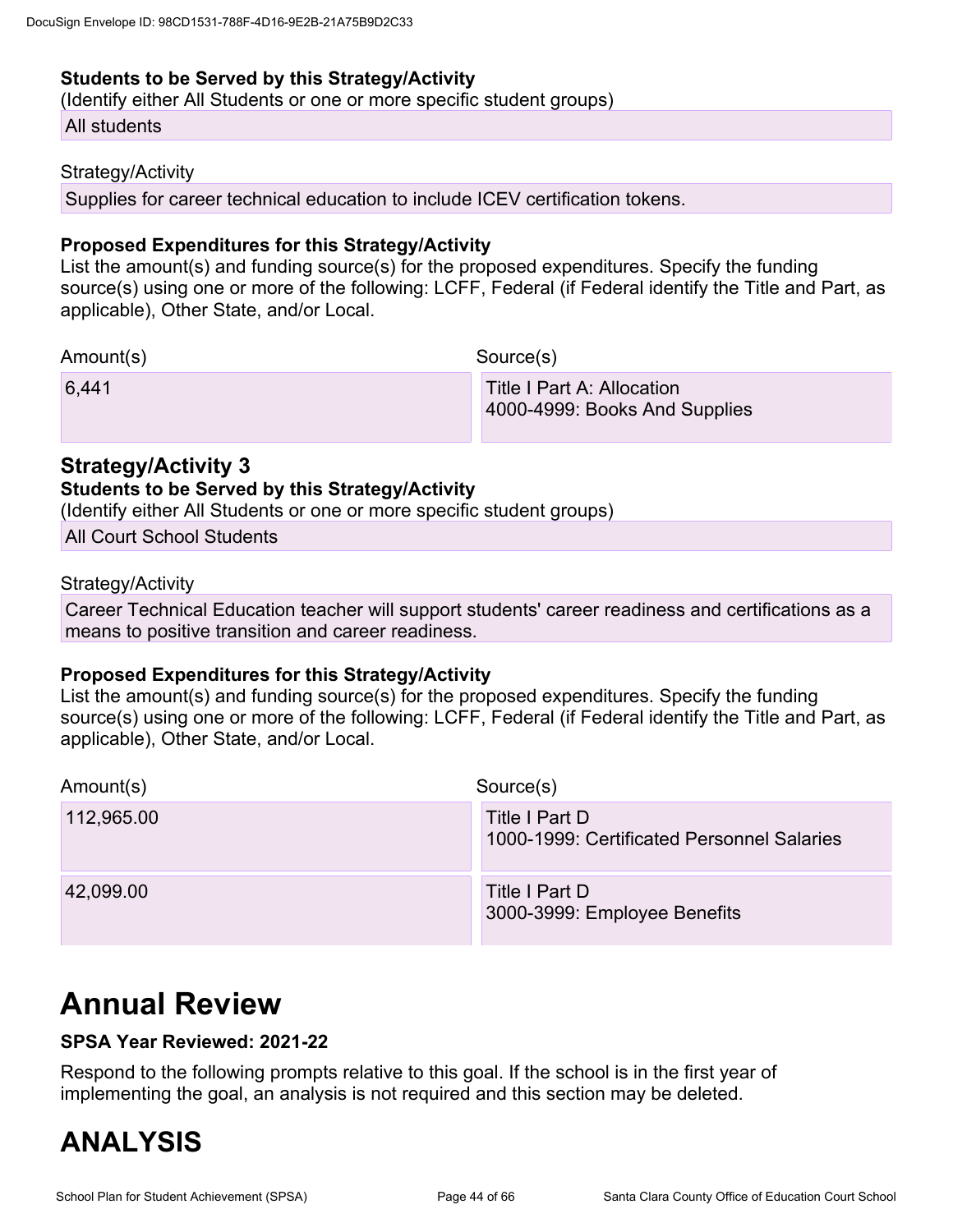Describe the overall implementation of the strategies/activities and the overall effectiveness of the strategies/activities to achieve the articulated goal.

Goals for Goal Two of the 2021-22 SPSA were implemented and increased offerings for career technical education and pathways to graduation for students. College and career liaisons, as well as career technical education teacher were fully hired. Funds were spent to support career technical education, industry (ICEV) certifications, and professional development. The Naviance contract was not expended nor was the Facilities Management Course as funding for these expenditures was founded elsewhere.

Briefly describe any major differences between the intended implementation and/or the budgeted expenditures to implement the strategies/activities to meet the articulated goal.

The goal was met.

Describe any changes that will be made to this goal, the annual outcomes, metrics, or strategies/activities to achieve this goal as a result of this analysis. Identify where those changes can be found in the SPSA.

Positions will remain the same for 2022-23 as will ICEV funding and money allocated for career technical education contracts and consumables. No changes will occur related to metrics.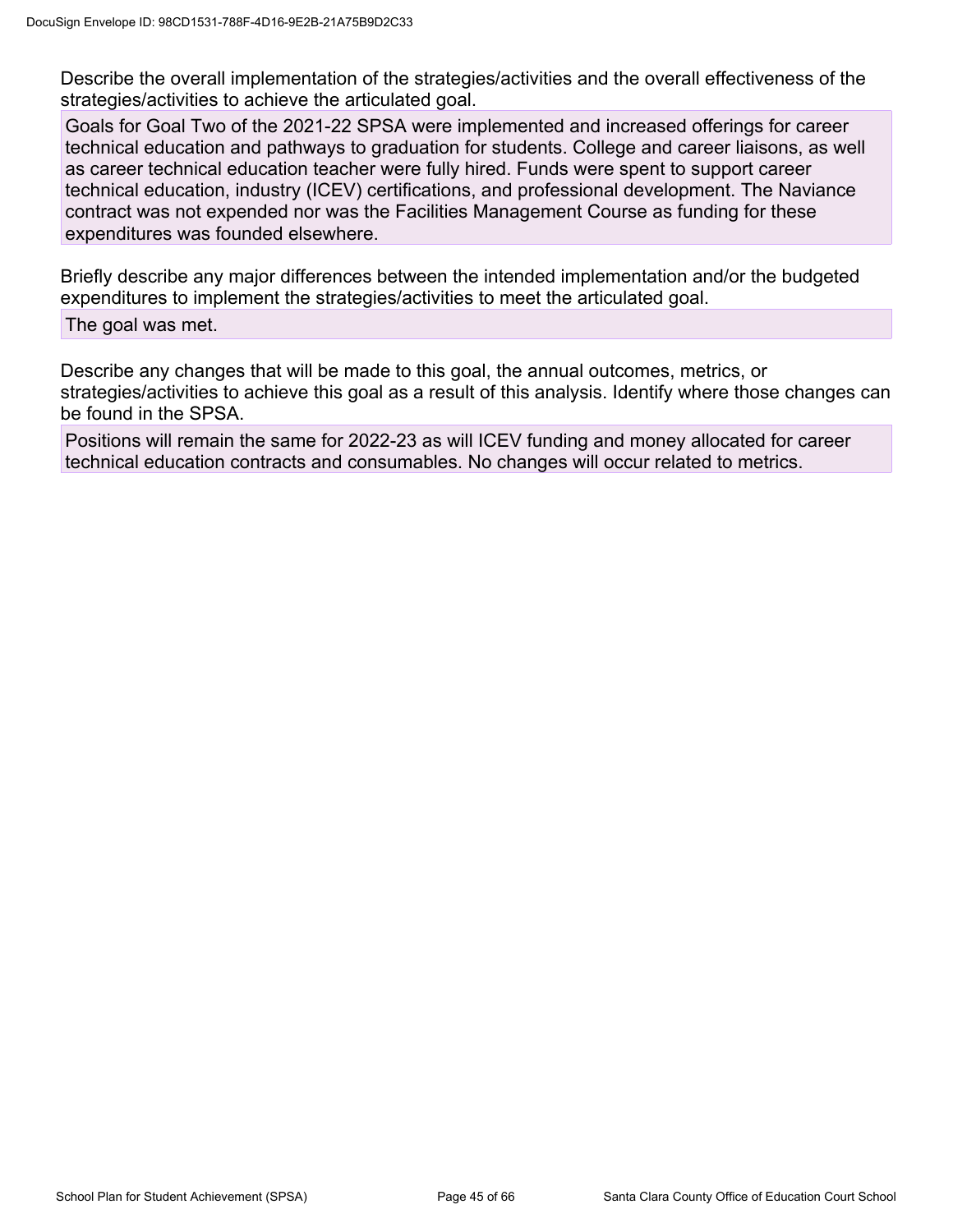# **Goals, Strategies, & Proposed Expenditures**

Complete a copy of the following table for each of the school's goals. Duplicate the table as needed.

### **Goal Subject**

In partnership with community and family members, achievement levels will increase by engaging students in a rigorous curriculum in an environment that is culturally responsive and safe.

## **LEA/LCAP Goal**

Goal 3 - In partnership with community and family members, achievement levels will increase by engaging students in a rigorous curriculum in an environment that is culturally responsive and safe.

# **Goal 3**

Goal 3 - In partnership with community and family members, achievement levels will increase by engaging students in a rigorous curriculum in an environment that is culturally responsive and safe.

### **Identified Need**

Parent and community engagement in the School Site Council, the ELAC, and the LCAP Parent Advisory Committee are always a priority as SCCOE looks to increase participation.

### **Annual Measurable Outcomes**

| Metric/Indicator         | Baseline/Actual Outcome | <b>Expected Outcome</b> |
|--------------------------|-------------------------|-------------------------|
| <b>Parent Engagement</b> | 1-3 parents at meetings | Increase numbers to 10  |

Complete a copy of the Strategy/Activity table for each of the school's strategies/activities. Duplicate the table, including Proposed Expenditures, as needed.

### **Strategy/Activity 1**

### **Students to be Served by this Strategy/Activity**

(Identify either All Students or one or more specific student groups) All parents are invited to all activities.

### Strategy/Activity

Increase communication and access for parents regarding School Site Council, ELAC, and LCAP Parent Advisory Meetings as well as DELAC and offer Parent Project to all parents in Spanish and English. Purchase of bus tokens, parking passes, print costs for mailings, and translation devices.

### **Proposed Expenditures for this Strategy/Activity**

List the amount(s) and funding source(s) for the proposed expenditures. Specify the funding source(s) using one or more of the following: LCFF, Federal (if Federal identify the Title and Part, as applicable), Other State, and/or Local.

Amount(s) Source(s)

### **Strategy/Activity 2 Students to be Served by this Strategy/Activity**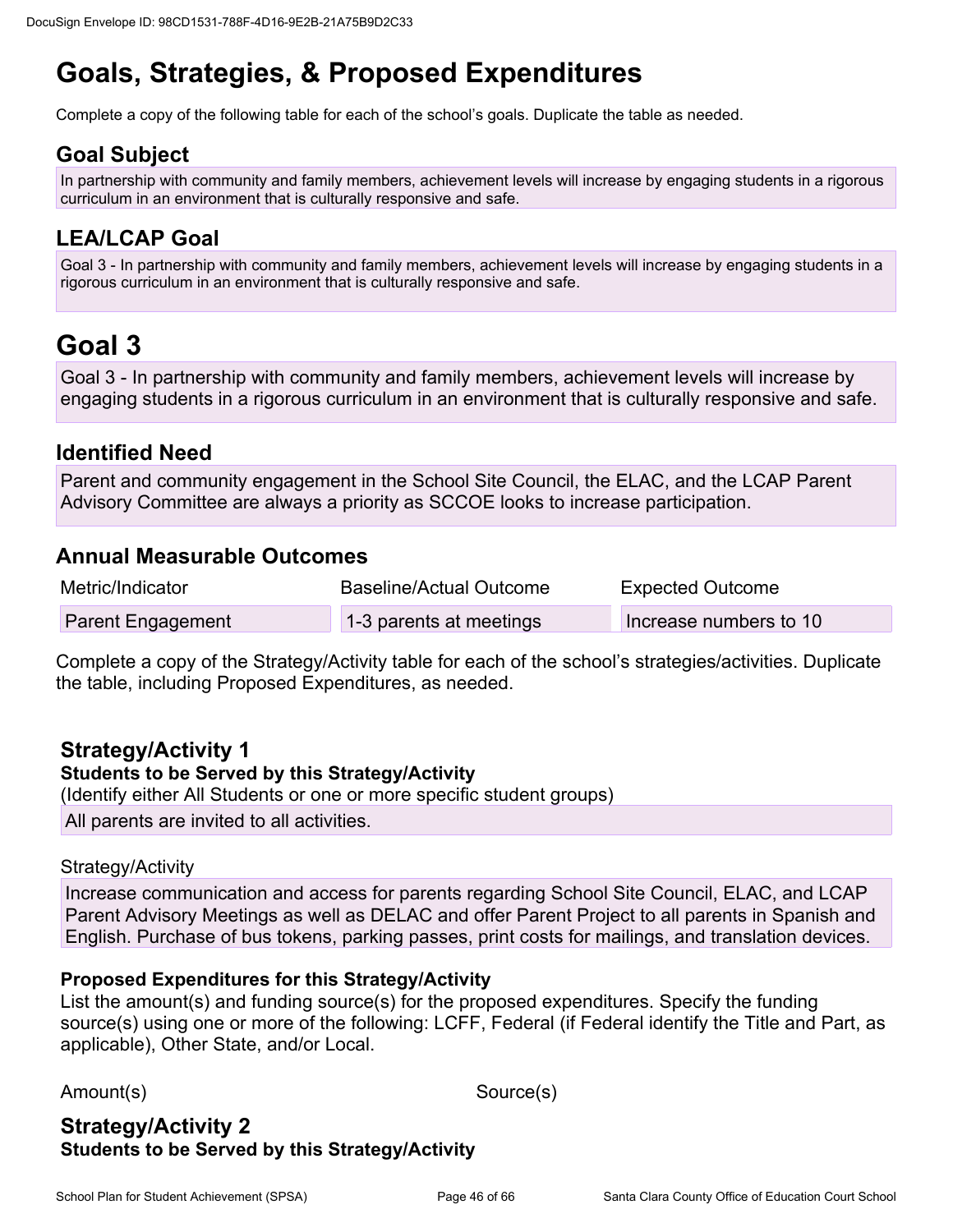### (Identify either All Students or one or more specific student groups) All Students

#### Strategy/Activity

Coordinator of State and Federal will support continuous improvement processes to include parent engagement 17%

#### **Proposed Expenditures for this Strategy/Activity**

List the amount(s) and funding source(s) for the proposed expenditures. Specify the funding source(s) using one or more of the following: LCFF, Federal (if Federal identify the Title and Part, as applicable), Other State, and/or Local.

| Amount(s) | Source(s)                                                                                                  |
|-----------|------------------------------------------------------------------------------------------------------------|
| 27,147.00 | Title I Part D<br>3000-3999: Employee Benefits<br>Administrator State and Federal Benefits 17%             |
| 9,031.00  | Title I Part D<br>1000-1999: Certificated Personnel Salaries<br>Administrator State and Federal Salary 17% |

### **Strategy/Activity 3**

#### **Students to be Served by this Strategy/Activity**

(Identify either All Students or one or more specific student groups)

Foster Youth

#### Strategy/Activity

.5 Position for Foster Youth Services will support Foster Youth as they exit programs.

#### **Proposed Expenditures for this Strategy/Activity**

List the amount(s) and funding source(s) for the proposed expenditures. Specify the funding source(s) using one or more of the following: LCFF, Federal (if Federal identify the Title and Part, as applicable), Other State, and/or Local.

| Amount(s) | Source(s)                                                    |
|-----------|--------------------------------------------------------------|
| 71,757.00 | Title I Part D<br>1000-1999: Certificated Personnel Salaries |
| 24,739.00 | Title I Part D<br>3000-3999: Employee Benefits               |

### **Strategy/Activity 4**

#### **Students to be Served by this Strategy/Activity**

(Identify either All Students or one or more specific student groups)

All Parents/Guardians

Strategy/Activity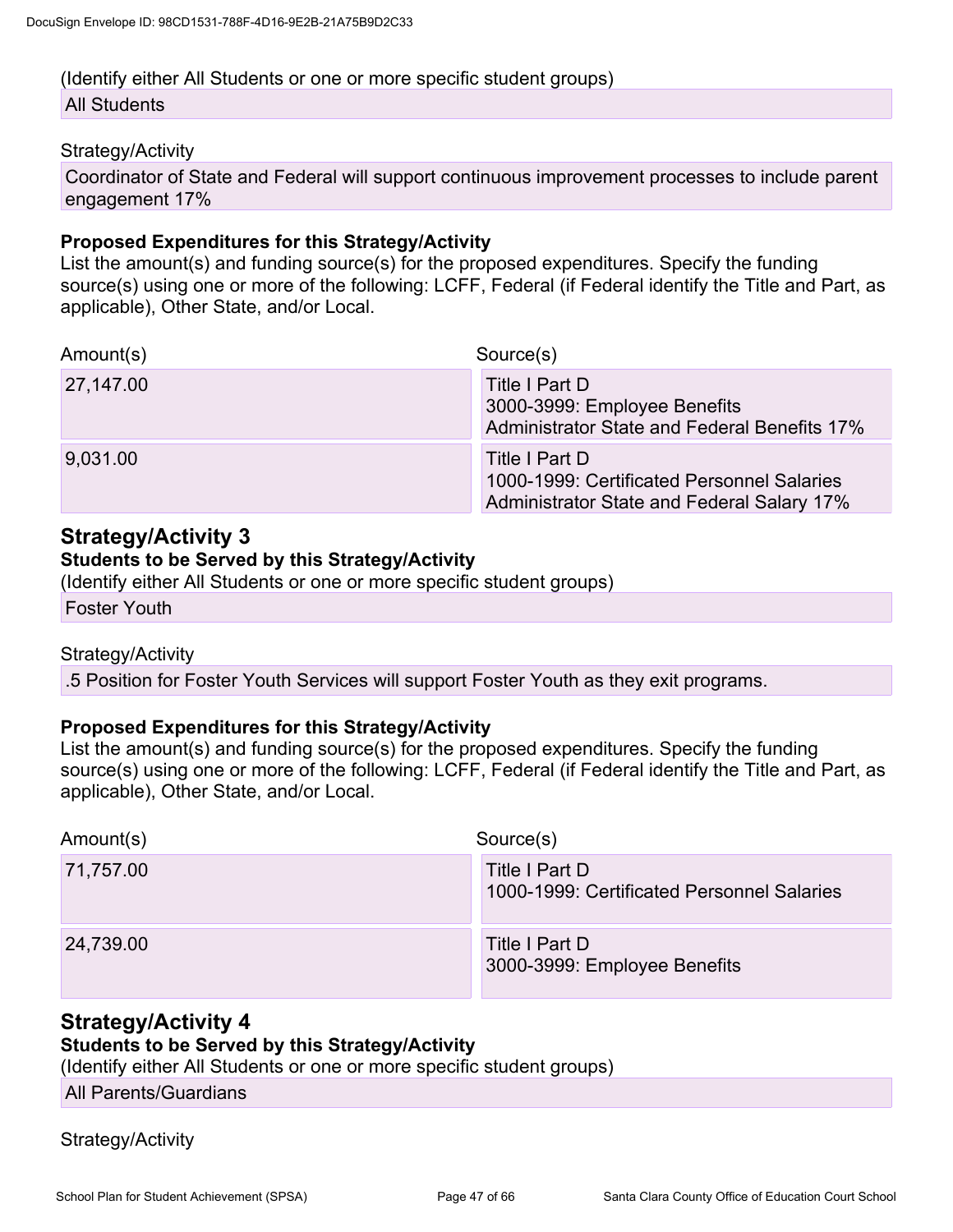#### Materials and Supplies to support parent engagement; communication and mailings

#### **Proposed Expenditures for this Strategy/Activity**

List the amount(s) and funding source(s) for the proposed expenditures. Specify the funding source(s) using one or more of the following: LCFF, Federal (if Federal identify the Title and Part, as applicable), Other State, and/or Local.

| Amount(s) | Source(s)                                                                                                                                      |
|-----------|------------------------------------------------------------------------------------------------------------------------------------------------|
| 3,616.00  | Title I Part A: Parent Involvement<br>4000-4999: Books And Supplies<br>Parent resource library, pamphlets, materials for<br>both court schools |

### **Strategy/Activity 5**

#### **Students to be Served by this Strategy/Activity**

(Identify either All Students or one or more specific student groups)

All students

Strategy/Activity

Well rounded students and supplemental materials for social emotional learning.

### **Proposed Expenditures for this Strategy/Activity**

List the amount(s) and funding source(s) for the proposed expenditures. Specify the funding source(s) using one or more of the following: LCFF, Federal (if Federal identify the Title and Part, as applicable), Other State, and/or Local.

| Amount(s) | Source(s)                                                        |
|-----------|------------------------------------------------------------------|
| 4239.00   | Title IV<br>4000-4999: Books And Supplies<br><b>SEL learning</b> |

# **Annual Review**

### **SPSA Year Reviewed: 2021-22**

Respond to the following prompts relative to this goal. If the school is in the first year of implementing the goal, an analysis is not required and this section may be deleted.

## **ANALYSIS**

Describe the overall implementation of the strategies/activities and the overall effectiveness of the strategies/activities to achieve the articulated goal.

Parent engagement and input is a continual goal. Funds were expended to increase parent engagement to include purchase of translation devices and books for family book studies. Parent Project was not implemented. Positions for the Administrator of State and Federal and Foster Youth Liaison were filled. Funds were also used to purchase materials for family resource centers in waiting areas and family backpacks which contained training materials and supports on parenting.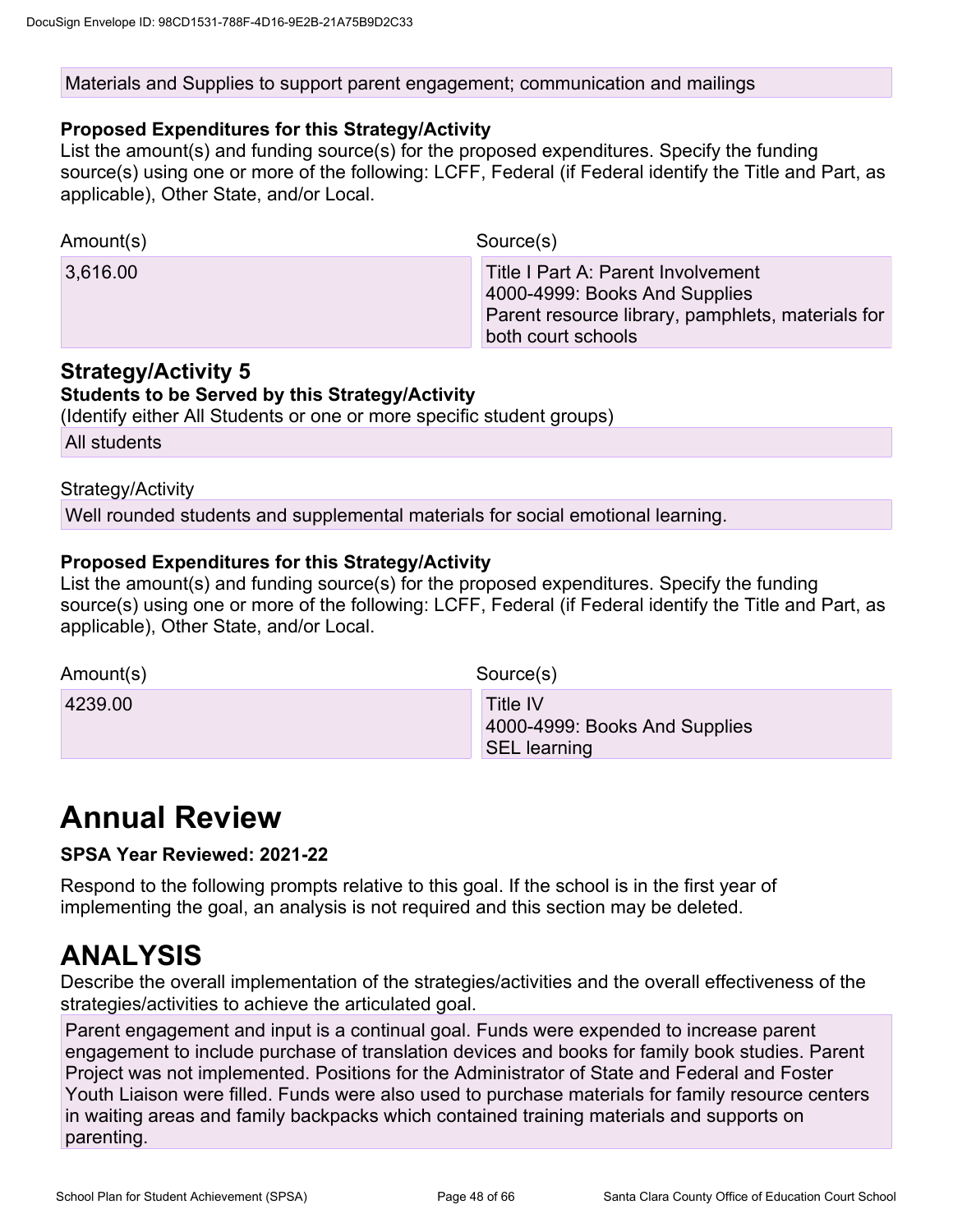Briefly describe any major differences between the intended implementation and/or the budgeted expenditures to implement the strategies/activities to meet the articulated goal.

No material differences occurred in implementation of this goal.

Describe any changes that will be made to this goal, the annual outcomes, metrics, or strategies/activities to achieve this goal as a result of this analysis. Identify where those changes can be found in the SPSA.

Changes in this goal will relate to intent. As this goals relates to engagement, funding and actions are earmarked for 2022-23 to support mental health and well being supplies and materials for students and families. The annual outcomes will not change and a focus on parent and family engagement will continue.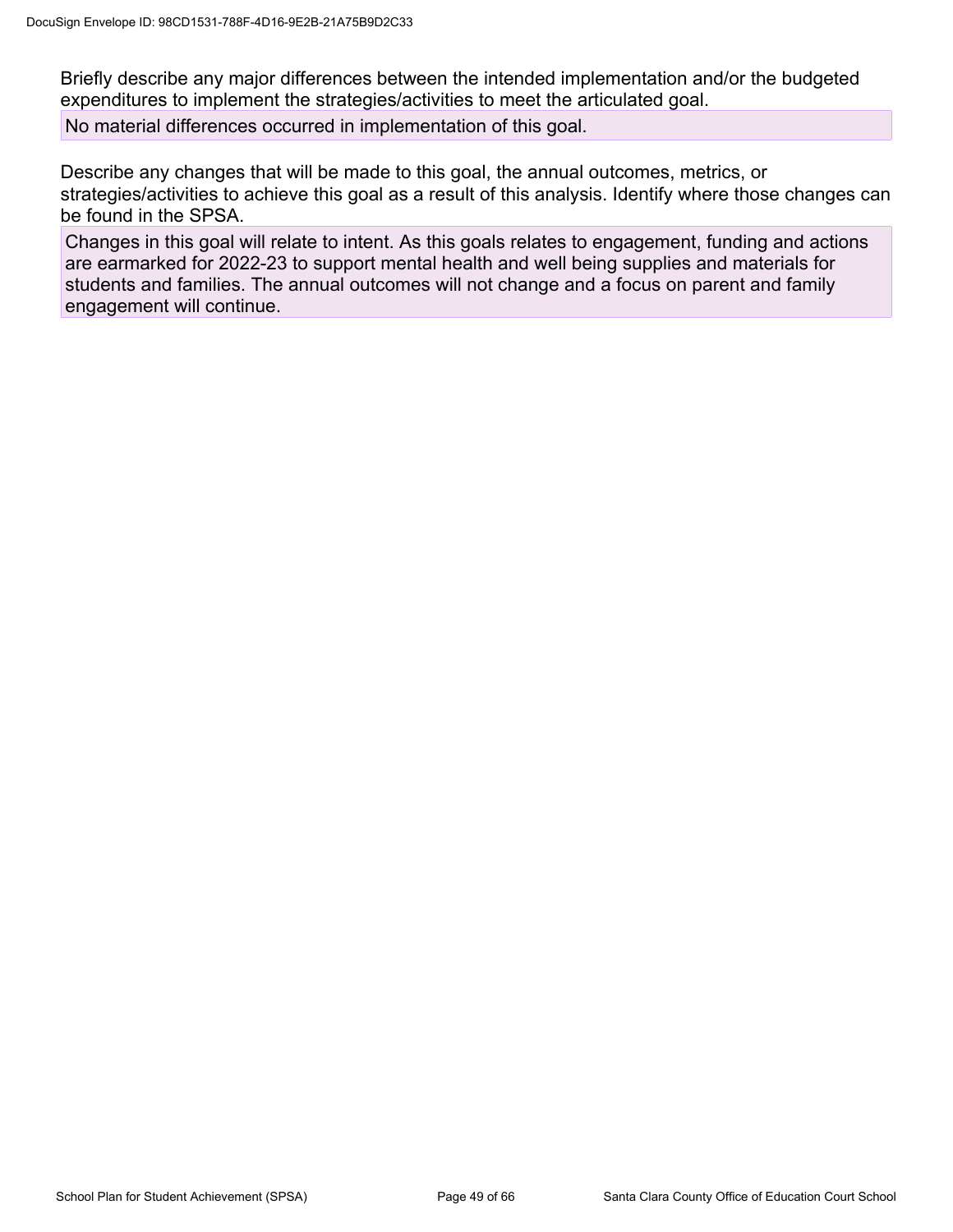# **Budget Summary**

Complete the table below. Schools may include additional information. Adjust the table as needed. The Budget Summary is required for schools funded through the ConApp, and/or that receive funds from the LEA for Comprehensive Support and Improvement (CSI).

## **Budget Summary**

| <b>Description</b>                                                      | Amount       |
|-------------------------------------------------------------------------|--------------|
| Total Funds Provided to the School Through the Consolidated Application | \$811,169.00 |
| Total Federal Funds Provided to the School from the LEA for CSI         | \$00.00      |
| Total Funds Budgeted for Strategies to Meet the Goals in the SPSA       | \$811,169.00 |

## **Other Federal, State, and Local Funds**

List the additional Federal programs that the school is including in the schoolwide program. Adjust the table as needed. If the school is not operating a Title I schoolwide program this section is not applicable and may be deleted.

| <b>Federal Programs</b>            | Allocation (\$) |
|------------------------------------|-----------------|
| Title I                            | \$20,469.00     |
| Title I Part A: Allocation         | \$249,188.00    |
| Title I Part A: Parent Involvement | \$3,616.00      |
| Title I Part D                     | \$531,172.00    |
| Title III                          | \$2,485.00      |
| Title IV                           | \$4,239.00      |

Subtotal of additional federal funds included for this school: \$811,169.00

List the State and local programs that the school is including in the schoolwide program. Duplicate the table as needed.

| <b>State or Local Programs</b> | Allocation (\$) |  |
|--------------------------------|-----------------|--|
|--------------------------------|-----------------|--|

Subtotal of state or local funds included for this school: \$

Total of federal, state, and/or local funds for this school: \$811,169.00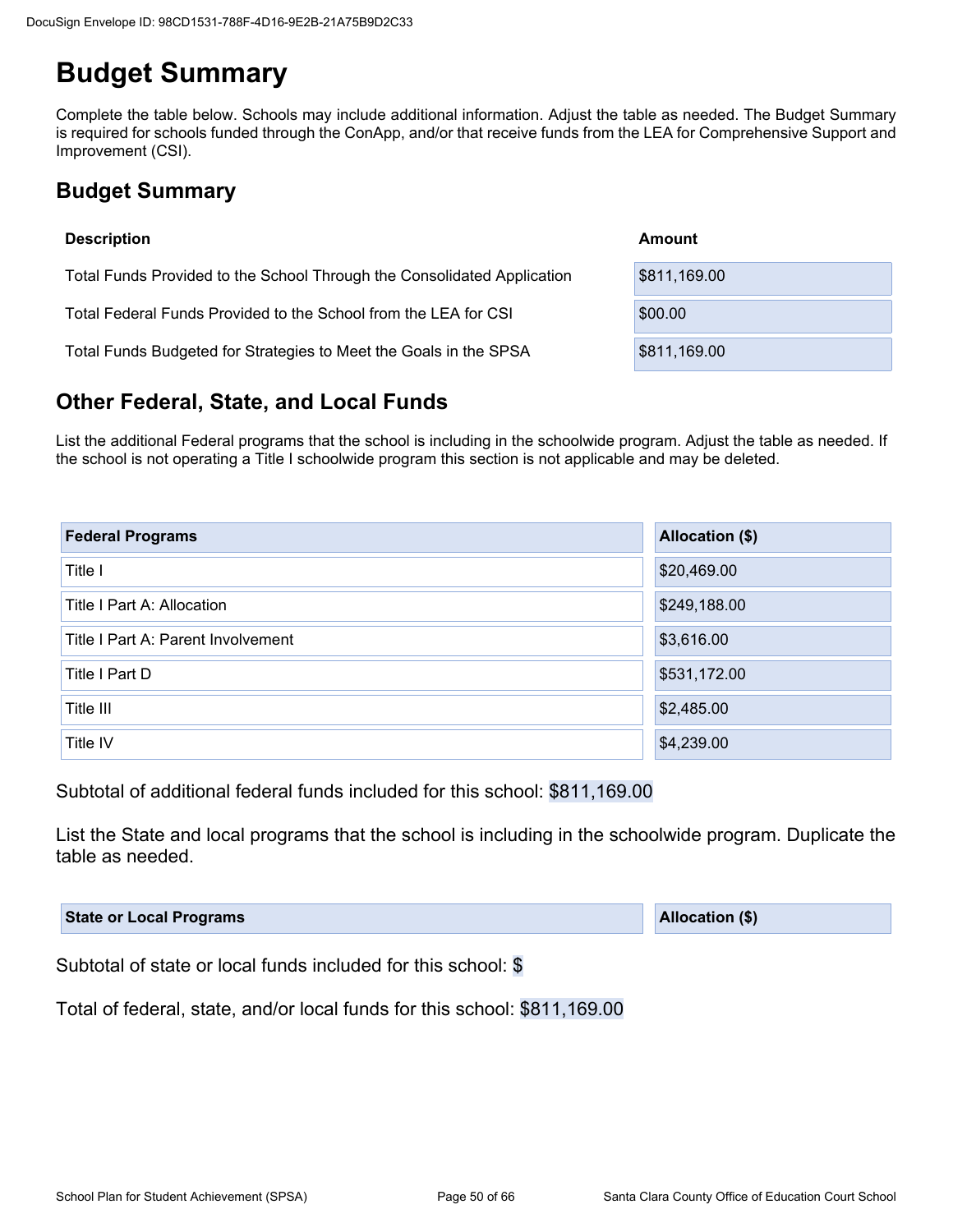# **Budgeted Funds and Expenditures in this Plan**

The tables below are provided to help the school track expenditures as they relate to funds budgeted to the school.

## **Funds Budgeted to the School by Funding Source**

**Funding Source Amount Balance Balance** 

## **Expenditures by Funding Source**

| <b>Funding Source</b>              | <b>Amount</b> |
|------------------------------------|---------------|
| Title I                            | 20,469.00     |
| Title I Part A: Allocation         | 249,188.00    |
| Title I Part A: Parent Involvement | 3,616.00      |
| Title I Part D                     | 531,172.00    |
| Title III                          | 2,485.00      |
| Title IV                           | 4,239.00      |

## **Expenditures by Budget Reference**

| <b>Budget Reference</b>                                                     | Amount     |
|-----------------------------------------------------------------------------|------------|
| 1000-1999: Certificated Personnel Salaries                                  | 335,855.00 |
| 2000-2999: Classified Personnel Salaries                                    | 164,113.00 |
| 3000-3999: Employee Benefits                                                | 238,486.00 |
| 4000-4999: Books And Supplies                                               | 26.540.00  |
| 5800: Professional/Consulting Services And Operating<br><b>Expenditures</b> | 46,175.00  |

## **Expenditures by Budget Reference and Funding Source**

| <b>Budget Reference</b>                            | <b>Funding Source</b>      | Amount     |
|----------------------------------------------------|----------------------------|------------|
| 2000-2999: Classified Personnel<br><b>Salaries</b> | Title I                    | 12,576.00  |
| 3000-3999: Employee Benefits                       | Title I                    | 7,893.00   |
| 2000-2999: Classified Personnel<br>Salaries        | Title I Part A: Allocation | 151,537.00 |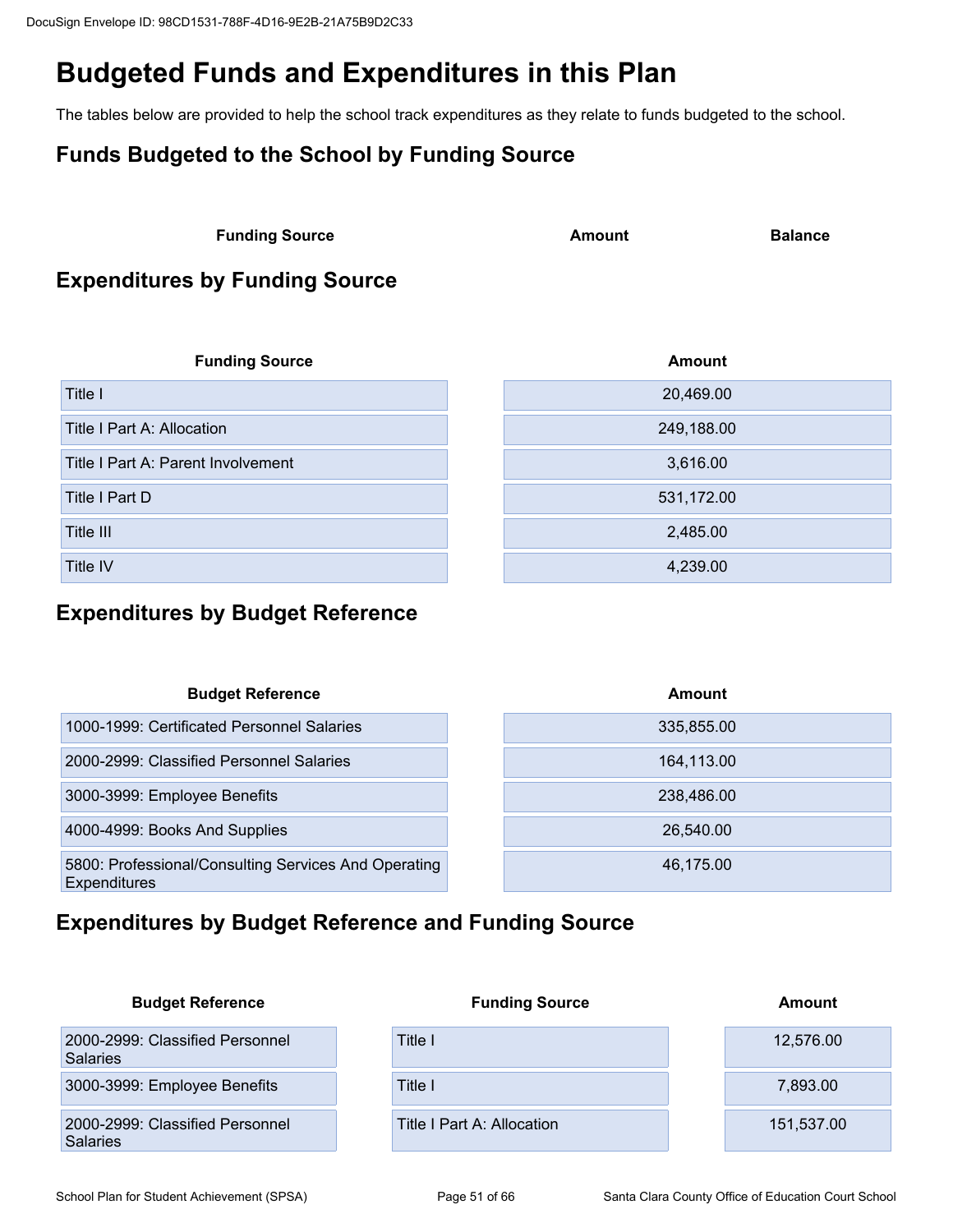| 3000-3999: Employee Benefits                                                |
|-----------------------------------------------------------------------------|
| 4000-4999: Books And Supplies                                               |
| 4000-4999: Books And Supplies                                               |
| 1000-1999: Certificated Personnel<br>Salaries                               |
| 3000-3999: Employee Benefits                                                |
| 4000-4999: Books And Supplies                                               |
| 5800: Professional/Consulting<br>Services And Operating Expenditures        |
| 4000-4999: Books And Supplies                                               |
| 5800: Professional/Consulting<br><b>Services And Operating Expenditures</b> |
| 4000-4999: Books And Supplies                                               |

## **Expenditures by Goal**

| 3000-3999: Employee Benefits                                                | <b>Title I Part A: Allocation</b>  | 88,076.00  |
|-----------------------------------------------------------------------------|------------------------------------|------------|
| 4000-4999: Books And Supplies                                               | Title I Part A: Allocation         | 9,575.00   |
| 4000-4999: Books And Supplies                                               | Title I Part A: Parent Involvement | 3,616.00   |
| 1000-1999: Certificated Personnel<br>Salaries                               | Title I Part D                     | 335,855.00 |
| 3000-3999: Employee Benefits                                                | Title I Part D                     | 142,517.00 |
| 4000-4999: Books And Supplies                                               | Title I Part D                     | 7,412.00   |
| 5800: Professional/Consulting<br><b>Services And Operating Expenditures</b> | Title I Part D                     | 45,388.00  |
| 4000-4999: Books And Supplies                                               | Title III                          | 1,698.00   |
| 5800: Professional/Consulting<br>Services And Operating Expenditures        | Title III                          | 787.00     |
| 4000-4999: Books And Supplies                                               | <b>Title IV</b>                    | 4,239.00   |

| Goal 1 |  |
|--------|--|
| Goal 2 |  |
| Goal 3 |  |

## **Goal Number Total Expenditures**

| Goal 1 | 269,522.00 |
|--------|------------|
| Goal 2 | 401,118.00 |
| Goal 3 | 140,529.00 |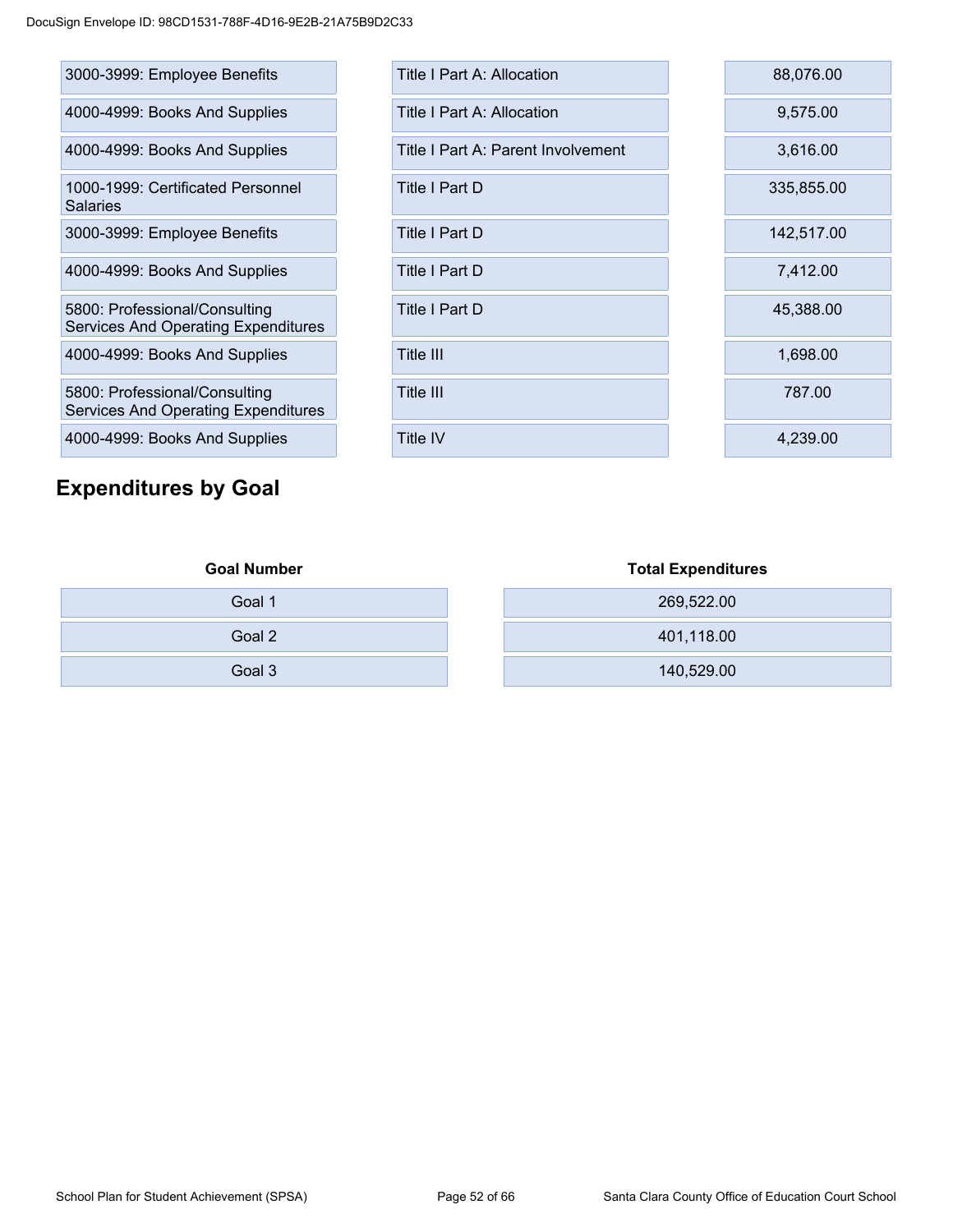# **School Site Council Membership**

California Education Code describes the required composition of the School Site Council (SSC). The SSC shall be composed of the principal and representatives of: teachers selected by teachers at the school; other school personnel selected by other school personnel at the school; parents of pupils attending the school selected by such parents; and, in secondary schools, pupils selected by pupils attending the school. The current make-up of the SSC is as follows:

- 1 School Principal
- 2 Classroom Teachers
- 1 Other School Staff
- 2 Parent or Community Members
- 2 Secondary Students

| <b>Name of Members</b> | <b>Role</b>                       |
|------------------------|-----------------------------------|
| Eugene Santillan       | Principal                         |
| Michelle Di Caro       | <b>Other School Staff</b>         |
| Tiffany Jones          | <b>Other School Staff</b>         |
| Maria Andrade          | <b>Other School Staff</b>         |
| Carolyn Schaupp        | <b>Classroom Teacher</b>          |
| Probation              | <b>Parent or Community Member</b> |
| <b>Student One</b>     | <b>Secondary Student</b>          |
| <b>Student Two</b>     | <b>Secondary Student</b>          |
| <b>Parent One</b>      | <b>Parent or Community Member</b> |
|                        |                                   |

At elementary schools, the school site council must be constituted to ensure parity between (a) the principal, classroom teachers, and other school personnel, and (b) parents of students attending the school or other community members. Classroom teachers must comprise a majority of persons represented under section (a). At secondary schools there must be, in addition, equal numbers of parents or other community members selected by parents, and students. Members must be selected by their peer group.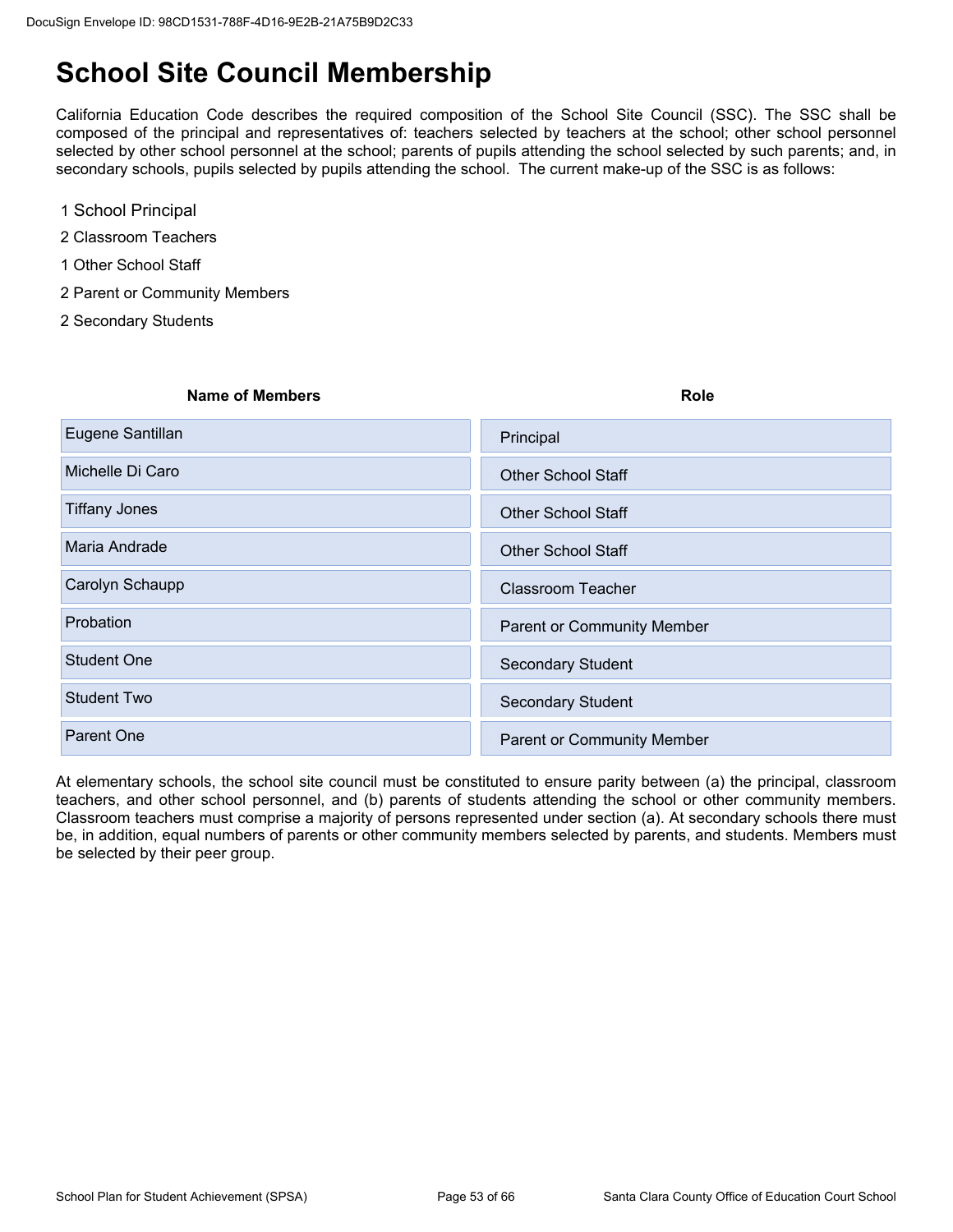# **Recommendations and Assurances**

The School Site Council (SSC) recommends this school plan and proposed expenditures to the district governing board for approval and assures the board of the following:

The SSC is correctly constituted and was formed in accordance with district governing board policy and state law.

The SSC reviewed its responsibilities under state law and district governing board policies, including those board policies relating to material changes in the School Plan for Student Achievement (SPSA) requiring board approval.

The SSC sought and considered all recommendations from the following groups or committees before adopting this plan:

| <b>Signature</b><br>DocuSigned by:                                              | <b>Committee or Advisory Group Name</b>                |
|---------------------------------------------------------------------------------|--------------------------------------------------------|
|                                                                                 | <b>State Compensatory Education Advisory Committee</b> |
| Michelle DeCoolisioned by:<br>OBB85C1A644BF Michelle DeCaro<br>69E885C1A6444BF. | <b>English Learner Advisory Committee</b>              |
| -DocuSigned by:<br>Maria Andrade                                                | <b>Special Education Advisory Committee</b>            |
| <b>EFORAGEAEEOEAAO</b>                                                          |                                                        |

The SSC reviewed the content requirements for school plans of programs included in this SPSA and believes all such content requirements have been met, including those found in district governing board policies and in the local educational agency plan.

This SPSA is based on a thorough analysis of student academic performance. The actions proposed herein form a sound, comprehensive, coordinated plan to reach stated school goals to improve student academic performance.

This SPSA was adopted by the SSC at a public meeting on March 24, 2022.

| Attested: | DocuSigned by:                      |                                                                   |
|-----------|-------------------------------------|-------------------------------------------------------------------|
|           |                                     | Eugene Santillan Principal, Eugene D. Santillan on March 24, 2022 |
|           | -BAE9A9B7D29A40C<br>∙DocuSigned by: | SSC Chairperson, Michelle De Caro on March 24, 2022               |
|           | Michelle DeCaro                     |                                                                   |
|           | 69E885C1A6444BF                     |                                                                   |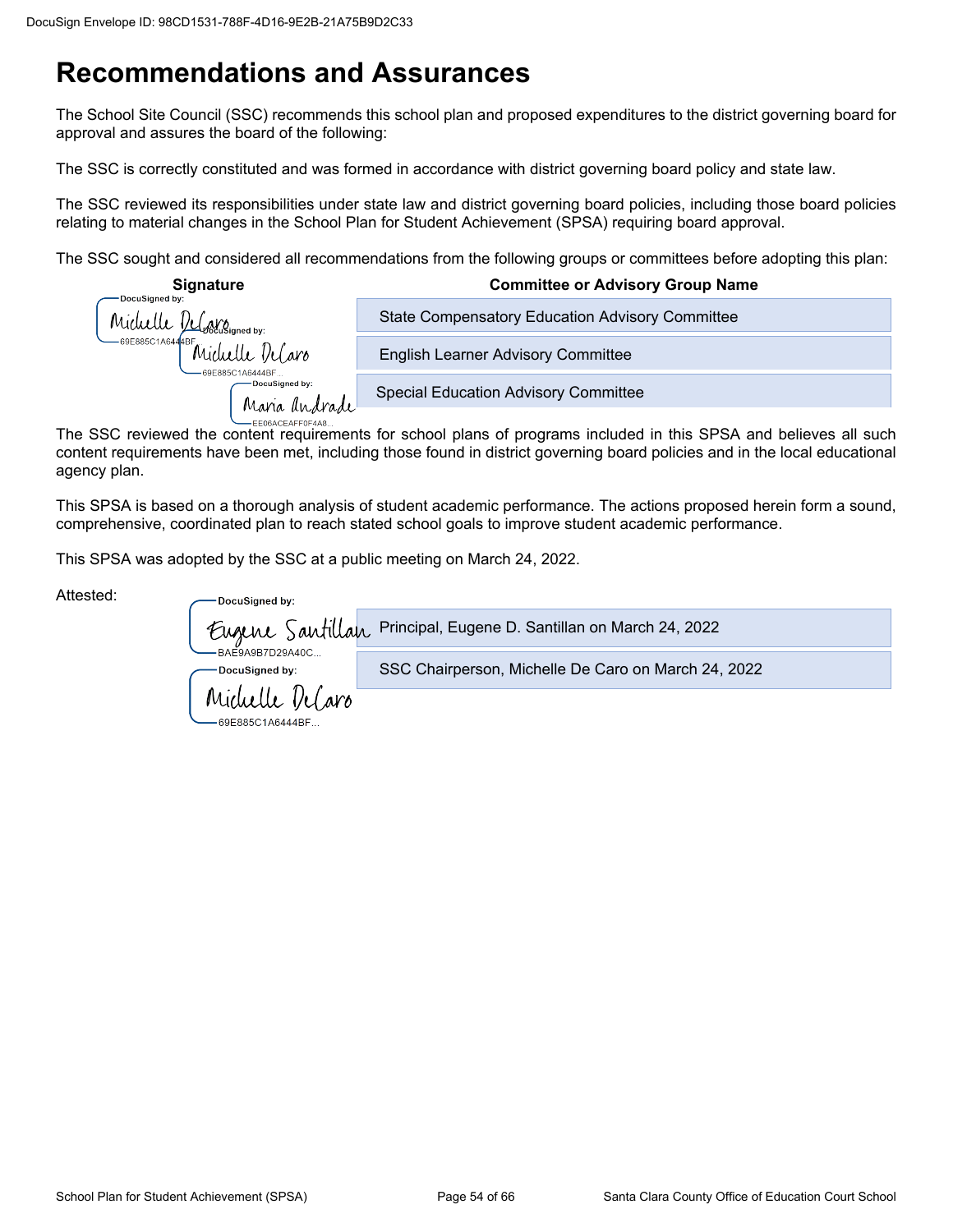# **Instructions**

The School Plan for Student Achievement (SPSA) is a strategic plan that maximizes the resources available to the school while minimizing duplication of effort with the ultimate goal of increasing student achievement. SPSA development should be aligned with and inform the Local Control and Accountability Plan process.

The SPSA consolidates all school-level planning efforts into one plan for programs funded through the consolidated application (ConApp), and for federal school improvement programs, including schoolwide programs, Comprehensive Support and Improvement (CSI), Targeted Support and Improvement (TSI), and Additional Targeted Support and Improvement (ATSI), pursuant to California Education Code (EC) Section 64001 and the Elementary and Secondary Education Act as amended by the Every Student Succeeds Act (ESSA). This template is designed to meet schoolwide program planning requirements. It also notes how to meet CSI, TSI, or ATSI requirements, as applicable.

California's ESSA State Plan supports the state's approach to improving student group performance through the utilization of federal resources. Schools use the SPSA to document their approach to maximizing the impact of federal investments in support of underserved students. The implementation of ESSA in California presents an opportunity for schools to innovate with their federally-funded programs and align them with the priority goals of the school and the LEA that are being realized under the state's Local Control Funding Formula (LCFF).

The LCFF provides schools and LEAs flexibility to design programs and provide services that meet the needs of students in order to achieve readiness for college, career, and lifelong learning. The SPSA planning process supports continuous cycles of action, reflection, and improvement. Consistent with EC 65001, the Schoolsite Council (SSC) is required to develop and annually review the SPSA, establish an annual budget, and make modifications to the plan that reflect changing needs and priorities, as applicable.

For questions related to specific sections of the template, please see instructions below:

# **Instructions: Linked Table of Contents**

**The SPSA template meets the requirements of schoolwide planning (SWP). Each section also contains a notation of how to meet CSI, TSI, or ATSI requirements.** 

[Goals, Strategies, & Proposed Expenditures](#page--1-3)

[Planned Strategies/Activities](#page--1-29)

**[Annual Review and Update](#page--1-27)** 

[Stakeholder Involvement](#page--1-25)

[Budget Summary](#page--1-28)

[Appendix A: Plan Requirements for Title I Schoolwide Programs](#page--1-3)

[Appendix B: Plan Requirements for Schools to Meet Federal School Improvement Planning](#page--1-3)  **[Requirements](#page--1-3)** 

[Appendix C: Select State and Federal Programs](#page--1-3)

For additional questions or technical assistance related to LEA and school planning, please contact the Local Agency Systems Support Office, at [LCFF@cde.ca.gov.](mailto:LCFF@cde.ca.gov)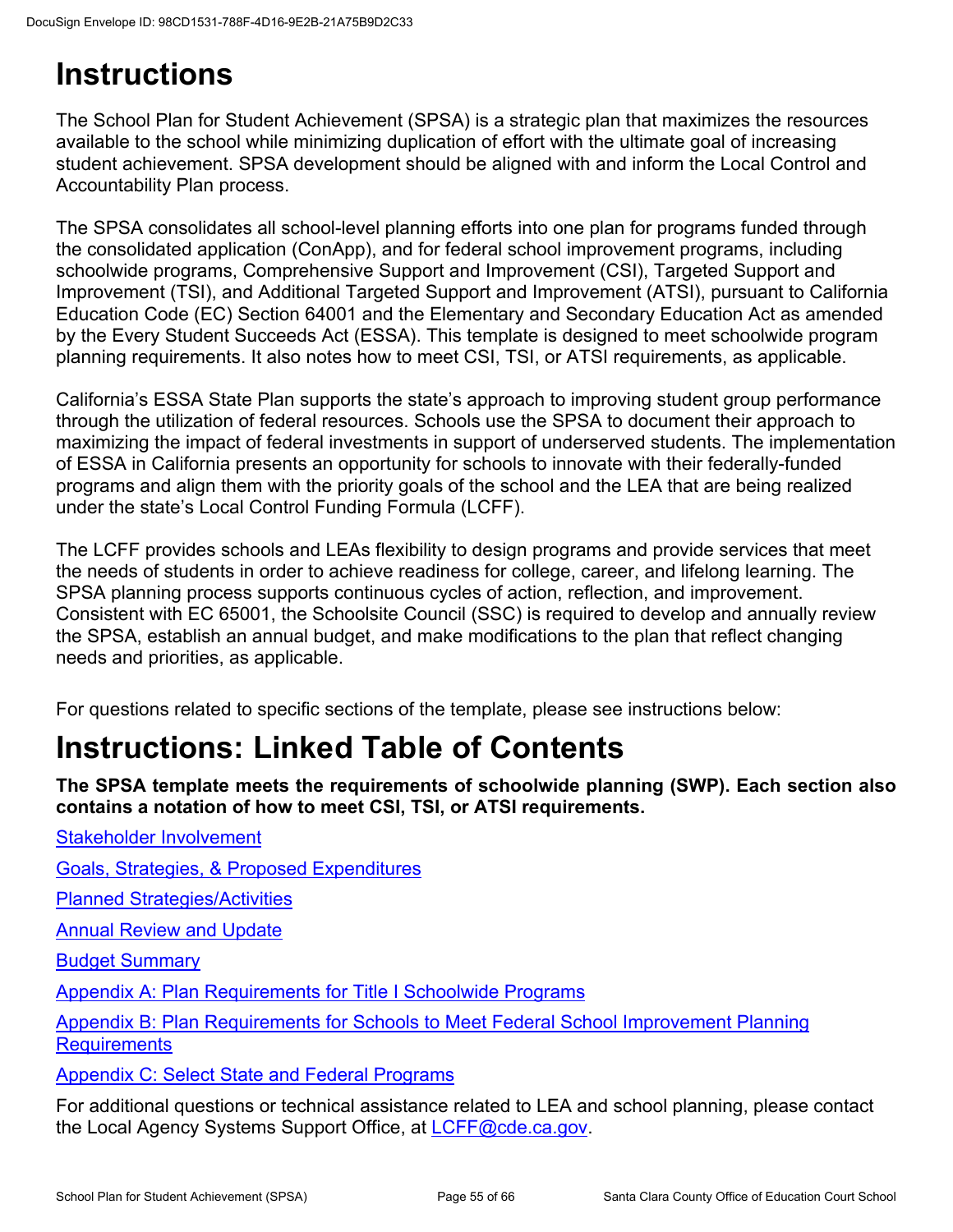For programmatic or policy questions regarding Title I schoolwide planning, please contact the local educational agency, or the CDE's Title I Policy and Program Guidance Office at [TITLEI@cde.ca.gov](mailto:TITLEI@cde.ca.gov).

For questions or technical assistance related to meeting federal school improvement planning requirements (for CSI, TSI, and ATSI), please contact the CDE's School Improvement and Support Office at [SISO@cde.ca.gov.](mailto:SISO@cde.ca.gov)

# **Purpose and Description**

Schools identified for Comprehensive Support and Improvement (CSI), Targeted Support and Improvement (TSI), or Additional Targeted Support and Improvement (ATSI) must respond to the following prompts. A school that has not been identified for CSI, TSI, or ATSI may delete the Purpose and Description prompts.

# **Purpose**

Briefly describe the purpose of this plan by selecting from Schoolwide Program, Comprehensive Support and Improvement, Targeted Support and Improvement, or Additional Targeted Support and Improvement)

# **Description**

Briefly describe the school's plan for effectively meeting ESSA requirements in alignment with the Local Control and Accountability Plan and other federal, state, and local programs.

# **Stakeholder Involvement**

Meaningful involvement of parents, students, and other stakeholders is critical to the development of the SPSA and the budget process. Schools must share the SPSA with school site-level advisory groups, as applicable (e.g., English Learner Advisory committee, student advisory groups, tribes and tribal organizations present in the community, as appropriate, etc.) and seek input from these advisory groups in the development of the SPSA.

The Stakeholder Engagement process is an ongoing, annual process. Describe the process used to involve advisory committees, parents, students, school faculty and staff, and the community in the development of the SPSA and the annual review and update.

*[This section meets the requirements for TSI and ATSI.]*

*[When completing this section for CSI, the LEA shall partner with the school in the development and implementation of this plan.]*

# **Resource Inequities**

Schools eligible for CSI or ATSI must identify resource inequities, which may include a review of LEAand school-level budgeting as a part of the required needs assessment. Identified resource inequities must be addressed through implementation of the CSI or ATSI plan. Briefly identify and describe any resource inequities identified as a result of the required needs assessment and summarize how the identified resource inequities are addressed in the SPSA.

*[This section meets the requirements for CSI and ATSI. If the school is not identified for CSI or ATSI this section is not applicable and may be deleted.]*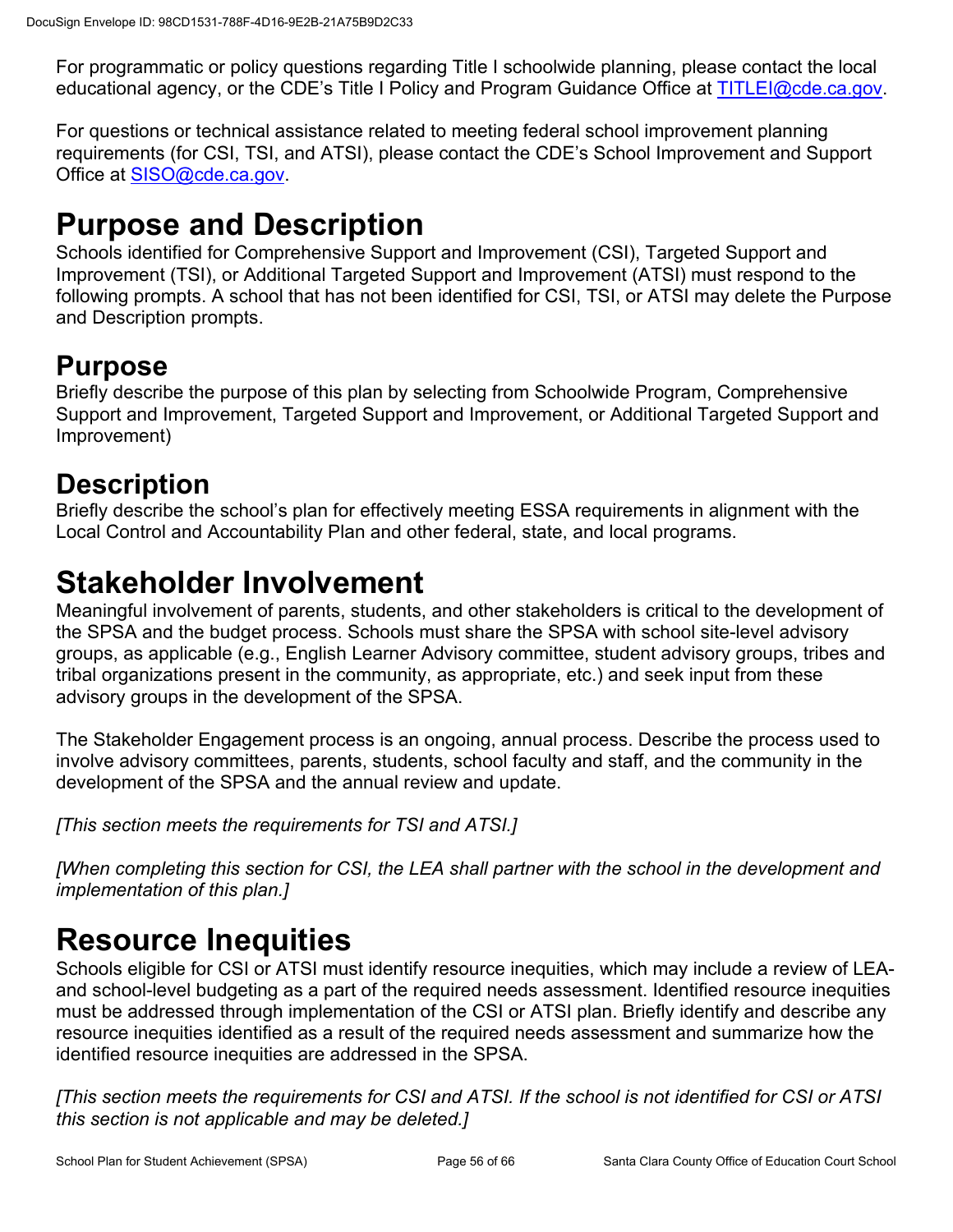# **Goals, Strategies, Expenditures, & Annual Review**

In this section a school provides a description of the annual goals to be achieved by the school. This section also includes descriptions of the specific planned strategies/activities a school will take to meet the identified goals, and a description of the expenditures required to implement the specific strategies and activities.

# **Goal**

State the goal. A goal is a broad statement that describes the desired result to which all strategies/activities are directed. A goal answers the question: What is the school seeking to achieve?

It can be helpful to use a framework for writing goals such the S.M.A.R.T. approach. A S.M.A.R.T. goal is one that is **S**pecific, **M**easurable, **A**chievable, **R**ealistic, and **T**ime-bound. A level of specificity is needed in order to measure performance relative to the goal as well as to assess whether it is reasonably achievable. Including time constraints, such as milestone dates, ensures a realistic approach that supports student success.

A school may number the goals using the "Goal #" for ease of reference.

*[When completing this section for CSI, TSI, and ATSI, improvement goals shall align to the goals, actions, and services in the LEA LCAP.]*

# **Identified Need**

Describe the basis for establishing the goal. The goal should be based upon an analysis of verifiable state data, including local and state indicator data from the California School Dashboard (Dashboard) and data from the School Accountability Report Card, including local data voluntarily collected by districts to measure pupil achievement.

*[Completing this section fully addresses all relevant federal planning requirements]*

# **Annual Measurable Outcomes**

Identify the metric(s) and/or state indicator(s) that the school will use as a means of evaluating progress toward accomplishing the goal. A school may identify metrics for specific student groups. Include in the baseline column the most recent data associated with the metric or indicator available at the time of adoption of the SPSA. The most recent data associated with a metric or indicator includes data reported in the annual update of the SPSA. In the subsequent Expected Outcome column, identify the progress the school intends to make in the coming year.

*[When completing this section for CSI the school must include school-level metrics related to the metrics that led to the school's identification.]*

*[When completing this section for TSI/ATSI the school must include metrics related to the specific student group(s) that led to the school's identification.]* 

# **Strategies/Activities**

Describe the strategies and activities being provided to meet the described goal. A school may number the strategy/activity using the "Strategy/Activity #" for ease of reference.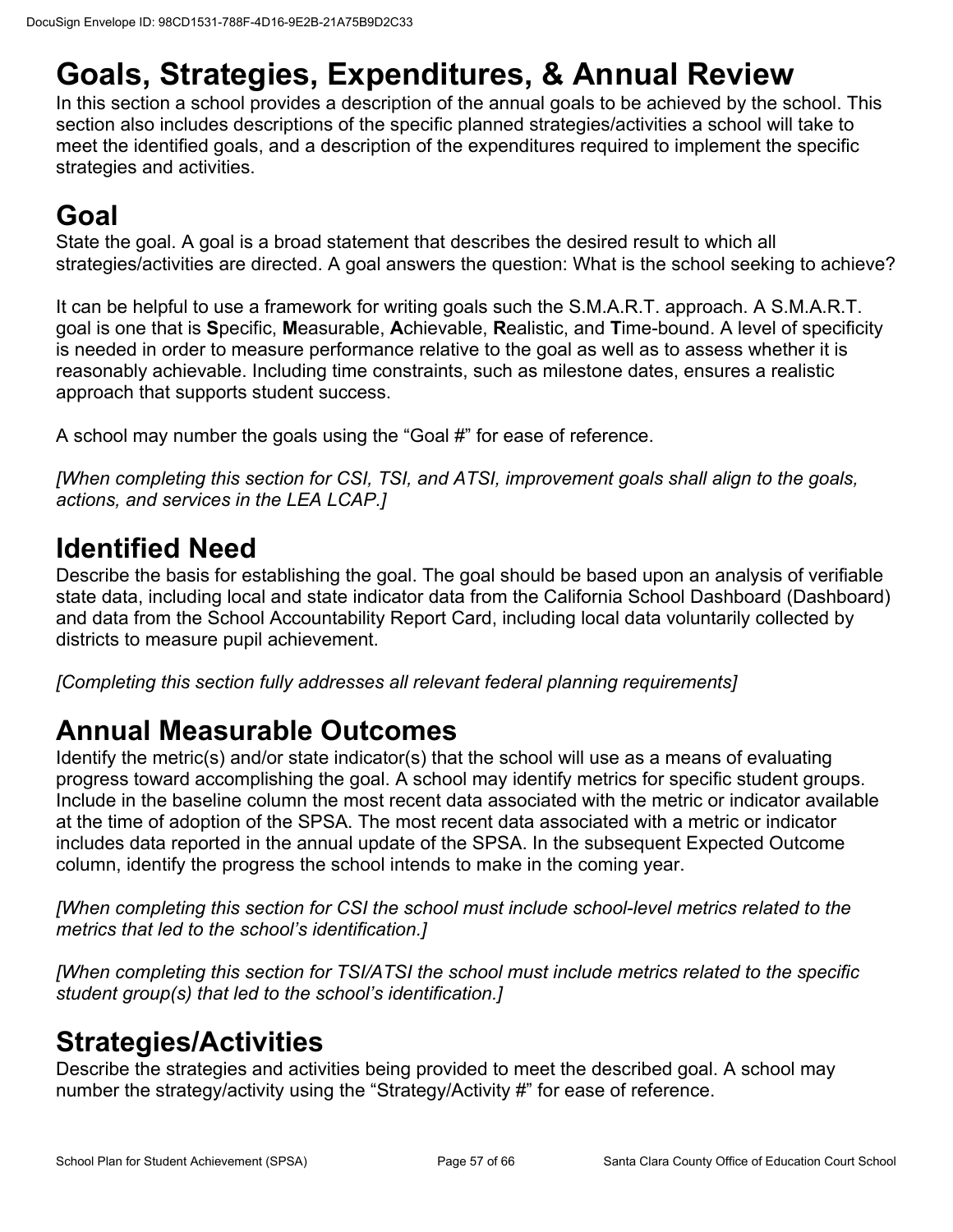Planned strategies/activities address the findings of the needs assessment consistent with state priorities and resource inequities, which may have been identified through a review of the local educational agency's budgeting, its local control and accountability plan, and school-level budgeting, if applicable.

*[When completing this section for CSI, TSI, and ATSI, this plan shall include evidence-based interventions and align to the goals, actions, and services in the LEA LCAP.]*

*[When completing this section for CSI and ATSI, this plan shall address through implementation, identified resource inequities, which may have been identified through a review of LEA- and schoollevel budgeting.]*

## **Students to be Served by this Strategy/Activity**

Indicate in this box which students will benefit from the strategies/activities by indicating "All Students" or listing one or more specific student group(s) to be served.

*[This section meets the requirements for CSI.]*

*[When completing this section for TSI and ATSI, at a minimum, the student groups to be served shall include the student groups that are consistently underperforming, for which the school received the TSI or ATSI designation. For TSI, a school may focus on all students or the student group(s) that led to identification based on the evidence-based interventions selected.]*

## **Proposed Expenditures for this Strategy/Activity**

For each strategy/activity, list the amount(s) and funding source(s) for the proposed expenditures for the school year to implement these strategies/activities. Specify the funding source(s) using one or more of the following: LCFF, Federal (if Federal, identify the Title and Part, as applicable), Other State, and/or Local.

Proposed expenditures that are included more than once in a SPSA should be indicated as a duplicated expenditure and include a reference to the goal and strategy/activity where the expenditure first appears in the SPSA. Pursuant to Education Code, Section 64001(g)(3)(C), proposed expenditures, based on the projected resource allocation from the governing board or governing body of the LEA, to address the findings of the needs assessment consistent with the state priorities including identifying resource inequities which may include a review of the LEA's budgeting, its LCAP, and school-level budgeting, if applicable.

*[This section meets the requirements for CSI, TSI, and ATSI.]*

*[NOTE: Federal funds for CSI shall not be used in schools identified for TSI or ATSI. In addition, funds for CSI shall not be used to hire additional permanent staff.]*

# **Annual Review**

In the following Analysis prompts, identify any material differences between what was planned and what actually occurred as well as significant changes in strategies/activities and/ or expenditures from the prior year. This annual review and analysis should be the basis for decision-making and updates to the plan.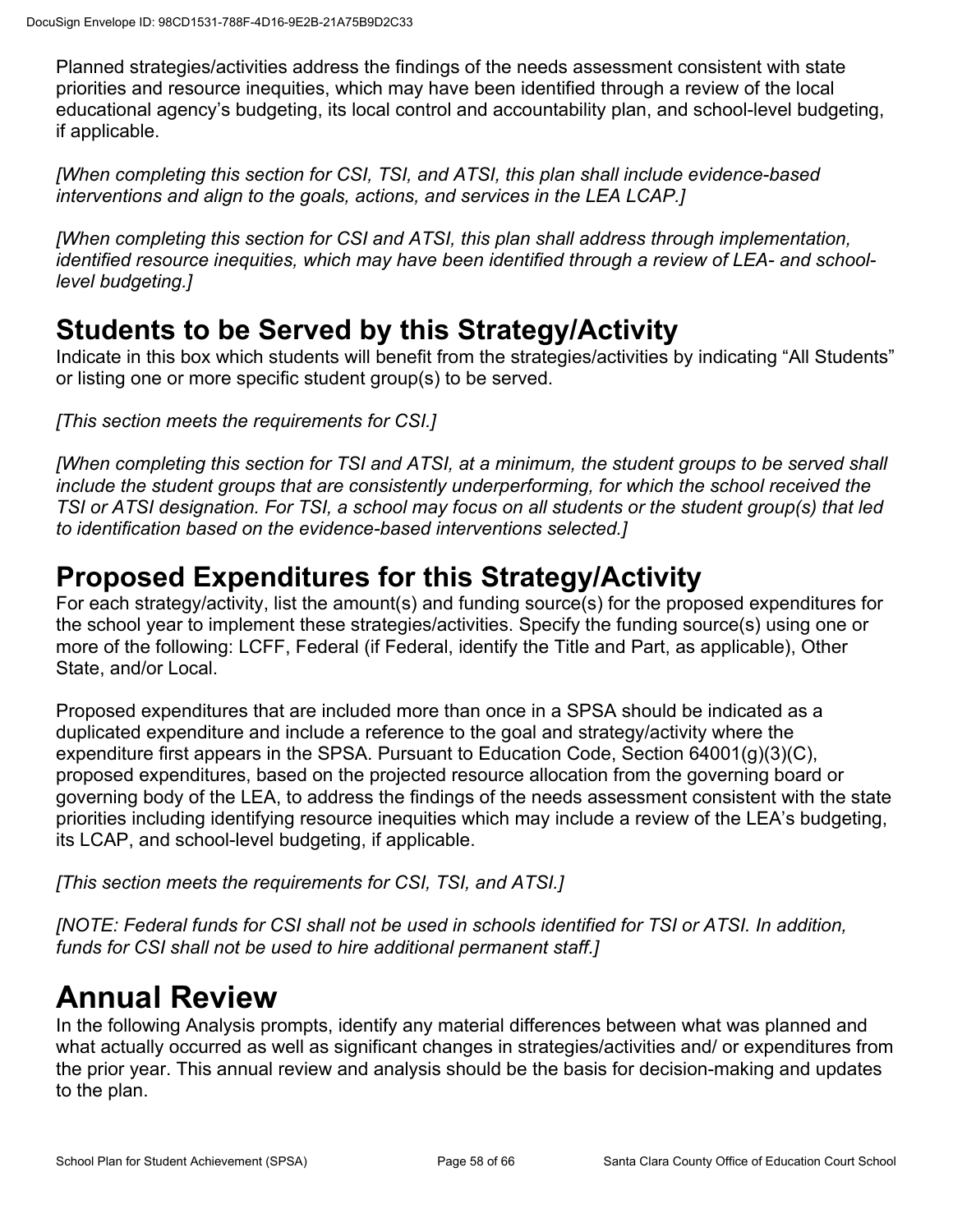# **Analysis**

Using actual outcome data, including state indicator data from the Dashboard, analyze whether the planned strategies/activities were effective in achieving the goal. Respond to the prompts as instructed. Respond to the following prompts relative to this goal. If the school is in the first year of implementing the goal the Annual Review section is not required and this section may be deleted.

- Describe the overall implementation of the strategies/activities and the overall effectiveness of the strategies/activities to achieve the articulated goal.
- Briefly describe any major differences between either/or the intended implementation or the budgeted expenditures to implement the strategies/activities to meet the articulated goal.
- Describe any changes that will be made to the goal, expected annual measurable outcomes, metrics/indicators, or strategies/activities to achieve this goal as a result of this analysis and analysis of the data provided in the Dashboard, as applicable. Identify where those changes can be found in the SPSA.

*[When completing this section for CSI, TSI, or ATSI, any changes made to the goals, annual measurable outcomes, metrics/indicators, or strategies/activities, shall meet the CSI, TSI, or ATSI planning requirements. CSI, TSI, and ATSI planning requirements are listed under each section of the Instructions. For example, as a result of the Annual Review and Update, if changes are made to a goal(s), see the Goal section for CSI, TSI, and ATSI planning requirements.]* 

# **Budget Summary**

In this section a school provides a brief summary of the funding allocated to the school through the ConApp and/or other funding sources as well as the total amount of funds for proposed expenditures described in the SPSA. The Budget Summary is required for schools funded through the ConApp and that receive federal funds for CSI. If the school is not operating a Title I schoolwide program this section is not applicable and may be deleted.

*From its total allocation for CSI, the LEA may distribute funds across its schools that meet the criteria for CSI to support implementation of this plan. In addition, the LEA may retain a portion of its total allocation to support LEA-level expenditures that are directly related to serving schools eligible for CSI.*

# **Budget Summary**

A school receiving funds allocated through the ConApp should complete the Budget Summary as follows:

- Total Funds Provided to the School Through the Consolidated Application: This amount is the total amount of funding provided to the school through the ConApp for the school year. The school year means the fiscal year for which a SPSA is adopted or updated.
- Total Funds Budgeted for Strategies to Meet the Goals in the SPSA: This amount is the total of the proposed expenditures from all sources of funds associated with the strategies/activities reflected in the SPSA. To the extent strategies/activities and/or proposed expenditures are listed in the SPSA under more than one goal, the expenditures should be counted only once.

A school receiving federal funds for CSI should complete the Budget Summary as follows: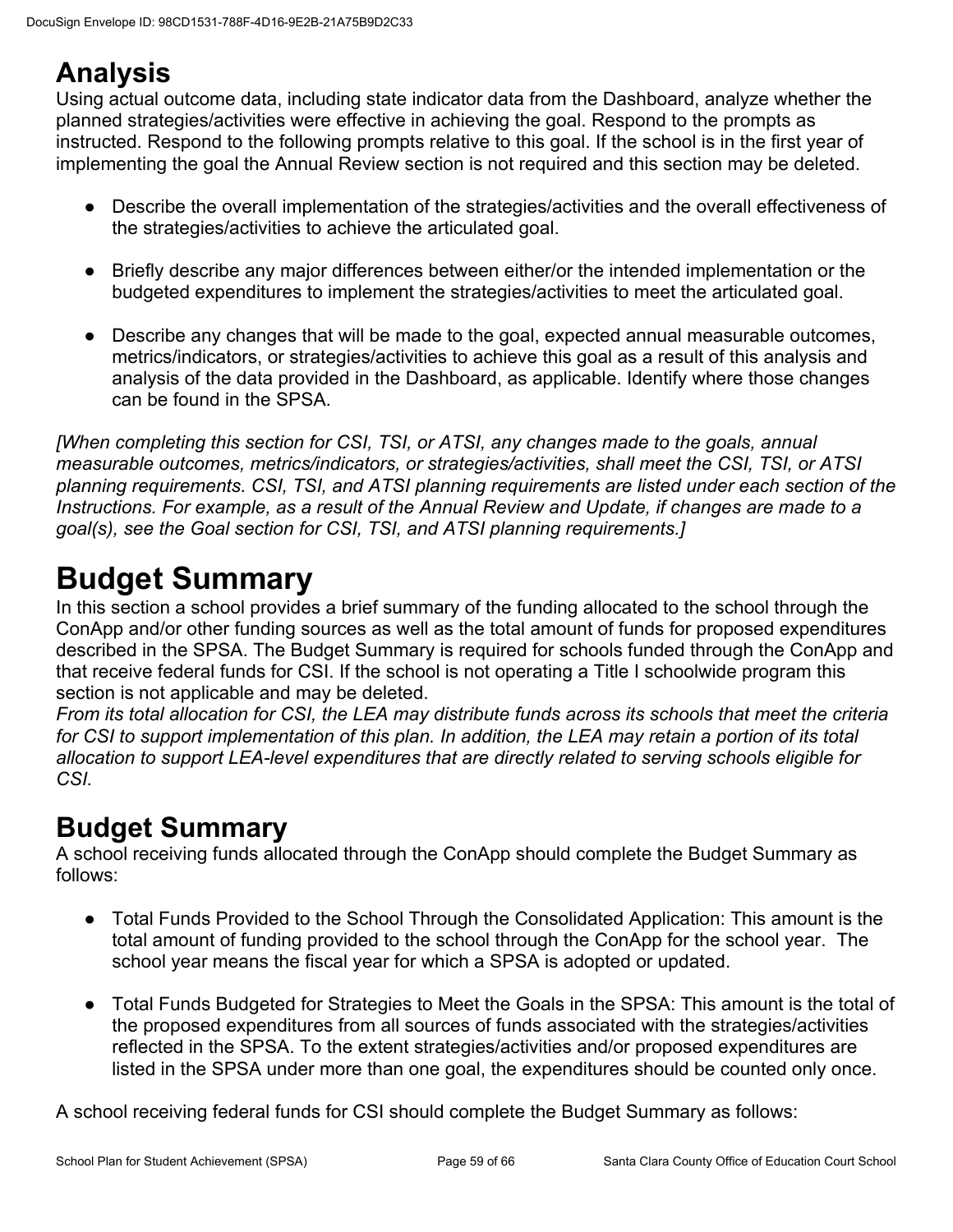● Total Federal Funds Provided to the School from the LEA for CSI: This amount is the total amount of funding provided to the school from the LEA.

*[NOTE: Federal funds for CSI shall not be used in schools eligible for TSI or ATSI. In addition, funds for CSI shall not be used to hire additional permanent staff.]*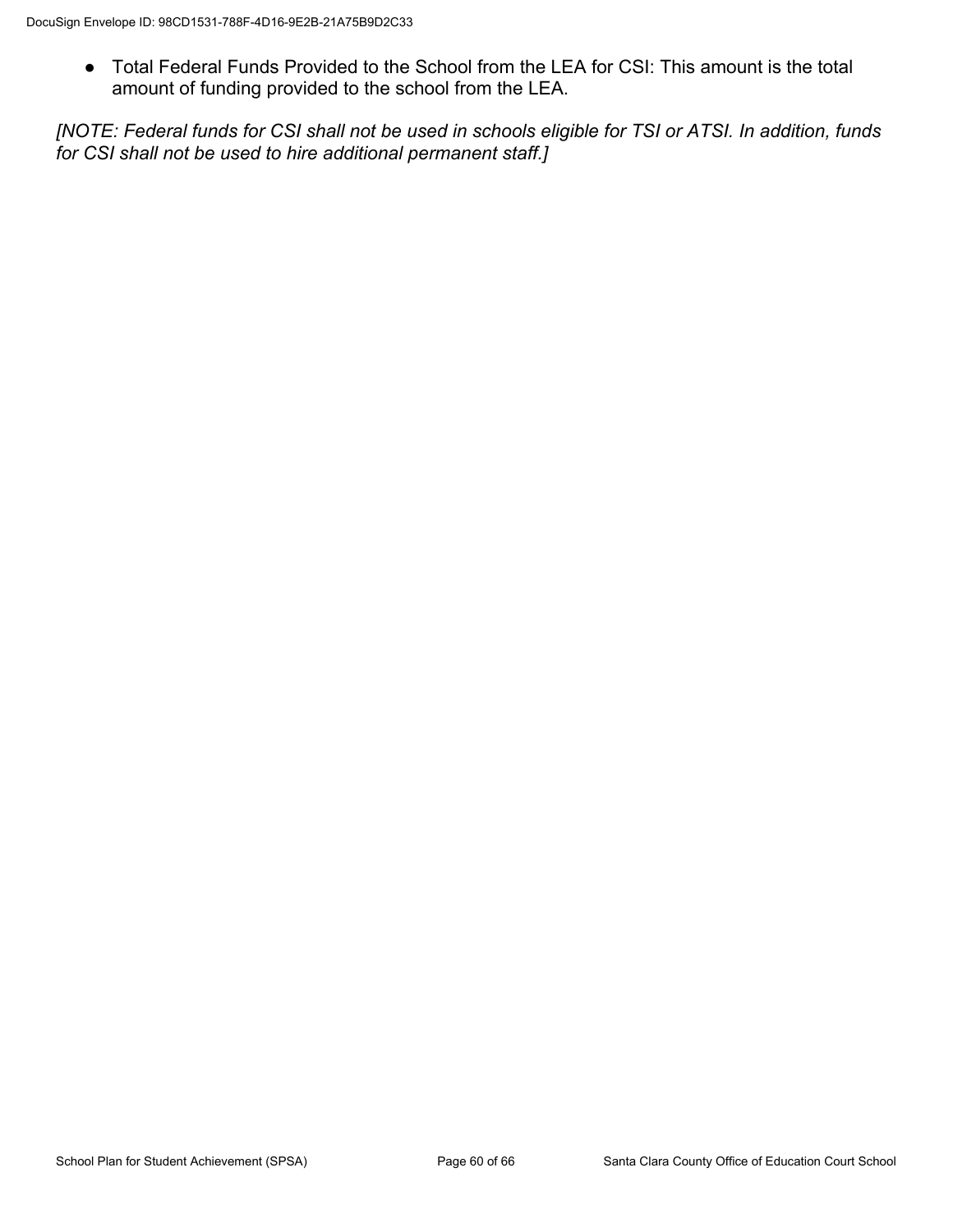# **Appendix A: Plan Requirements**

# **Schoolwide Program Requirements**

This School Plan for Student Achievement (SPSA) template meets the requirements of a schoolwide program plan. The requirements below are for planning reference.

A school that operates a schoolwide program and receives funds allocated through the ConApp is required to develop a SPSA. The SPSA, including proposed expenditures of funds allocated to the school through the ConApp, must be reviewed annually and updated by the SSC. The content of a SPSA must be aligned with school goals for improving student achievement.

## **Requirements for Development of the Plan**

- I. The development of the SPSA shall include both of the following actions:
	- A. Administration of a comprehensive needs assessment that forms the basis of the school's goals contained in the SPSA.
		- 1. The comprehensive needs assessment of the entire school shall:
			- a. Include an analysis of verifiable state data, consistent with all state priorities as noted in Sections 52060 and 52066, and informed by all indicators described in Section 1111(c)(4)(B) of the federal Every Student Succeeds Act, including pupil performance against state-determined long-term goals. The school may include data voluntarily developed by districts to measure pupil outcomes (described in the Identified Need); and
			- b. Be based on academic achievement information about all students in the school, including all groups under §200.13(b)(7) and migratory children as defined in section 1309(2) of the ESEA, relative to the State's academic standards under §200.1 to
				- i. Help the school understand the subjects and skills for which teaching and learning need to be improved; and
				- ii. Identify the specific academic needs of students and groups of students who are not yet achieving the State's academic standards; and
				- iii. Assess the needs of the school relative to each of the components of the schoolwide program under §200.28.
				- iv. Develop the comprehensive needs assessment with the participation of individuals who will carry out the schoolwide program plan.
				- v. Document how it conducted the needs assessment, the results it obtained, and the conclusions it drew from those results.
	- B. Identification of the process for evaluating and monitoring the implementation of the SPSA and progress towards accomplishing the goals set forth in the SPSA (described in the Expected Annual Measurable Outcomes and Annual Review and Update).

### **Requirements for the Plan**

- II. The SPSA shall include the following:
	- A. Goals set to improve pupil outcomes, including addressing the needs of student groups as identified through the needs assessment.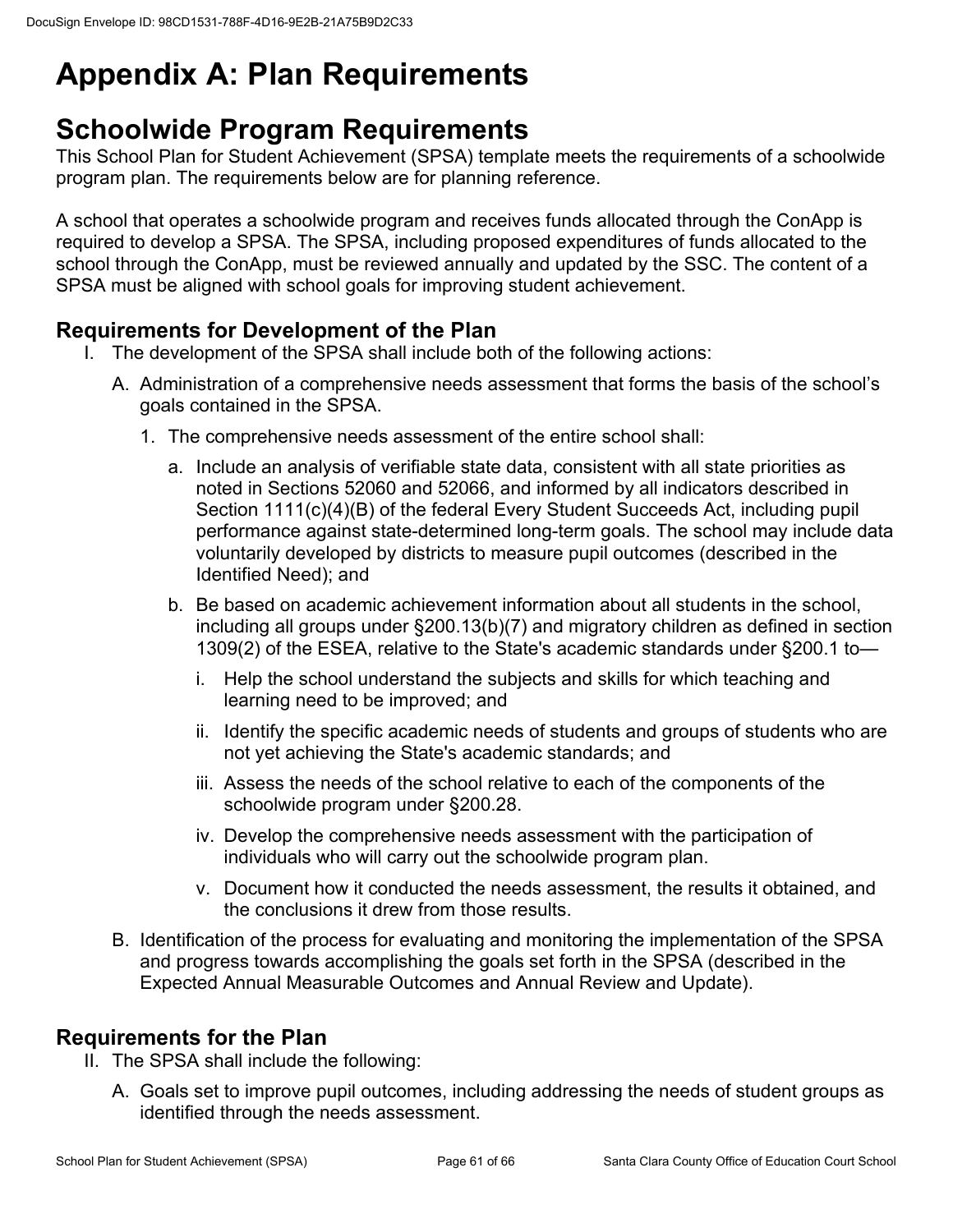- B. Evidence-based strategies, actions, or services (described in Strategies and Activities)
	- 1. A description of the strategies that the school will be implementing to address school needs, including a description of how such strategies will-
		- a. provide opportunities for all children including each of the subgroups of students to meet the challenging state academic standards
		- b. use methods and instructional strategies that:
			- i. strengthen the academic program in the school,
			- ii. increase the amount and quality of learning time, and
			- iii. provide an enriched and accelerated curriculum, which may include programs, activities, and courses necessary to provide a well-rounded education.
		- c. Address the needs of all children in the school, but particularly the needs of those at risk of not meeting the challenging State academic standards, so that all students demonstrate at least proficiency on the State's academic standards through activities which may include:
			- i. strategies to improve students' skills outside the academic subject areas;
			- ii. preparation for and awareness of opportunities for postsecondary education and the workforce;
			- iii. implementation of a schoolwide tiered model to prevent and address problem behavior;
			- iv. professional development and other activities for teachers, paraprofessionals, and other school personnel to improve instruction and use of data; and
			- v. strategies for assisting preschool children in the transition from early childhood education programs to local elementary school programs.
- C. Proposed expenditures, based on the projected resource allocation from the governing board or body of the local educational agency (may include funds allocated via the ConApp, federal funds for CSI, any other state or local funds allocated to the school), to address the findings of the needs assessment consistent with the state priorities, including identifying resource inequities, which may include a review of the LEAs budgeting, it's LCAP, and school-level budgeting, if applicable (described in Proposed Expenditures and Budget Summary). Employees of the schoolwide program may be deemed funded by a single cost objective.
- D. A description of how the school will determine if school needs have been met (described in the Expected Annual Measurable Outcomes and the Annual Review and Update).
	- 1. Annually evaluate the implementation of, and results achieved by, the schoolwide program, using data from the State's annual assessments and other indicators of academic achievement;
	- 2. Determine whether the schoolwide program has been effective in increasing the achievement of students in meeting the State's academic standards, particularly for those students who had been furthest from achieving the standards; and
	- 3. Revise the plan, as necessary, based on the results of the evaluation, to ensure continuous improvement of students in the schoolwide program.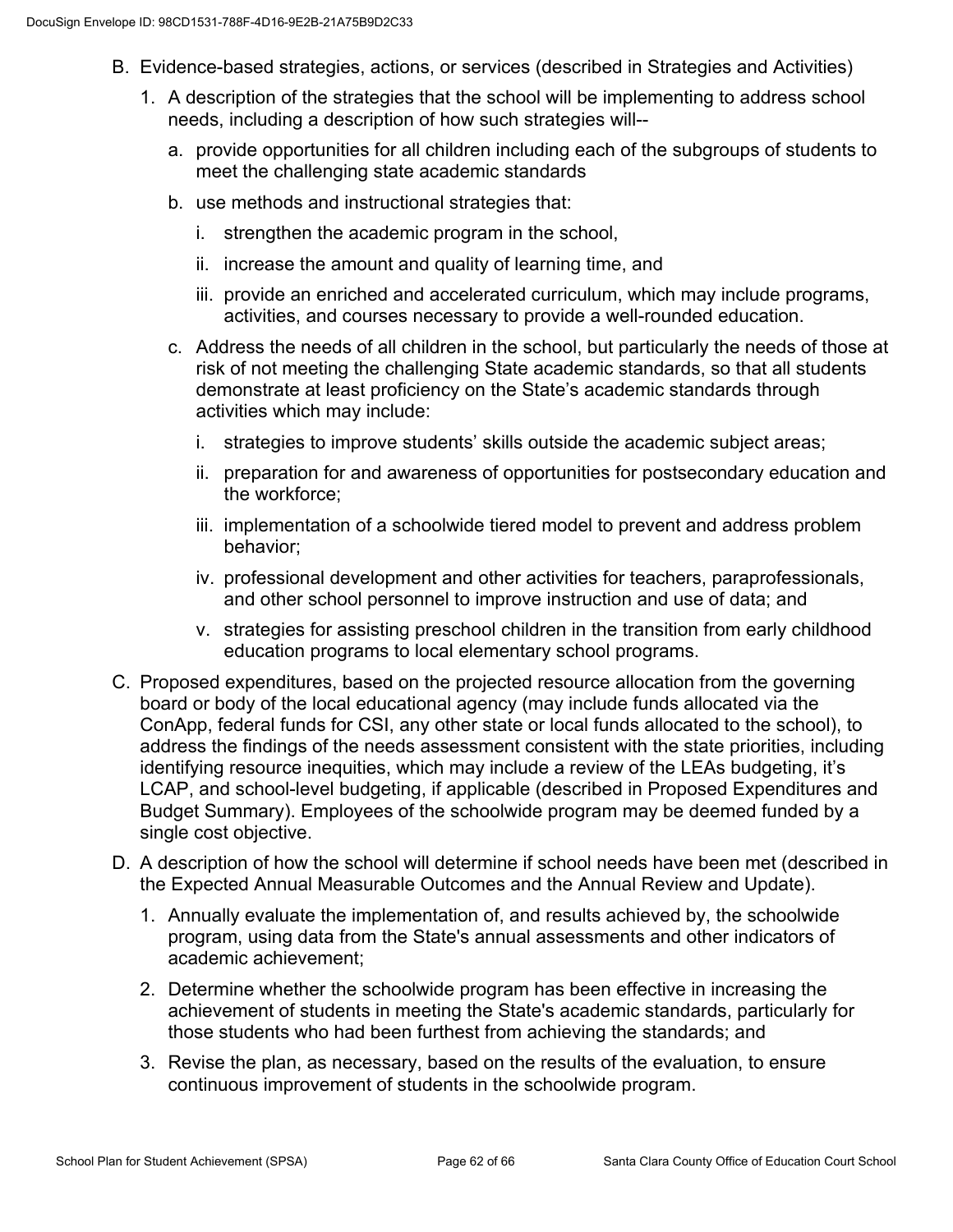- E. A description of how the school will ensure parental involvement in the planning, review, and improvement of the schoolwide program plan (described in Stakeholder Involvement and/or Strategies/Activities).
- F. A description of the activities the school will include to ensure that students who experience difficulty attaining proficient or advanced levels of academic achievement standards will be provided with effective, timely additional support, including measures to
	- 1. Ensure that those students' difficulties are identified on a timely basis; and
	- 2. Provide sufficient information on which to base effective assistance to those students.
- G. For an elementary school, a description of how the school will assist preschool students in the successful transition from early childhood programs to the school.
- H. A description of how the school will use resources to carry out these components (described in the Proposed Expenditures for Strategies/Activities).
- I. A description of any other activities and objectives as established by the SSC (described in the Strategies/Activities).

Authority Cited: S Title 34 of the Code of Federal Regulations (34 CFR), sections 200.25-26, and 200.29, and sections-1114(b)(7)(A)(i)-(iii) and 1118(b) of the ESEA. EC sections 6400 et. seq.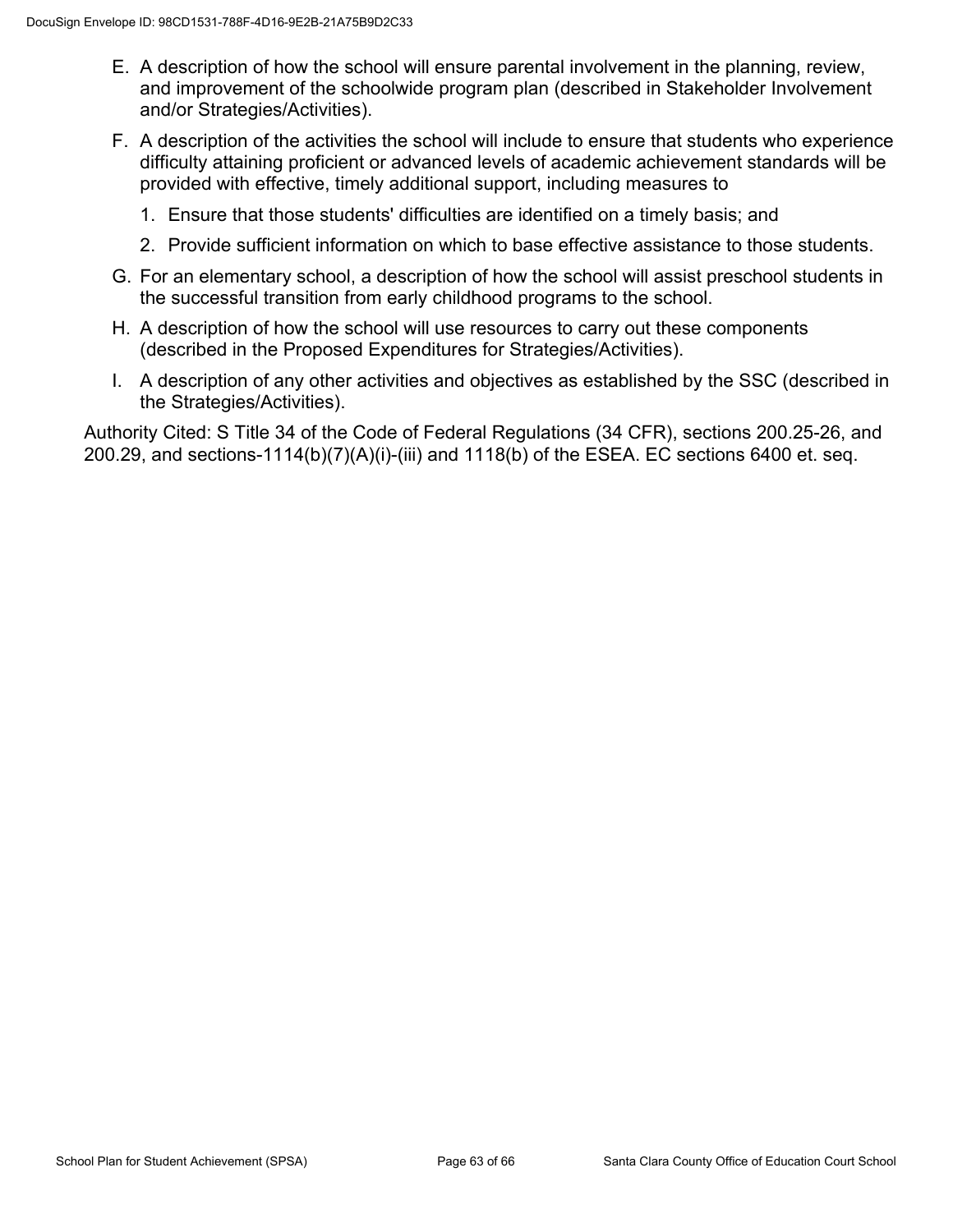# **Appendix B:**

### **Plan Requirements for School to Meet Federal School Improvement Planning Requirements**

For questions or technical assistance related to meeting Federal School Improvement Planning Requirements, please contact the CDE's School Improvement and Support Office at SISO@cde.ca.gov.

### **Comprehensive Support and Improvement**

The LEA shall partner with stakeholders (including principals and other school leaders, teachers, and parents) to locally develop and implement the CSI plan for the school to improve student outcomes, and specifically address the metrics that led to eligibility for CSI (Stakeholder Involvement).

The CSI plan shall:

- 1. Be informed by all state indicators, including student performance against state-determined long-term goals (Goal, Identified Need, Expected Annual Measurable Outcomes, Annual Review and Update, as applicable);
- 2. Include evidence-based interventions (Strategies/Activities, Annual Review and Update, as applicable) (For resources related to evidence-based interventions, see the U.S. Department of Education's "Using Evidence to Strengthen Education Investments" at [https://www2.ed.gov/policy/elsec/leg/essa/guidanceuseseinvestment.pdf\)](https://www2.ed.gov/policy/elsec/leg/essa/guidanceuseseinvestment.pdf);
- 3. Be based on a school-level needs assessment (Goal, Identified Need, Expected Annual Measurable Outcomes, Annual Review and Update, as applicable); and
- 4. Identify resource inequities, which may include a review of LEA- and school-level budgeting, to be addressed through implementation of the CSI plan (Goal, Identified Need, Expected Annual Measurable Outcomes, Planned Strategies/Activities; and Annual Review and Update, as applicable).

Authority Cited: Sections 1003(e)(1)(A), 1003(i), 1111(c)(4)(B), and 1111(d)(1) of the ESSA.

### **Targeted Support and Improvement**

In partnership with stakeholders (including principals and other school leaders, teachers, and parents) the school shall develop and implement a school-level TSI plan to improve student outcomes for each subgroup of students that was the subject of identification (Stakeholder Involvement).

The TSI plan shall:

- 1. Be informed by all state indicators, including student performance against state-determined long-term goals (Goal, Identified Need, Expected Annual Measurable Outcomes, Annual Review and Update, as applicable); and
- 2. Include evidence-based interventions (Planned Strategies/Activities, Annual Review and Update, as applicable). (For resources related to evidence-based interventions, see the U.S. Department of Education's "Using Evidence to Strengthen Education Investments" [https://www2.ed.gov/policy/elsec/leg/essa/guidanceuseseinvestment.pdf.](https://www2.ed.gov/policy/elsec/leg/essa/guidanceuseseinvestment.pdf))

Authority Cited: Sections 1003(e)(1)(B), 1003(i), 1111(c)(4)(B) and 1111(d)(2) of the ESSA.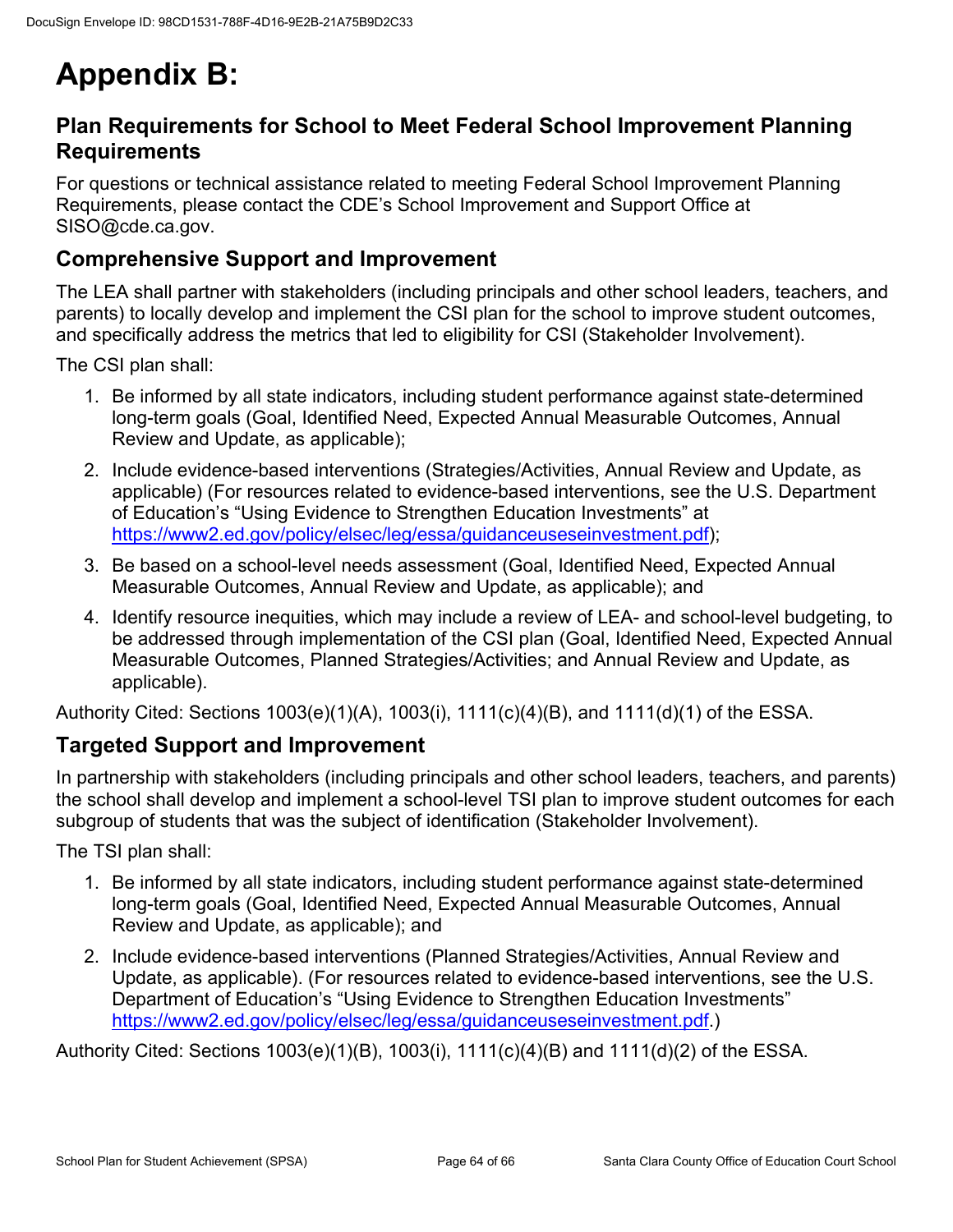## **Additional Targeted Support and Improvement**

A school identified for ATSI shall:

1. Identify resource inequities, which may include a review of LEA- and school-level budgeting, which will be addressed through implementation of its TSI plan (Goal, Identified Need, Expected Annual Measurable Outcomes, Planned Strategies/Activities, and Annual Review and Update, as applicable).

Authority Cited: Sections 1003(e)(1)(B), 1003(i), 1111(c)(4)(B), and 1111(d)(2)(c) of the ESSA.

### **Single School Districts and Charter Schools Identified for School Improvement**

Single school districts (SSDs) or charter schools that are identified for CSI, TSI, or ATSI, shall develop a SPSA that addresses the applicable requirements above as a condition of receiving funds (EC Section 64001[a] as amended by Assembly Bill [AB] 716, effective January 1, 2019).

However, a SSD or a charter school may streamline the process by combining state and federal requirements into one document which may include the local control and accountability plan (LCAP) and all federal planning requirements, provided that the combined plan is able to demonstrate that the legal requirements for each of the plans is met (EC Section 52062[a] as amended by AB 716, effective January 1, 2019).

Planning requirements for single school districts and charter schools choosing to exercise this option are available in the LCAP Instructions.

Authority Cited: EC sections 52062(a) and 64001(a), both as amended by AB 716, effective January 1, 2019.